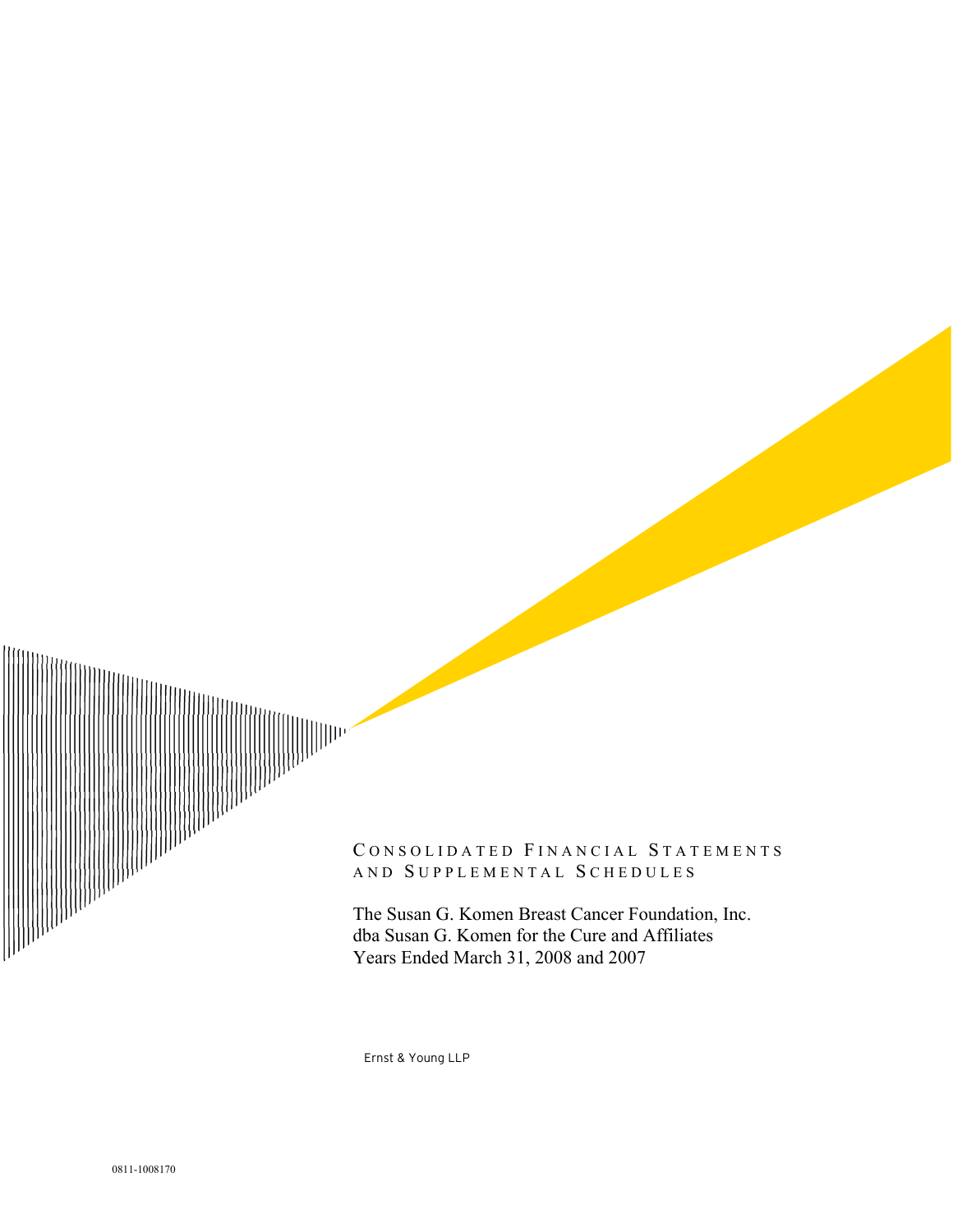Consolidated Financial Statements and Supplemental Schedules

Years Ended March 31, 2008 and 2007

### **Contents**

| <b>Consolidated Financial Statements</b>                   |  |
|------------------------------------------------------------|--|
|                                                            |  |
|                                                            |  |
|                                                            |  |
|                                                            |  |
|                                                            |  |
| Supplemental Schedules                                     |  |
| Consolidating Statement of Financial Desition by Affiliate |  |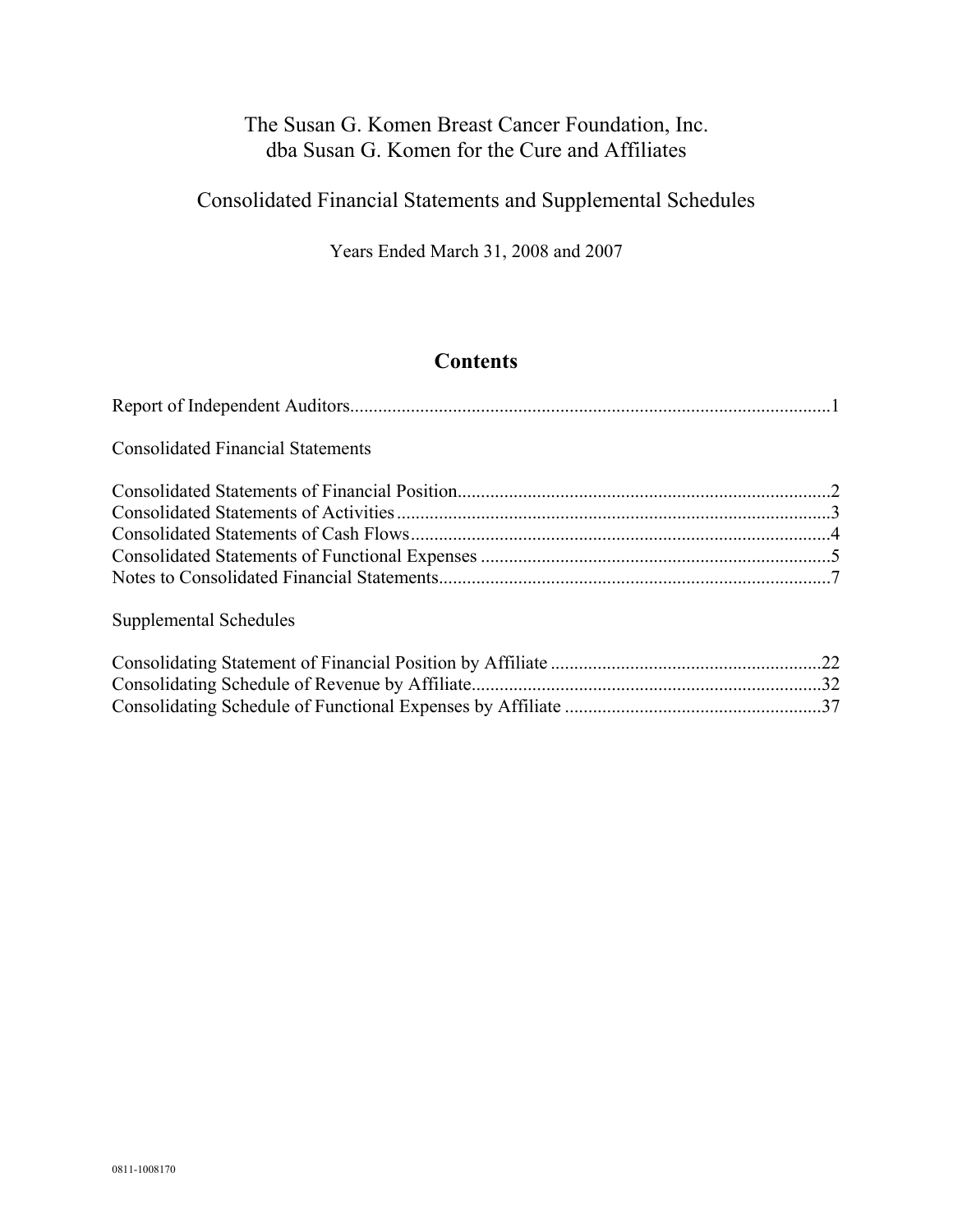

**Ernst & Young LLP**  Suite 1500 2100 Ross Avenue Dallas, Texas 75201

Tel: +1 214 969 8000 Fax: +1 214 969 8587 Telex: 6710375 www.ey.com

### Report of Independent Auditors

The Board of Directors The Susan G. Komen Breast Cancer Foundation, Inc.

We have audited the accompanying consolidated statements of financial position of The Susan G. Komen Breast Cancer Foundation, Inc. dba Susan G. Komen for the Cure and its Affiliates (the Organization) as of March 31, 2008 and 2007, and the related consolidated statements of activities, cash flows, and functional expenses for the years then ended. These financial statements are the responsibility of the Organization's management. Our responsibility is to express an opinion on these consolidated financial statements based on our audits.

We conducted our audits in accordance with auditing standards generally accepted in the United States. Those standards require that we plan and perform the audit to obtain reasonable assurance about whether the financial statements are free of material misstatement. We were not engaged to perform an audit of the Organization's internal control over financial reporting. Our audits included consideration of internal control over financial reporting as a basis for designing audit procedures that are appropriate in the circumstances, but not for the purpose of expressing an opinion on the effectiveness of the Organization's internal control over financial reporting. Accordingly, we express no such opinion. An audit also includes examining, on a test basis, evidence supporting the amounts and disclosures in the financial statements, assessing the accounting principles used and significant estimates made by management, and evaluating the overall financial statement presentation. We believe that our audits provide a reasonable basis for our opinion.

In our opinion, the financial statements referred to above present fairly, in all material respects, the consolidated financial position of Susan G. Komen for the Cure and its Affiliates at March 31, 2008 and 2007, and the consolidated results of their operations and their cash flows for the years then ended, in conformity with accounting principles generally accepted in the United States.

Our audit was conducted for the purpose of forming an opinion on the 2008 consolidated financial statements taken as a whole. The accompanying consolidating statement of financial position by Affiliate as of March 31, 2008, and consolidating schedule of revenue by Affiliate and consolidating schedule of functional expenses by Affiliate for the year ended March 31, 2008, are presented for purposes of additional analysis and are not a required part of the 2008 consolidated financial statements. Such information has been subjected to the auditing procedures applied in our audit of the 2008 consolidated financial statements and, in our opinion, is fairly stated in all material respects in relation to the 2008 consolidated financial statements taken as a whole.

Ennet + Young LLP

November 17, 2008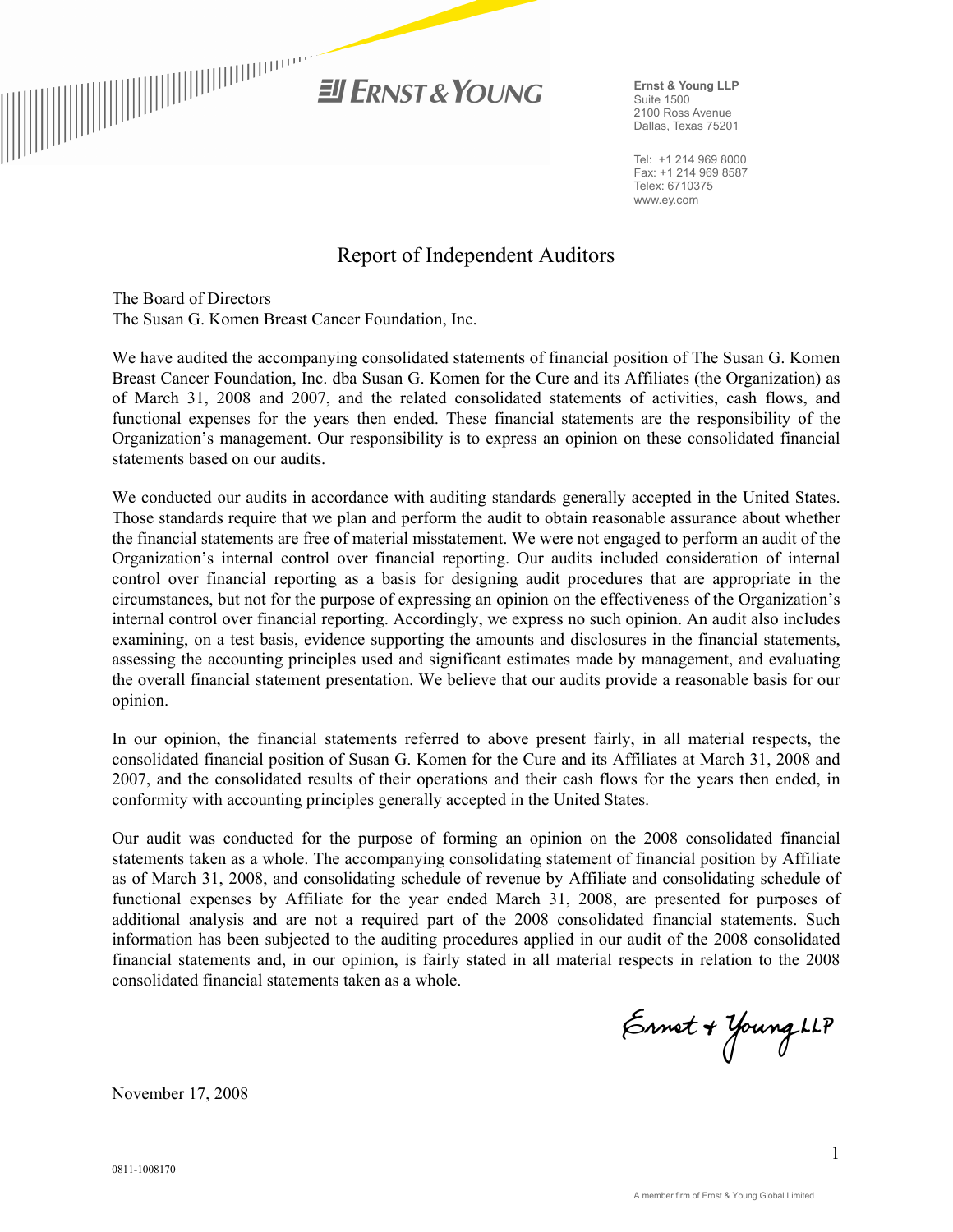### Consolidated Statements of Financial Position

|                                       | March 31                   |                               |  |
|---------------------------------------|----------------------------|-------------------------------|--|
|                                       | 2008                       | 2007                          |  |
| <b>Assets</b>                         |                            |                               |  |
| Cash and cash equivalents             | 241,935,049<br>\$          | 183,725,096<br>$\mathbb{S}^-$ |  |
| Investments (Note 2)                  | 77,293,551                 | 71,946,212                    |  |
| Receivables, net (Note 3)             | 65,089,674                 | 56,758,646                    |  |
| Prepaid expenses and other assets     | 3,049,343                  | 2,213,810                     |  |
| Property and equipment, net           | 2,799,833                  | 2,234,786                     |  |
| Total assets                          | 390,167,450<br>$\mathbf S$ | 316,878,550<br>\$             |  |
| <b>Liabilities and net assets</b>     |                            |                               |  |
| Accounts payable and accrued expenses | $\mathbf S$<br>12,018,934  | $\mathbf S$<br>8,898,645      |  |
| Deferred revenue                      | 2,985,361                  | 2,841,063                     |  |
| Grants payable, net <i>(Note 4)</i>   | 245, 455, 129              | 176,707,416                   |  |
| <b>Total liabilities</b>              | 260,459,424                | 188,447,124                   |  |
| Net assets (Note 5):                  |                            |                               |  |
| Unrestricted – undesignated           | 53,801,723                 | 69,657,738                    |  |
| Unrestricted – board designated       | 1,000,000                  |                               |  |
| Total unrestricted                    | 54,801,723                 | 69,657,738                    |  |
| Temporarily restricted                | 74,681,303                 | 58,251,878                    |  |
| Permanently restricted                | 225,000                    | 521,810                       |  |
| Total net assets                      | 129,708,026                | 128,431,426                   |  |
| Total liabilities and net assets      | 390,167,450                | 316,878,550<br>\$             |  |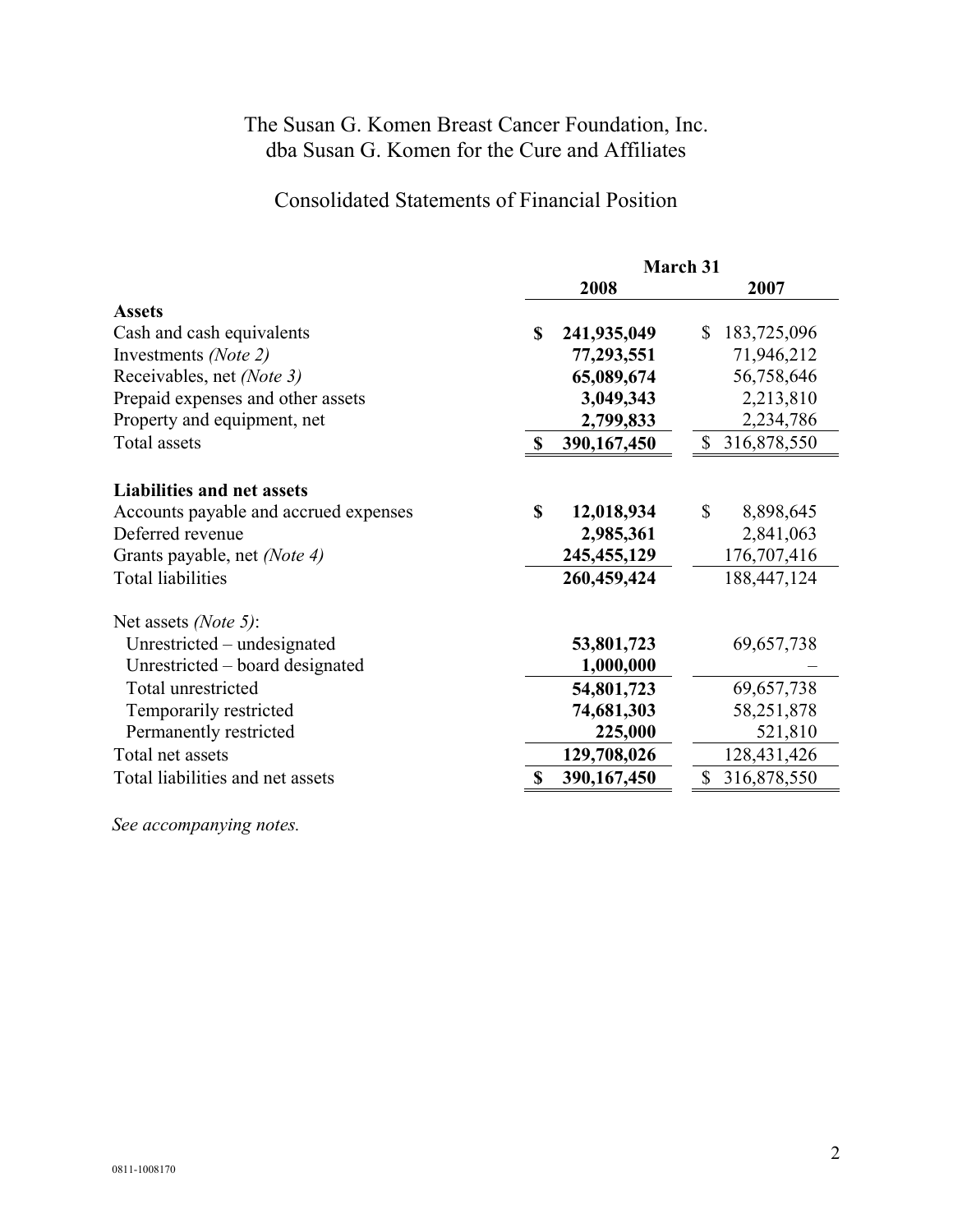### Consolidated Statements of Activities

|                                                  |                     |                                         | Year Ended March 31, 2008      |               | Year Ended March 31, 2007 |                                         |                                  |                   |
|--------------------------------------------------|---------------------|-----------------------------------------|--------------------------------|---------------|---------------------------|-----------------------------------------|----------------------------------|-------------------|
|                                                  | <b>Unrestricted</b> | <b>Temporarily</b><br><b>Restricted</b> | Permanently<br>Restricted      | <b>Total</b>  | Unrestricted              | <b>Temporarily</b><br><b>Restricted</b> | Permanently<br><b>Restricted</b> | <b>Total</b>      |
| Public support and revenue:                      |                     |                                         |                                |               |                           |                                         |                                  |                   |
| Contributions, sponsorships, and race entry fees | \$242,843,540       | \$49,934,244                            | \$<br>$\overline{\phantom{a}}$ | \$292,777,784 | \$224,916,534             | \$41,140,455                            | 3,410<br><sup>S</sup>            | \$266,060,399     |
| Contributed goods and services (Note 1)          | 46,508,138          | 10,294,707                              |                                | 56,802,845    | 43,461,280                | 9,160,437                               |                                  | 52,621,717        |
| Less direct benefits to donors and sponsors      | (19,504,671)        |                                         | $\qquad \qquad -$              | (19,504,671)  | (26, 551, 646)            |                                         |                                  | (26, 551, 646)    |
|                                                  | 269,847,007         | 60,228,951                              | $\overline{\phantom{0}}$       | 330,075,958   | 241,826,168               | 50,300,892                              | 3,410                            | 292,130,470       |
| Interest and dividends                           | 11,460,251          |                                         |                                | 11,460,251    | 8,785,157                 |                                         |                                  | 8,785,157         |
| Net realized gains on investments                | 1,654,120           |                                         |                                | 1,654,120     | 880,568                   |                                         |                                  | 880,568           |
| Net unrealized gains (losses) on investments     | (2,536,684)         |                                         |                                | (2,536,684)   | 849,959                   |                                         |                                  | 849,959           |
| Other                                            | 8,481,537           |                                         |                                | 8,481,537     | 5,967,331                 |                                         |                                  | 5,967,331         |
| Net assets released from restrictions            | 44,096,336          | (43,799,526)                            | (296, 810)                     |               | 27, 141, 507              | (27, 141, 507)                          |                                  |                   |
| Transfer of net assets                           |                     |                                         |                                |               |                           | (294, 064)                              | (922,000)                        | (1,216,064)       |
| Total public support and revenue                 | 333,002,567         | 14,435,850                              | (296, 810)                     | 349, 135, 182 | 285,450,690               | 22,865,321                              | (918, 590)                       | 307,397,421       |
| Expenses:                                        |                     |                                         |                                |               |                           |                                         |                                  |                   |
| Supporting services (Note 1):                    |                     |                                         |                                |               |                           |                                         |                                  |                   |
| General and administrative                       | 27,498,915          |                                         | $\overline{\phantom{0}}$       | 27,498,915    | 27,484,675                |                                         |                                  | 27,484,675        |
| Fund-raising costs                               | 27,788,639          |                                         | $\overline{\phantom{m}}$       | 27,788,639    | 27,026,008                |                                         | $\qquad \qquad -$                | 27,026,008        |
| Total supporting services                        | 55,287,554          |                                         | $-$                            | 55,287,554    | 54,510,683                | $\overline{\phantom{a}}$                | $-$                              | 54,510,683        |
| Program services (Note 1):                       |                     |                                         |                                |               |                           |                                         |                                  |                   |
| Research                                         | 98,548,445          |                                         | $\qquad \qquad -$              | 98,548,445    | 64,402,802                |                                         |                                  | 64,402,802        |
| Public health education                          | 134,194,870         |                                         | $\overline{\phantom{m}}$       | 134,194,870   | 98,598,817                |                                         |                                  | 98,598,817        |
| Health screening services                        | 37,803,949          |                                         | $\overline{\phantom{m}}$       | 37,803,949    | 33,114,331                |                                         | $\qquad \qquad -$                | 33,114,331        |
| Treatment services                               | 22,023,764          |                                         | $\qquad \qquad -$              | 22,023,764    | 18,240,960                |                                         | $\overline{\phantom{0}}$         | 18,240,960        |
| Total program services                           | 292,571,028         | $-$                                     | $\qquad \qquad -$              | 292,571,028   | 214,356,910               | $\overline{\phantom{m}}$                | $-$                              | 214,356,910       |
| Total expenses                                   | 347,858,582         |                                         |                                | 347,858,582   | 268,867,593               |                                         |                                  | 268,867,593       |
| Change in net assets                             | (14,856,015)        | 16,429,425                              | (296, 810)                     | 1,276,600     | 16,583,097                | 22,865,321                              | (918, 590)                       | 38,529,828        |
| Net assets at beginning of year                  | 69,657,738          | 58,251,878                              | 521,810                        | 128,431,426   | 53,074,641                | 35,386,557                              | ,440,400                         | 89,901,598        |
| Net assets at end of year                        | \$54,801,723        | \$74,681,303                            | 225,000<br>S                   | \$129,708,026 | \$69,657,738              | \$58,251,878                            | 521,810                          | \$<br>128,431,426 |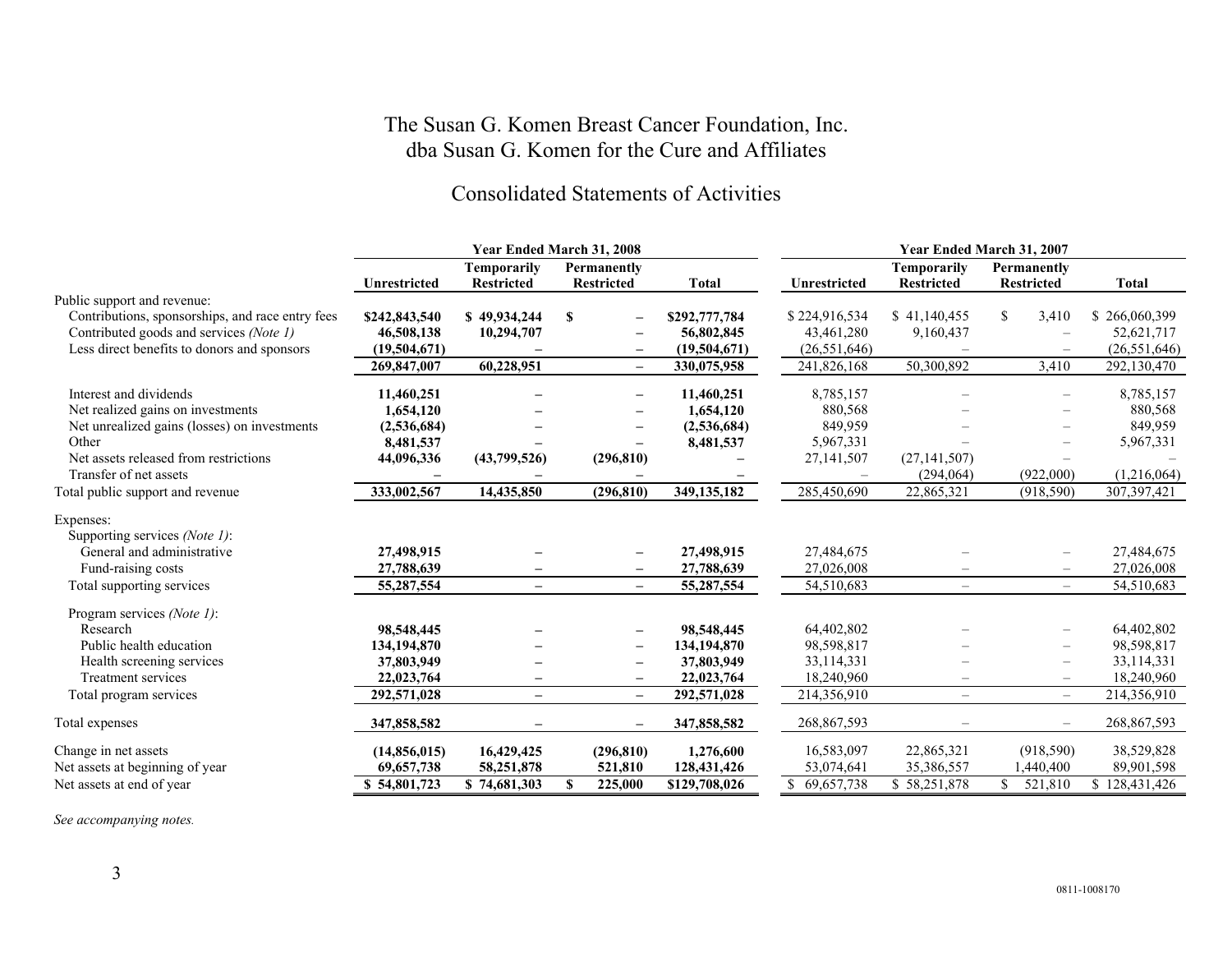### Consolidated Statements of Cash Flows

|                                                             |   | <b>Years Ended March 31</b><br>2008 | 2007           |
|-------------------------------------------------------------|---|-------------------------------------|----------------|
| <b>Operating activities</b>                                 |   |                                     |                |
| Change in net assets                                        | S | 1,276,600                           | \$38,529,828   |
| Adjustments to reconcile change in net assets to            |   |                                     |                |
| net cash provided by operating activities                   |   |                                     |                |
| Depreciation and amortization                               |   | 723,468                             | 805,178        |
| Net unrealized losses (gains) on investments                |   | 2,536,684                           | (849, 959)     |
| Net loss on disposals of property and equipment             |   | 23,869                              | 937,771        |
| Increase in receivables, net                                |   | (8,331,028)                         | (19,263,102)   |
| (Increase) decrease in prepaid expenses<br>and other assets |   | (835,533)                           | 315,031        |
| Increase in accounts payable and accrued expenses           |   | 3,120,289                           | 4,224,590      |
| Increase (decrease) in deferred revenue                     |   | 144,298                             | (210,619)      |
| Increase in grants payable, net                             |   | 68,747,713                          | 36,182,665     |
| Net cash provided by operating activities                   |   | 67,406,360                          | 60,671,383     |
| <b>Investing activities</b>                                 |   |                                     |                |
| Purchases of property and equipment                         |   | (1,315,834)                         | (1,283,480)    |
| Proceeds from disposals of property and equipment           |   | 3,450                               | 10,847         |
| Purchases of investments                                    |   | (36,503,898)                        | (39, 504, 796) |
| Sales and maturities of investments                         |   | 28,619,875                          | 21,593,643     |
| Net cash used in investing activities                       |   | (9,196,407)                         | (19, 183, 786) |
| Net increase in cash and cash equivalents                   |   | 58,209,953                          | 41,487,597     |
| Cash and cash equivalents at beginning of year              |   | 183,725,096                         | 142,237,499    |
| Cash and cash equivalents at end of year                    |   | \$241,935,049                       | \$183,725,096  |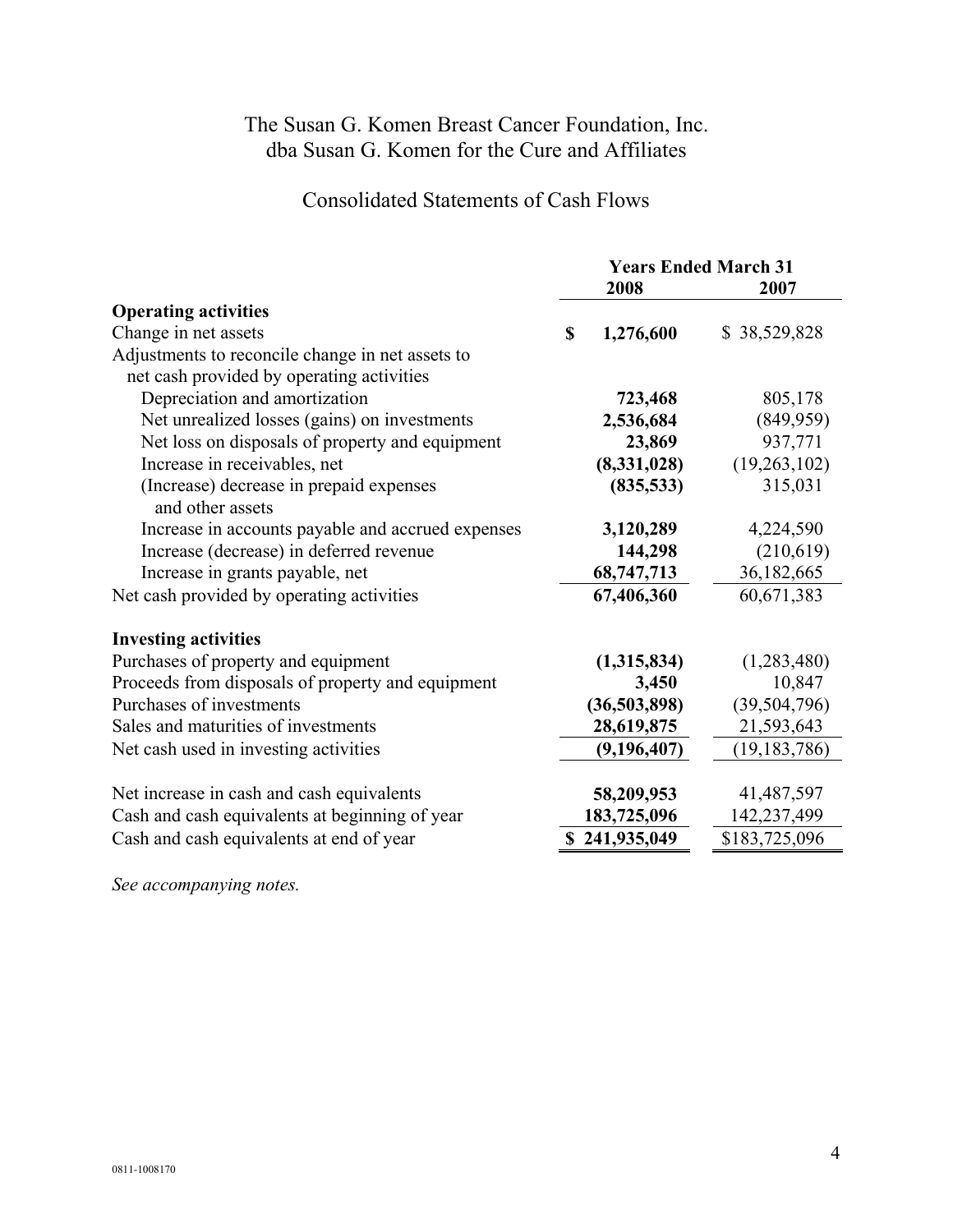## Consolidated Statements of Functional Expenses

|                                       |                   | <b>Program Services</b>                     |                                        |                                        | <b>Fund-Raising</b><br><b>General and Administrative</b> |                               |                                      |                          |                   |
|---------------------------------------|-------------------|---------------------------------------------|----------------------------------------|----------------------------------------|----------------------------------------------------------|-------------------------------|--------------------------------------|--------------------------|-------------------|
|                                       | Research          | <b>Public</b><br>Health<br><b>Education</b> | Health<br>Screening<br><b>Services</b> | Health<br>Treatment<br><b>Services</b> | Race for the<br>Cure                                     | <b>Other Fund-</b><br>Raising | <b>Affiliate</b><br><b>Relations</b> | Other                    | <b>Total</b>      |
| Marketing and communications          |                   |                                             |                                        |                                        |                                                          |                               |                                      |                          |                   |
| (primarily contributed goods and      |                   |                                             |                                        |                                        |                                                          |                               |                                      |                          |                   |
| services)                             | S<br>78,684       | \$32,533,773                                | -S<br>$\overline{\phantom{0}}$         | S                                      | 9,614,531<br>\$                                          | 575,970<br>S                  | 168,411<br>S                         | \$1,175,268              | 44,146,637<br>\$. |
| Salaries and benefits                 | 619,539           | 12,145,788                                  | $\overline{\phantom{m}}$               | $\overline{\phantom{0}}$               | 760,892                                                  | 1,066,123                     | 1,537,025                            | 10,102,803               | 26,232,170        |
| Supplies                              | 14,995            | 925,047                                     |                                        |                                        | 196,876                                                  | 737,305                       | 13,409                               | 634,234                  | 2,521,866         |
| Postage and shipping                  | 16,131            | 2,841,376                                   |                                        | $\overline{\phantom{0}}$               | 327,629                                                  | 2,086,700                     | 32,443                               | 508,293                  | 5,812,572         |
| Occupancy                             | 53,856            | 1,400,585                                   |                                        | $\overline{\phantom{m}}$               | 252,612                                                  | 106,382                       | 102,494                              | 1,475,754                | 3,391,683         |
| Equipment rental                      | 25,567            | 1,983,140                                   |                                        | $\overline{\phantom{0}}$               | 387,196                                                  | 175,997                       | 48,649                               | 452,296                  | 3,072,845         |
| Conferences, conventions and          |                   |                                             |                                        |                                        |                                                          |                               |                                      |                          |                   |
| meetings                              | 135,854           | 2,635,225                                   |                                        | $\overline{\phantom{0}}$               | 61,573                                                   | 143,561                       | 498,985                              | 395,588                  | 3,870,786         |
| Printing and publications             | 12,914            | 5,710,361                                   |                                        |                                        | 378,164                                                  | 3,506,518                     | 36,521                               | 566,353                  | 10,210,831        |
| Awards and grants                     | 96,819,086        | 41,554,063                                  | 37,803,949                             | 22,023,764                             | $\overline{\phantom{0}}$                                 |                               |                                      | $\overline{\phantom{0}}$ | 198,200,862       |
| Professional fees                     | 543,185           | 23,006,215                                  |                                        |                                        | 2,835,220                                                | 1,120,331                     | 365,608                              | 4,128,309                | 31,998,868        |
| Travel                                | 112,752           | 2,946,361                                   |                                        | $\overline{\phantom{0}}$               | 73,920                                                   | 150,477                       | 242,779                              | 1,162,068                | 4,688,357         |
| Income taxes                          | (7,769)           | (110, 029)                                  |                                        | $\overline{\phantom{0}}$               | 11,074                                                   | (5,237)                       | (6,396)                              | (94, 422)                | (212,779)         |
| Race series production                | $\qquad \qquad -$ | 1,058,890                                   | $\overline{\phantom{m}}$               | $\overline{\phantom{0}}$               | 170,791                                                  |                               |                                      | 58,382                   | 1,288,063         |
| <b>Bank</b> fees                      | 33,569            | 1,017,651                                   |                                        |                                        | 1,121,415                                                | 513,196                       | 3,661                                | 424,916                  | 3,114,408         |
| Telephone                             | 10,336            | 278,355                                     | $\overline{\phantom{m}}$               |                                        | 28,114                                                   | 14,153                        | 16,500                               | 282,597                  | 630,055           |
| Depreciation and amortization         | 4,281             | 387,656                                     |                                        | $\overline{\phantom{0}}$               | 7,718                                                    | 13,765                        | 11,369                               | 298,679                  | 723,468           |
| Miscellaneous                         | 75,465            | 3,880,413                                   | $\qquad \qquad -$                      | $\overline{\phantom{m}}$               | 147,920                                                  | 1,207,753                     | 106,749                              | 2,749,590                | 8,167,890         |
| Total expenses before direct benefits |                   |                                             |                                        |                                        |                                                          |                               |                                      |                          |                   |
| to donors and sponsors                | 98,548,445        | 134,194,870                                 | 37,803,949                             | 22,023,764                             | 16,375,645                                               | 11,412,994                    | 3,178,207                            | 24,320,708               | 347,858,582       |
| Direct benefits to donors and         |                   |                                             |                                        |                                        |                                                          |                               |                                      |                          |                   |
| sponsors                              |                   |                                             |                                        |                                        | 15,705,649                                               | 3,799,022                     |                                      |                          | 19,504,671        |
| Total expenses                        | \$98,548,445      | \$134,194,870                               | \$37,803,949                           | \$22,023,764                           | \$32,081,294                                             | \$15,212,016                  | \$3,178,207                          | \$24,320,708             | \$367,363,253     |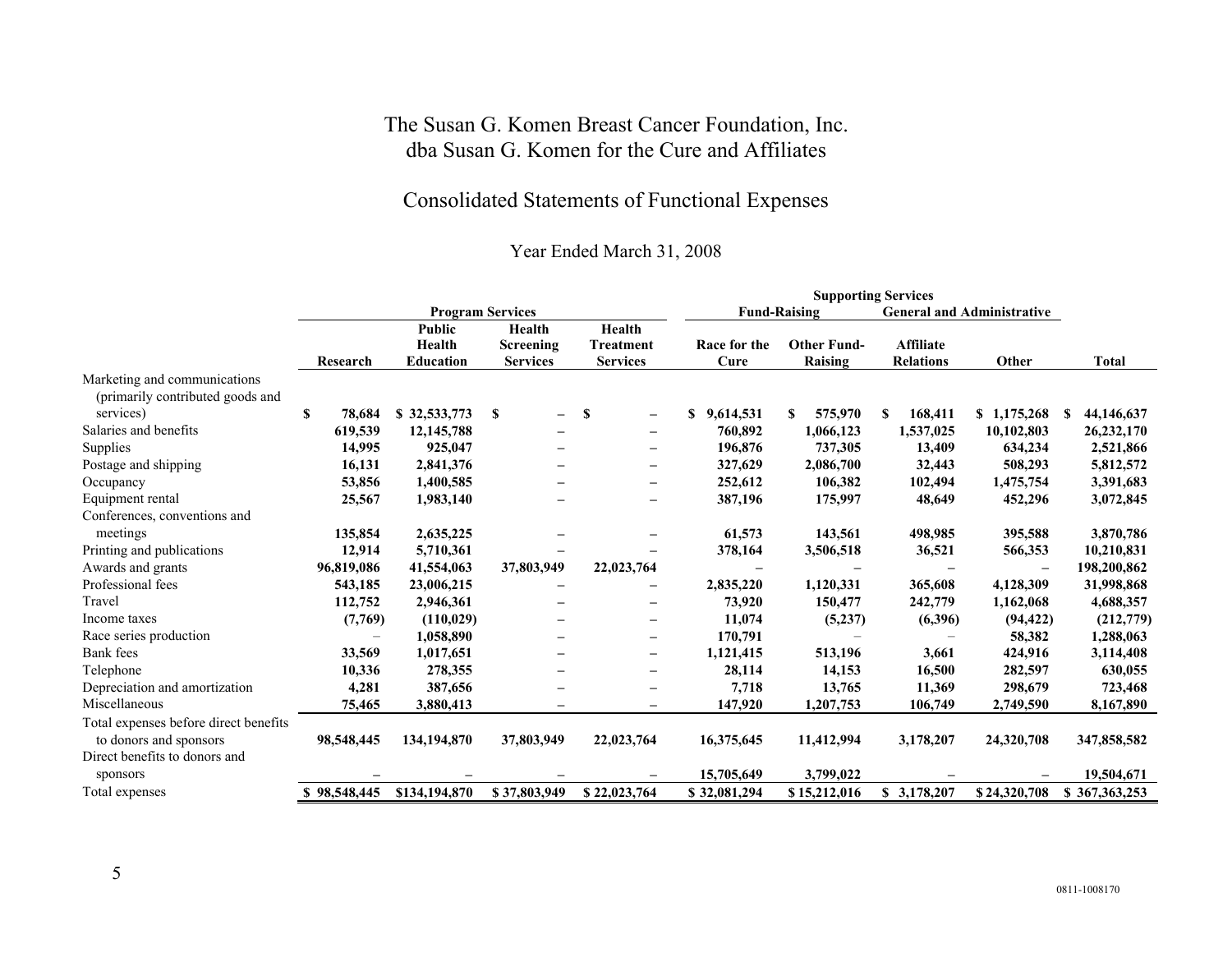### Consolidated Statements of Functional Expenses (continued)

### Year Ended March 31, 2007

|                                       |                         |                                             |                                        |                                               |     | <b>Supporting Services</b> |                               |                                      |                                   |                  |
|---------------------------------------|-------------------------|---------------------------------------------|----------------------------------------|-----------------------------------------------|-----|----------------------------|-------------------------------|--------------------------------------|-----------------------------------|------------------|
|                                       |                         |                                             | <b>Program Services</b>                |                                               |     |                            | <b>Fund-Raising</b>           |                                      | <b>General and Administrative</b> |                  |
|                                       | Research                | <b>Public</b><br>Health<br><b>Education</b> | Health<br>Screening<br><b>Services</b> | Health<br><b>Treatment</b><br><b>Services</b> |     | Race for the<br>Cure       | <b>Other Fund-</b><br>Raising | <b>Affiliate</b><br><b>Relations</b> | Other                             | <b>Total</b>     |
| Marketing and communications          |                         |                                             |                                        |                                               |     |                            |                               |                                      |                                   |                  |
| (primarily contributed goods and      |                         |                                             |                                        |                                               |     |                            |                               |                                      |                                   |                  |
| services)                             | $\mathbb{S}$<br>551,879 | \$21,086,237                                | \$<br>$\overline{\phantom{0}}$         | \$<br>$\qquad \qquad -$                       |     | 8,427,108                  | \$<br>160,587                 | 772,799<br>S.                        | 2,412,967<br>\$.                  | 33,411,577<br>S. |
| Salaries and benefits                 | 2,068,621               | 7,929,102                                   |                                        | $\qquad \qquad -$                             |     | 980,524                    | 409,269                       | 1,794,021                            | 8,235,473                         | 21,417,010       |
| Supplies                              | 14,221                  | 365,027                                     |                                        | $\overline{\phantom{0}}$                      |     | 350,363                    | 5,306                         | 21,052                               | 749,017                           | 1,504,986        |
| Postage and shipping                  | 39,632                  | 1,652,939                                   |                                        | —                                             |     | 253,008                    | 2,437,214                     | 15,412                               | 641,471                           | 5,039,676        |
| Occupancy                             | 79,519                  | 957,525                                     | $\overline{\phantom{0}}$               | —                                             |     | 508,794                    | 38,880                        | 150,525                              | 1,714,880                         | 3,450,123        |
| Equipment rental                      | 74,597                  | 1,019,537                                   |                                        | —                                             |     | 756,975                    | 19,846                        | 78,540                               | 632,120                           | 2,581,615        |
| Conferences, conventions and          |                         |                                             |                                        |                                               |     |                            |                               |                                      |                                   |                  |
| meetings                              | 219,103                 | 1,301,245                                   |                                        |                                               |     | 66,364                     | 3,647                         | 403,673                              | 387,787                           | 2,381,819        |
| Printing and publications             | 114,637                 | 3,494,931                                   |                                        |                                               |     | 379,109                    | 3,875,560                     | 28,829                               | 859,620                           | 8,752,686        |
| Awards and grants                     | 58,736,721              | 43,190,542                                  | 33,114,331                             | 18,240,960                                    |     |                            |                               |                                      | $\overline{\phantom{a}}$          | 153,282,554      |
| Professional fees                     | 1,524,701               | 11,276,936                                  | $\qquad \qquad -$                      |                                               |     | 5,201,991                  | 519,434                       | 539,046                              | 3,927,861                         | 22,989,969       |
| Travel                                | 333,468                 | 1,702,859                                   |                                        |                                               |     | 83,902                     | 38,551                        | 628,977                              | 787,923                           | 3,575,680        |
| Income taxes                          | (1,687)                 | 10,150                                      |                                        | —                                             |     | 13,575                     | (841)                         | 18,736                               | 26,243                            | 66,176           |
| Race series production                | 312                     | 1,005,399                                   |                                        | $\overline{\phantom{0}}$                      |     | 361,990                    | 152                           | 684                                  | 6,990                             | 1,375,527        |
| Telephone                             | 34,793                  | 221,201                                     |                                        |                                               |     | 82,780                     | 9,284                         | 27,640                               | 268,284                           | 643,982          |
| Bank fees                             | 2,944                   | 642,534                                     |                                        |                                               |     | 654,420                    | 537,194                       | 5,555                                | 348,495                           | 2,191,142        |
| Depreciation and amortization         | 54,560                  | 255,113                                     |                                        |                                               |     | 17,521                     | 18,427                        | 71,417                               | 388,140                           | 805,178          |
| Miscellaneous                         | 554,781                 | 2,487,540                                   | $\overline{\phantom{a}}$               |                                               |     | 212,844                    | 602,230                       | 51,320                               | 1,489,178                         | 5,397,893        |
| Total expenses before direct benefits |                         |                                             |                                        |                                               |     |                            |                               |                                      |                                   |                  |
| to donors and sponsors                | 64,402,802              | 98,598,817                                  | 33,114,331                             | 18,240,960                                    |     | 18,351,268                 | 8,674,740                     | 4,608,226                            | 22,876,449                        | 268,867,593      |
| Direct benefits to donors and         |                         |                                             |                                        |                                               |     |                            |                               |                                      |                                   |                  |
| sponsors                              |                         |                                             |                                        |                                               |     | 22,981,194                 | 3,570,452                     |                                      |                                   | 26,551,646       |
| Total expenses                        | 64,402,802              | \$98,598,817                                | \$33,114,331                           | \$18,240,960                                  | \$. | 41,332,462                 | 12,245,192<br>\$.             | \$4,608,226                          | \$22,876,449                      | \$295,419,239    |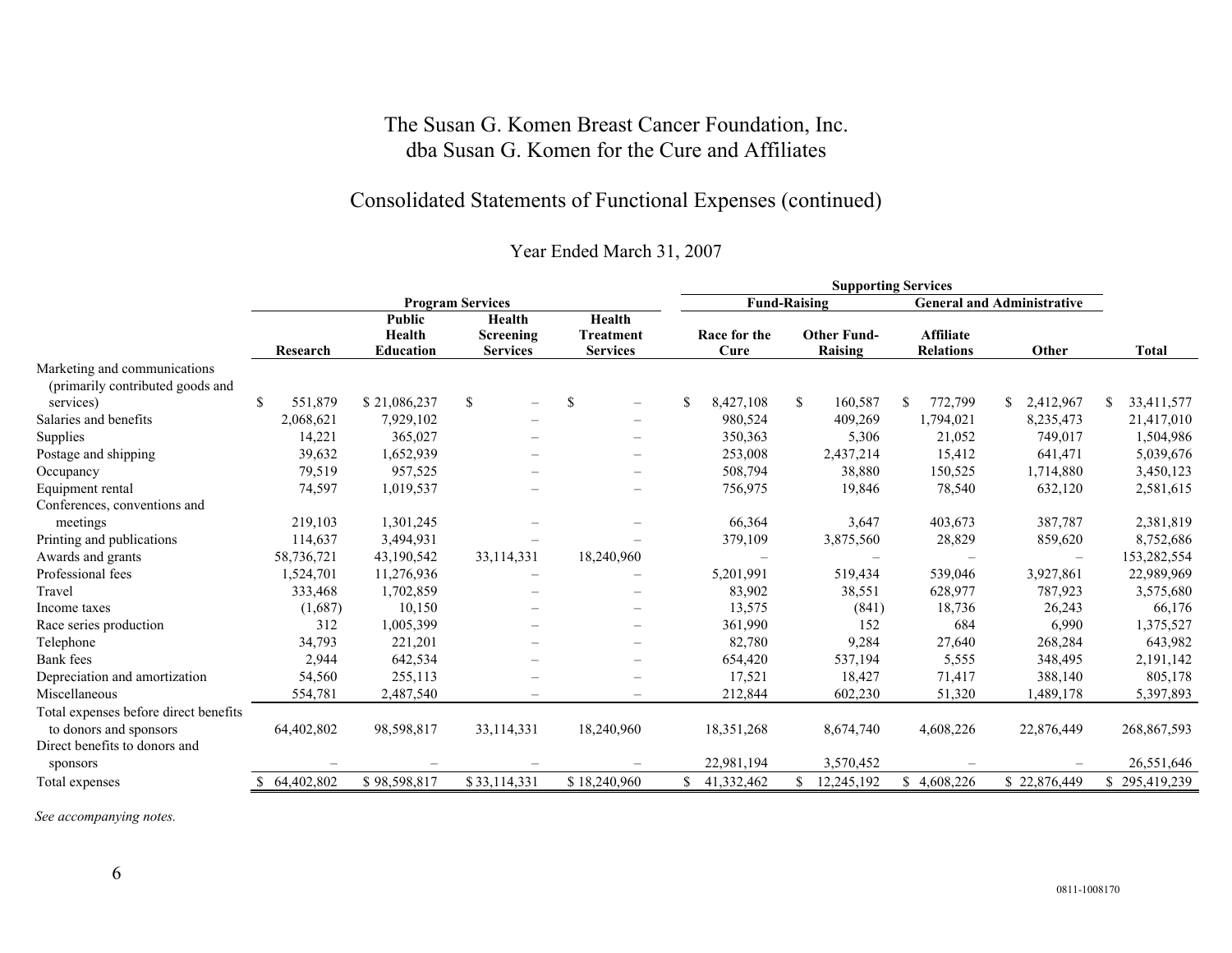Notes to Consolidated Financial Statements

March 31, 2008

#### **1. General Information and Summary of Significant Accounting Policies**

#### **General Information**

The Susan G. Komen Breast Cancer Foundation, Inc. (the Organization), a Texas not-for-profit corporation, was incorporated in July 1982. During fiscal year 2007, the Organization began doing business as Susan G. Komen for the Cure. The primary mission of the Organization is to eradicate breast cancer as a life-threatening disease by advancing research, education, screening and treatment. Research advancement is achieved through relationships with medical and cancer centers throughout the United States, as well as internationally. Treatment and screening programs, primarily funded through the Organization's Affiliates, produce affordable treatment and screening for the medically underserved and other target populations. The Organization's reach has expanded tremendously since its inception, due in large part to the Komen Race for the Cure® Series (The Race Series) and other fund-raising programs and events, as well as the Organization's many donors, corporate partners and educational initiatives and materials. As a result of this heightened awareness of breast cancer, millions have received the life-saving message of early detection.

During fiscal year 2008, the Organization formed Susan G. Komen for the Cure Advocacy Alliance (the Alliance) under Section 501(c)(4) of the Internal Revenue Code (the Code). The Alliance was established to enhance the Organization's public policy efforts. For the year ended March 31, 2008, the Organization included the Alliance in its consolidated financial statements in accordance with Statement of Position 94-3, *Reporting of Related Entities by Not-for-Profit Organizations* (SOP 94-3).

International affiliates of the Organization operate in Italy, Germany and Puerto Rico under three separate International Affiliate Agreements. In accordance with SOP 94-3, the financial statements of the three international affiliates are not included in the consolidated financial statements. The Organization does not currently exercise economic or board controlling interests over any of the three international affiliates.

The consolidated financial statements of the Organization include the activity of the Organization's International Headquarters, the Alliance, and 122 Affiliates in 2008. For 2007, the consolidated financial statements included the activity of the Organization's International Headquarters and 122 Affiliates. All significant intercompany accounts have been eliminated in the accompanying consolidated financial statements. The Race Series, a series of 5K and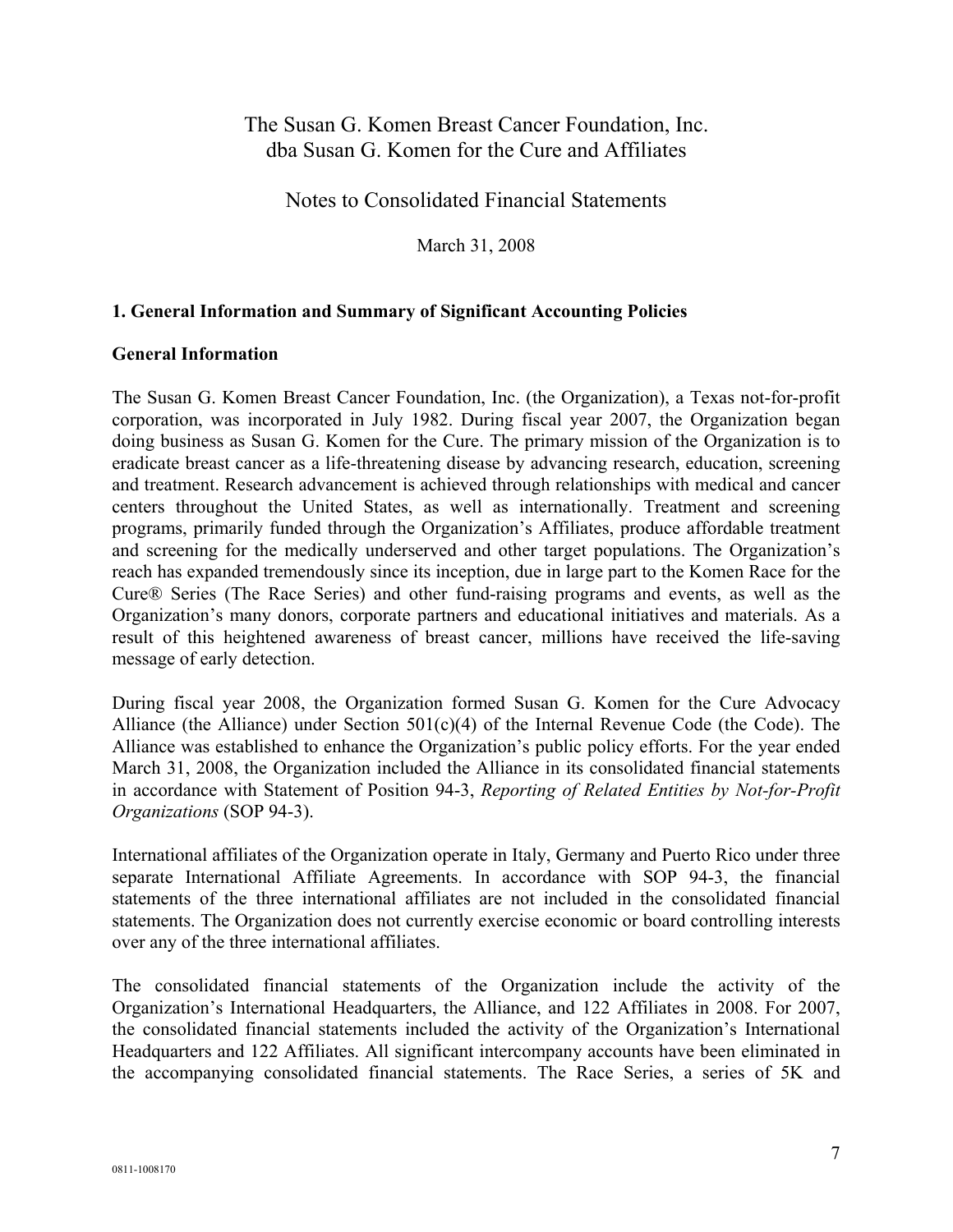### Notes to Consolidated Financial Statements (continued)

#### **1. General Information and Summary of Significant Accounting Policies (continued)**

one-mile walk/runs, was held in 114 and 117 cities across the United States during 2008 and 2007, respectively. Up to 75% of the net proceeds generated by the Affiliates is used to fund breast cancer education, treatment and screening projects within the local communities. The remaining 25% is used to fund breast cancer research and project grants on a national level.

In fiscal year 2004, the Organization became the net beneficiary of the Breast Cancer 3-Day, a project of the National Philanthropic Trust (NPT), an independent nonprofit organization. The Breast Cancer 3-Day is a series of three-day walks that raise funds for the fight against breast cancer. Twelve events took place in both fiscal years 2008 and 2007. The combination of the events is considered "The Series." NPT is the event manager for The Series. As the primary beneficiary, the Organization received 85% of the net proceeds to support breast cancer research, education, screening, and treatment programs. The remaining 15% of the net proceeds was directed to the NPT Breast Cancer Fund, a special interest fund for breast cancer initiatives. A total of \$41.6 million and \$42.2 million in net proceeds was received by the Organization in fiscal years 2008 and 2007, respectively, and is included as a contribution in contributions, sponsorships, and race entry fees in the consolidated statements of activities. Fourteen events are scheduled to occur in fiscal year 2009. NPT is not financially interrelated with the Organization.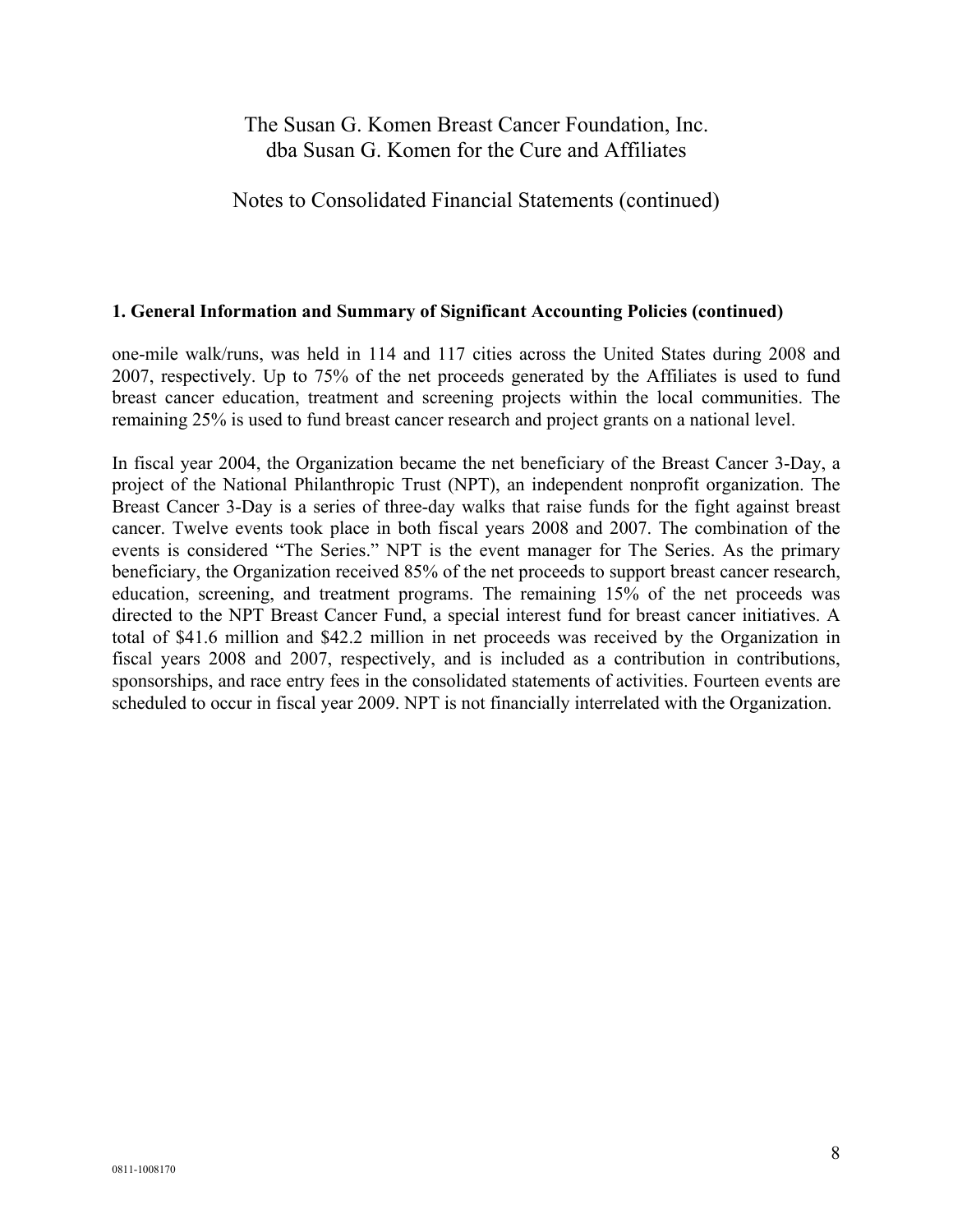### Notes to Consolidated Financial Statements (continued)

#### **1. General Information and Summary of Significant Accounting Policies (continued)**

The following is a list of Affiliates included in the consolidated financial statements.

Acadiana Grand Rapids Montana Shreveport–Bossier City Arkansas Greater Amarillo NC Foothills Siouxland Aspen Greater Atlanta NC Triad South Dakota Austin Greater Cincinnati NC Triangle South Florida Baton Rouge Greater Evansville Nebraska Southeast Iowa Bayou Region Greater Kansas City New Orleans Southern Arizona Boise **Greater Lansing North Central Alabama** Southwest Florida Brainerd Lakes Greater Nashville North Colorado Southwest Michigan Central & South Jersey Greater New York City North Florida St. Louis Central Florida Greater Richmond North Jersey Tarrant County Central Georgia Greater Roanoke North Mississippi Texarkana Central MS Steel Magnolias Hawaii North Texas North Texas Tidewater Central New Mexico Houston Northeast Louisiana Tri Cities Central New York Indianapolis Northeast Ohio Tulsa Central Oklahoma Inland Empire Northeast Pennsylvania Tyler Central Texas Knoxville Northeastern New York Upper Cumberland Central Valley Las Vegas Northern Indiana Upstate South Carolina Central Wisconsin Lexington Northern Nevada Vermont–New Hampshire Charlotte Los Angeles County Northwest Ohio Wabash Valley Chattanooga Louisville Orange County West Virginia Chicagoland Area Lowcountry (Charleston) Oregon & SW Washington Western New York Coastal Georgia Lubbock Area Ozark Wichita Falls Coeur d'Alene Madison Peoria Memorial Wyoming Colorado Springs Maine Philadelphia Columbus Maryland Phoenix Connecticut Massachusetts Pittsburgh Dallas County McLean County Puget Sound Denver Metropolitan Memphis Mid-South Quad Cities Des Moines Miami–Ft. Lauderdale Sacramento Valley Eastern Washington Mid-Kansas Salt Lake City El Paso Mid-Missouri San Antonio Elmira Milwaukee San Diego Florida Suncoast Minnesota San Francisco Bay Area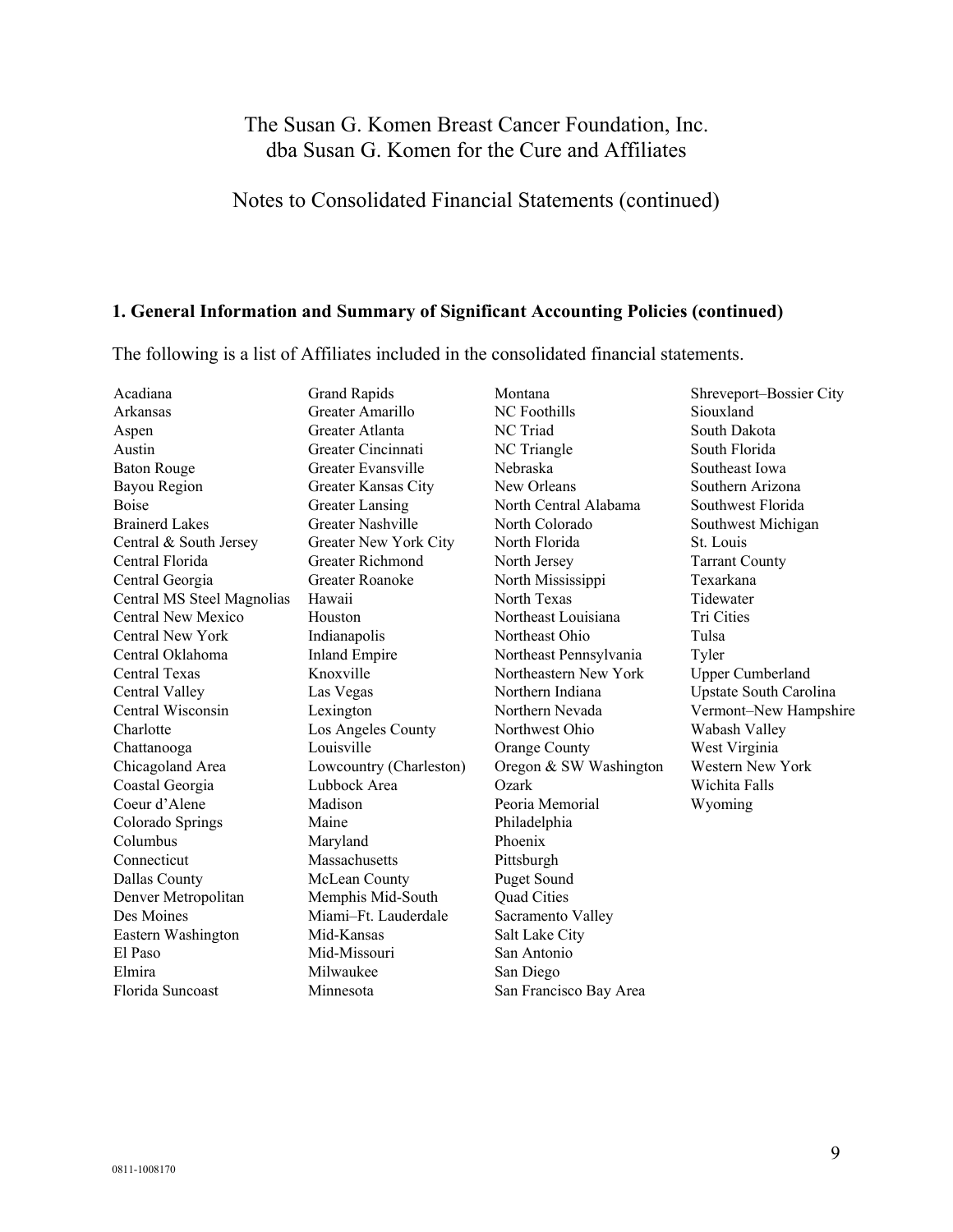Notes to Consolidated Financial Statements (continued)

#### **1. General Information and Summary of Significant Accounting Policies (continued)**

#### **Basis of Presentation**

The accompanying consolidated financial statements have been prepared on the accrual basis of accounting in accordance with accounting principles generally accepted in the United States for not-for-profit organizations. Under these provisions, net assets and revenues, gains, and losses are classified based on the existence or absence of donor-imposed restrictions. Expenses are classified as unrestricted. Accordingly, net assets of the Organization and changes therein are classified and reported as follows:

*Unrestricted net assets* – Net assets that are not subject to donor-imposed stipulations. Unrestricted net assets may be designated for specific purposes by action of the Board of Directors.

*Unrestricted net assets – board designated* – Unrestricted net assets designated by the Board of Directors as restricted for mission expenditures. During 2008, the Board of Directors designated \$1,000,000 restricted for a general endowment fund.

*Temporarily restricted net assets* – Net assets subject to donor-imposed stipulations that will be met either by actions of the Organization and/or the passage of time. When a restriction is satisfied or expires, temporarily restricted net assets are reclassified to unrestricted net assets and reported in the consolidated statement of activities as net assets released from restrictions. Contributions received with donor-imposed restrictions that are met in the same year as received are reported as revenues of the unrestricted net asset class.

*Permanently restricted net assets* – Net assets subject to donor-imposed stipulations that they be maintained permanently by the Organization. Generally, the donors of these assets permit the Organization to use all or part of the income earned on related investments for general or specific purposes.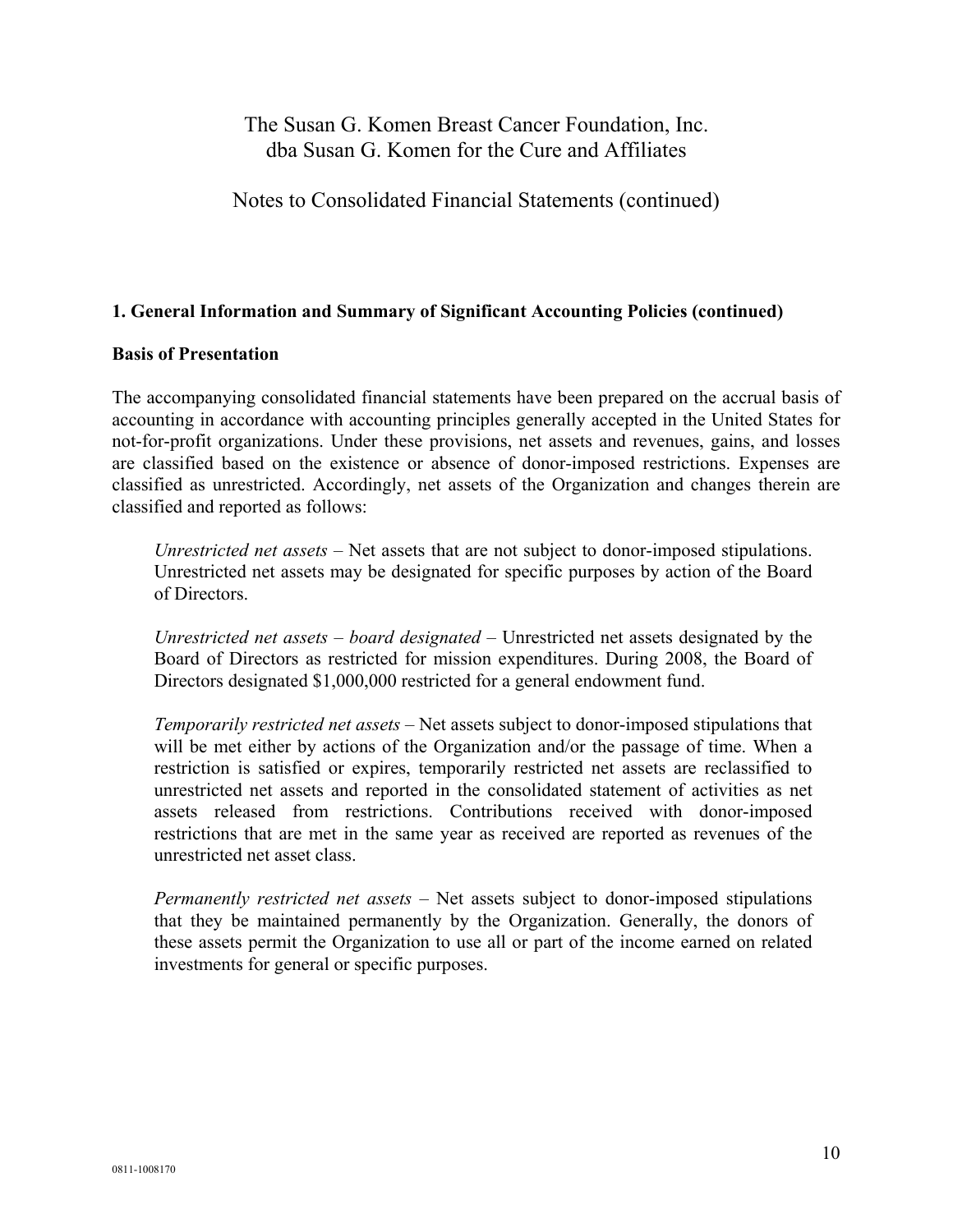Notes to Consolidated Financial Statements (continued)

#### **1. General Information and Summary of Significant Accounting Policies (continued)**

The Organization reports gifts of property and equipment as unrestricted support unless explicit donor stipulations specify how the donated assets must be used. Gifts of long-lived assets with explicit restrictions that specify how the assets are to be used and gifts of cash or other assets that must be used to acquire long-lived assets are reported as temporarily restricted revenue. Absent explicit donor stipulations about how long those long-lived assets must be maintained, the Organization reports expirations of donor restrictions when the donated or acquired long-lived assets are placed in service.

#### **Contributed Goods and Services**

Total contributed goods and services for the years ended March 31, 2008 and 2007, were approximately \$56.5 million and \$52.6 million, respectively, and primarily relate to local television, radio and newspaper advertising for The Race Series events. Contributed materials and equipment are reported as contributions in the accompanying consolidated financial statements at their estimated value at date of receipt. Contributed services are reported in the accompanying consolidated financial statements at the fair value of the services received. The contribution of services is recognized if the services received (a) create or enhance nonfinancial assets or (b) require specialized skills that are provided by individuals possessing those skills and would typically need to be purchased if not provided by donation.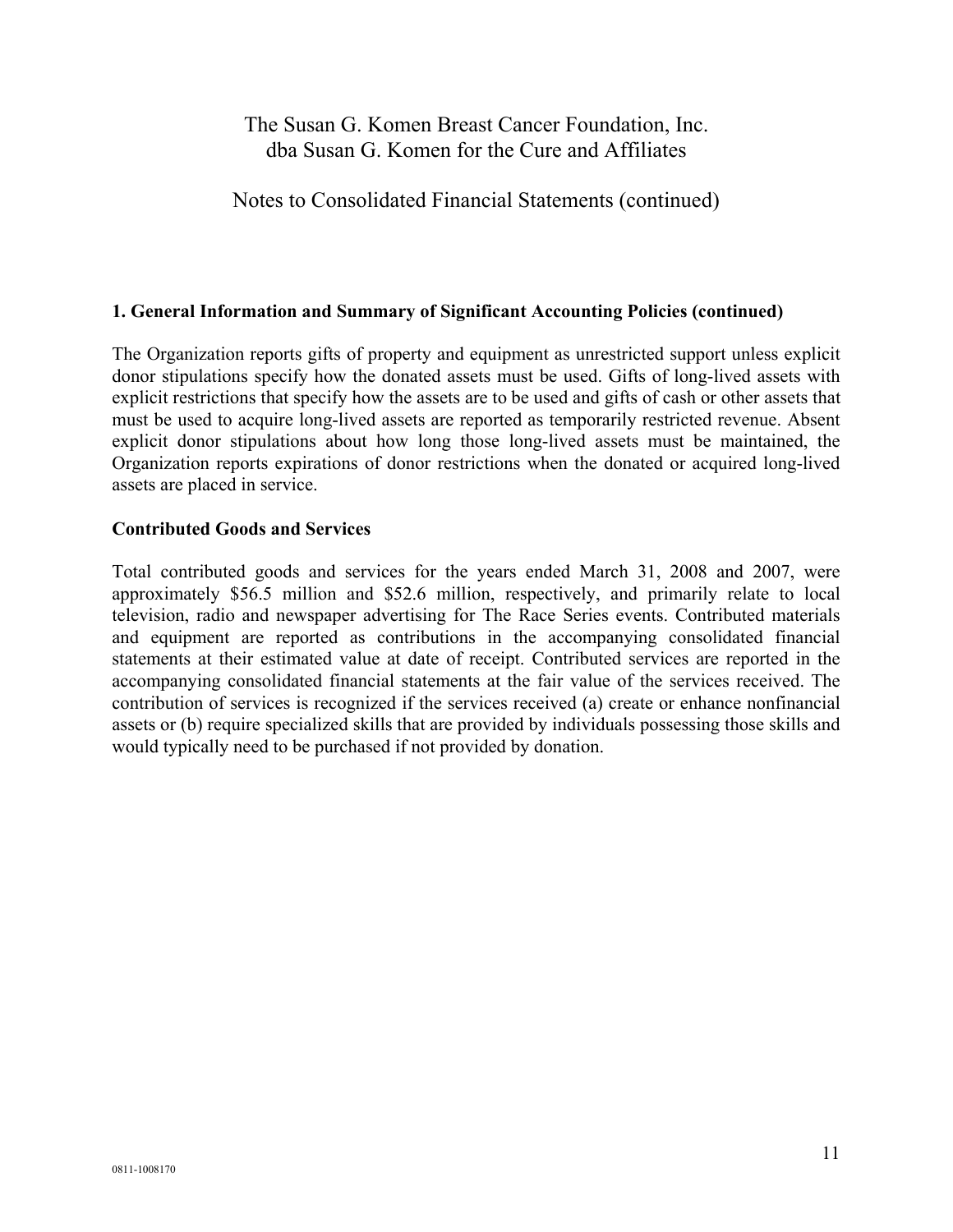Notes to Consolidated Financial Statements (continued)

#### **1. General Information and Summary of Significant Accounting Policies (continued)**

In addition, the Organization receives services from a large number of volunteers who give significant amounts of their time to the Organization's programs, fund-raising campaigns and management. No amounts have been reflected for these types of donated services, as they do not meet the criteria outlined above.

|                                     |                                    | Value of                 |                    |
|-------------------------------------|------------------------------------|--------------------------|--------------------|
|                                     | <b>Amounts Per</b><br>Consolidated | Contributed<br>Goods and | <b>Net Without</b> |
|                                     | <b>Financials</b>                  | <b>Services</b>          | <b>In-Kind</b>     |
| Year Ended March 31, 2008           |                                    |                          |                    |
| Public support and revenue          | 368,639,853<br>\$.                 | 56,802,845<br>S          | \$311,837,008      |
| Less:                               |                                    |                          |                    |
| Komen Race for the Cure             |                                    |                          |                    |
| direct costs                        | (19,504,671)                       | (7,671,662)              | (11, 833, 009)     |
| Net public support and revenue      | 349,135,182                        | 49,131,183               | 300,003,999        |
| Expenses:                           |                                    |                          |                    |
| Supporting services                 | 55,287,554                         | 17,887,534               | 37,400,020         |
| Program services                    | 292,571,028                        | 31,926,113               | 260,644,915        |
| Total expenses                      | 347,858,582                        | 49,813,647               | 298,044,935        |
| Change in net assets                | \$<br>1,276,600                    | \$<br>(682, 464)         | \$<br>1,959,064    |
| Program services % of total expense | 84%                                | 64%                      | 87%                |
| Year Ended March 31, 2007           |                                    |                          |                    |
| Public support and revenue          | \$<br>333,949,067                  | \$<br>52,621,717         | \$281,327,350      |
| Less:                               |                                    |                          |                    |
| Komen Race for the Cure             |                                    |                          |                    |
| direct costs                        | (26, 551, 646)                     | (14, 993, 451)           | (11, 558, 195)     |
| Net public support and revenue      | 307,397,421                        | 37,628,266               | 269,769,155        |
| Expenses:                           |                                    |                          |                    |
| Supporting services                 | 54,510,683                         | 19,598,074               | 34,912,609         |
| Program services                    | 214,356,910                        | 18,880,035               | 195,476,875        |
| Total expenses                      | 268,867,593                        | 38,478,109               | 230,389,484        |
| Change in net assets                | 38,529,828                         | (849, 843)               | \$<br>39,379,671   |
| Program services % of total expense | 80%                                | 49%                      | 85%                |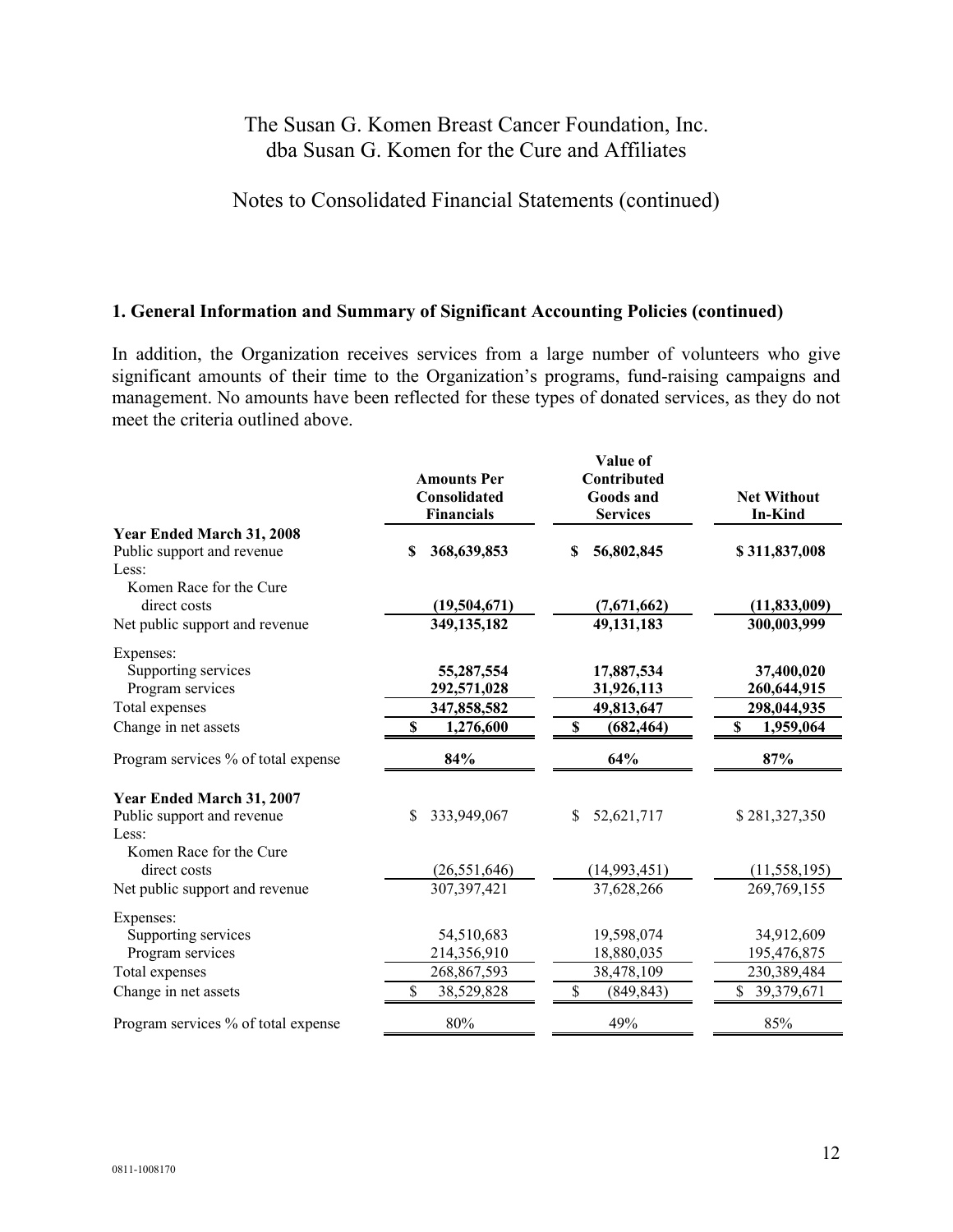Notes to Consolidated Financial Statements (continued)

### **1. General Information and Summary of Significant Accounting Policies (continued)**

#### **Contributions**

Contributions, including unconditional promises to give, are recorded when received or pledged. All contributions are available for unrestricted use unless specifically restricted by the donor. Conditional promises to give are recognized when the conditions on which they depend are substantially met.

#### **Cash and Cash Equivalents**

Cash and cash equivalents consist of cash on hand and all highly liquid investments with a remaining maturity of three months or less when purchased.

#### **Investments and Investment Revenue Recognition**

Investments in equity securities with readily determinable fair values and all investments in debt securities are reported at fair value.

Investment income includes dividends and interest and is recognized as revenue in the period in which it is earned. The amounts are reported as an increase in unrestricted net assets unless otherwise restricted by the donor. Realized and unrealized gains and losses on investments are classified and recorded as increases or decreases in unrestricted net assets, unless otherwise restricted by the donor.

#### **Property and Equipment**

Purchased property and equipment is carried at cost. Donated property and equipment is recorded at market value at date of donation. The Headquarters office capitalizes all expenditures for property and equipment in excess of \$10,000; the fair value of donated property is similarly capitalized. Affiliate assets costing \$1,000 or more are capitalized and are comprised of computers, office equipment, furniture, fixtures and leasehold improvements. As of March 31, 2008, accumulated amortization of intangible assets totaled \$1,000,000.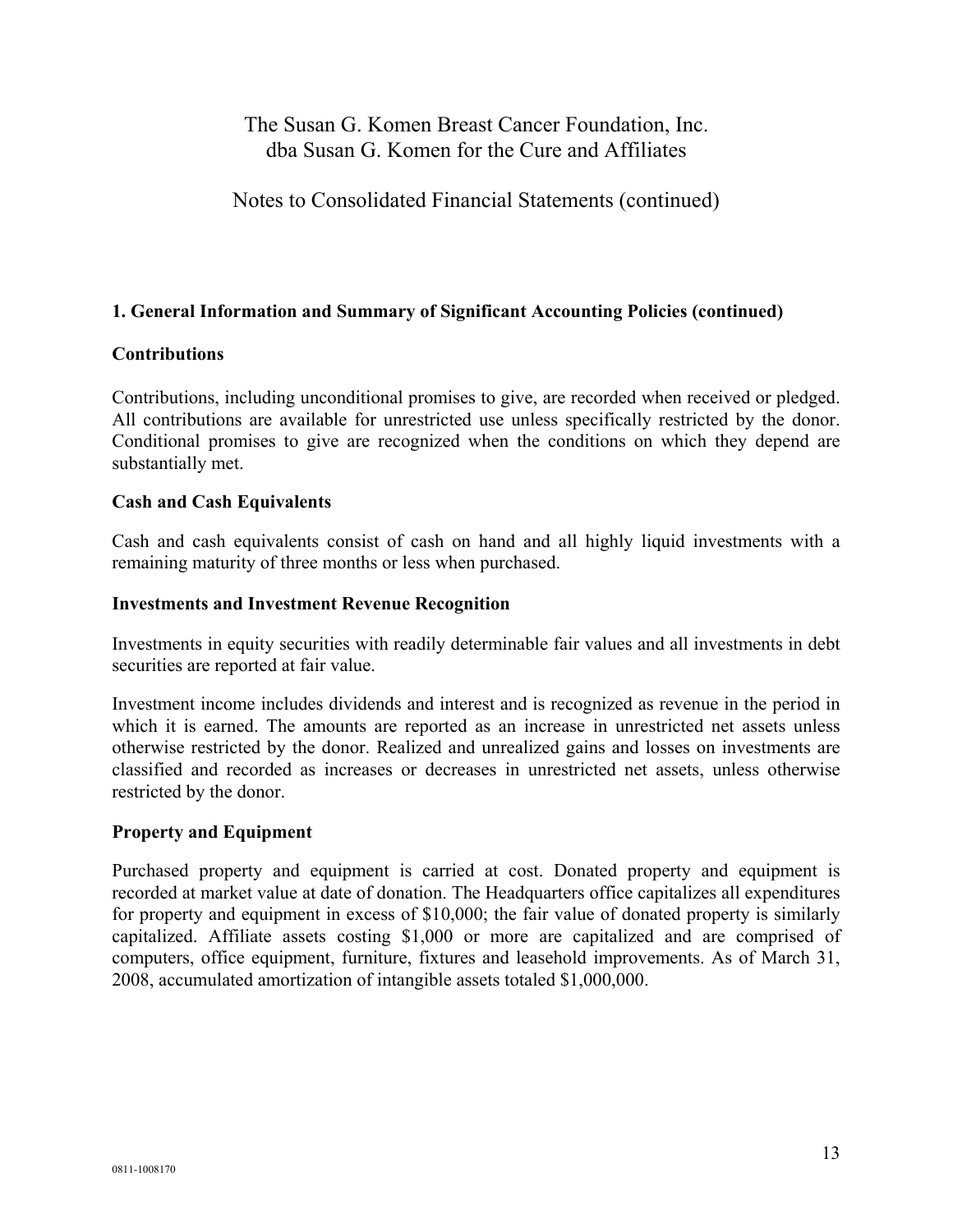### Notes to Consolidated Financial Statements (continued)

#### **1. General Information and Summary of Significant Accounting Policies (continued)**

Property and equipment are depreciated on a straight-line basis over the following periods:

| • Furniture and fixtures | $5-7$ years                                                             |
|--------------------------|-------------------------------------------------------------------------|
| $\bullet$ Equipment      | $3-5$ years                                                             |
| • Software               | 3 years                                                                 |
| • Leasehold improvements | Estimated life of the asset or the lease term<br>(whichever is shorter) |
| • Intangible assets      | $5-7$ years                                                             |

Property and equipment and related accumulated depreciation are as follows:

|                                           |   | 2008          | 2007          |
|-------------------------------------------|---|---------------|---------------|
| Equipment                                 | S | 5,640,975     | 4,980,260     |
| Furniture and fixtures                    |   | 1,929,923     | 1,787,840     |
| Leasehold improvements                    |   | 678,551       | 607,935       |
| Software                                  |   | 1,942,415     | 1,652,905     |
| Intangible assets                         |   | 1,055,000     | 1,000,000     |
| Total property and equipment              |   | 11,246,864    | 10,028,940    |
| Accumulated depreciation and amortization |   | (8, 447, 031) | (7, 794, 154) |
| Net property and equipment                |   | 2,799,833     | 2,234,786     |

#### **Inventories**

Inventories are stated at the lower of cost or market determined by the first-in, first-out method. Such inventories consist of educational materials, along with branded merchandise held for use in program services and sales to unrelated parties. Inventories are included in prepaid expenses and other assets in the accompanying consolidated statements of financial position and totaled approximately \$1,274,000 and \$1,363,000 in 2008 and 2007, respectively.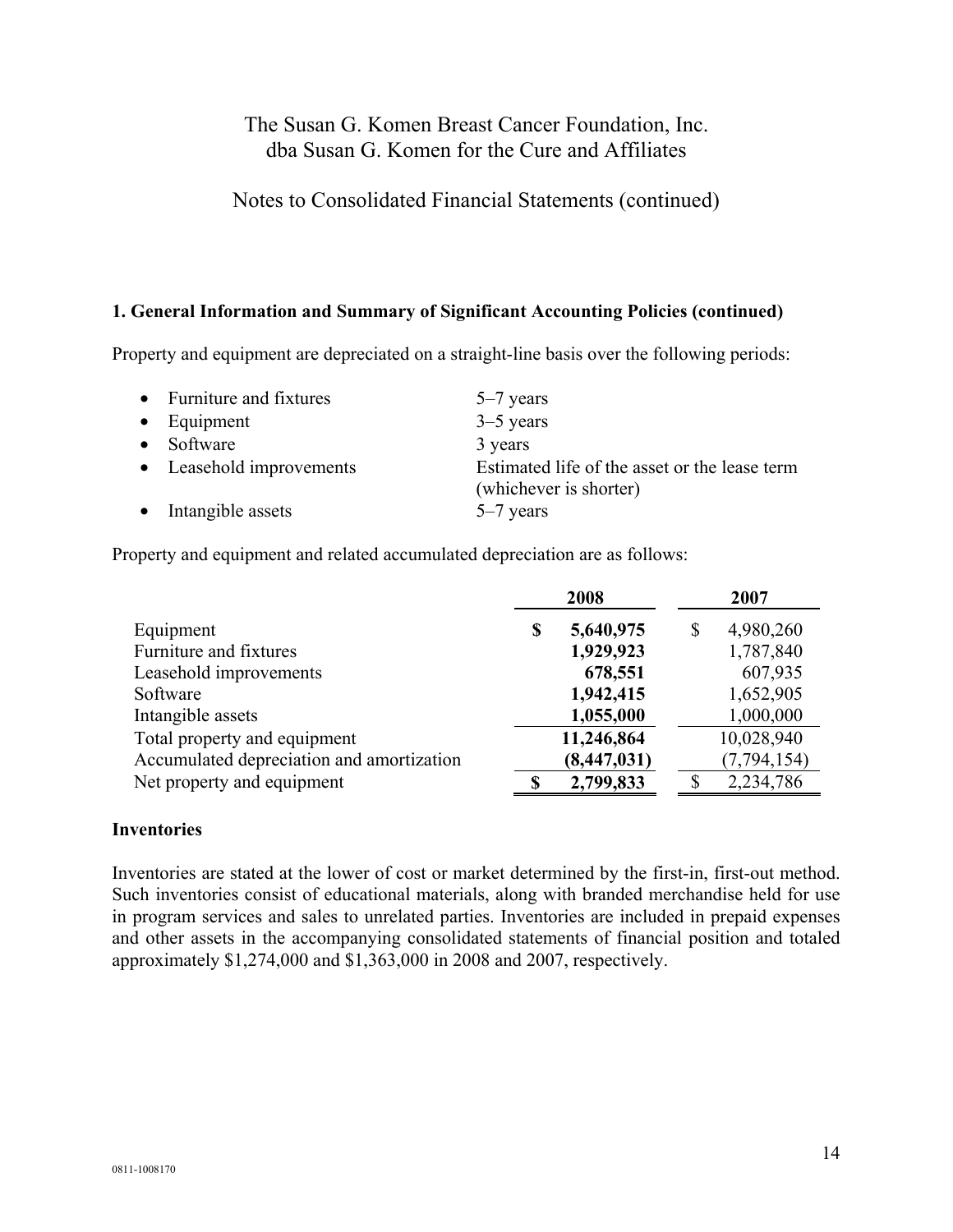Notes to Consolidated Financial Statements (continued)

### **1. General Information and Summary of Significant Accounting Policies (continued)**

#### **Federal Income Taxes**

The Organization is a tax-exempt entity under Section  $501(c)(3)$  of the Code under a determination letter issued by the Internal Revenue Service. The Affiliates of the Organization have a separate group determination letter, under the umbrella of the Organization's exemption, recognizing their exempt status under Section 501(c)(3) of the Code.

Further, the Organization has been classified as an organization that is not a private organization under Section 509(a) of the Code, and, as such, contributions to this Organization qualify for deduction as charitable contributions. However, income generated from activities unrelated to the Organization's exempt purpose is subject to tax under Section 511 of the Code. The Organization did not have any material unrelated business income for the years ended March 31, 2008 and 2007. Therefore, no tax liability has been provided in the accompanying consolidated financial statements.

On October 16, 2007, the Organization formed the Alliance, a social welfare organization, under Section  $501(c)(4)$  of the Code. The Alliance performs research and provides education and community outreach regarding breast health, as well as seeks legislation germane to adequate funding (and the allocation thereof) for research into breast cancer and other cancers. Under Section  $501(c)(4)$ , a social welfare organization is not subject to monetary limitations on lobbying expenditures that further its exempt purpose. The Alliance is a tax-exempt entity under Section  $501(c)(4)$  of the Code under a determination letter issued by the Internal Revenue Service.

#### **Market and Credit Risk Concentrations**

The Organization's investments do not have a significant concentration of credit or market risk within any industry, specific institution, or group of investments. Cash balances over \$250,000 for each account are not covered by FDIC insured limits, but the Organization does not believe there is significant credit or market risk associated with these amounts.

#### **Deferred Revenue**

Resources received in exchange transactions are recognized as deferred revenue to the extent that the earnings process has not been completed. These resources are recorded as unrestricted revenues when the related obligations have been satisfied.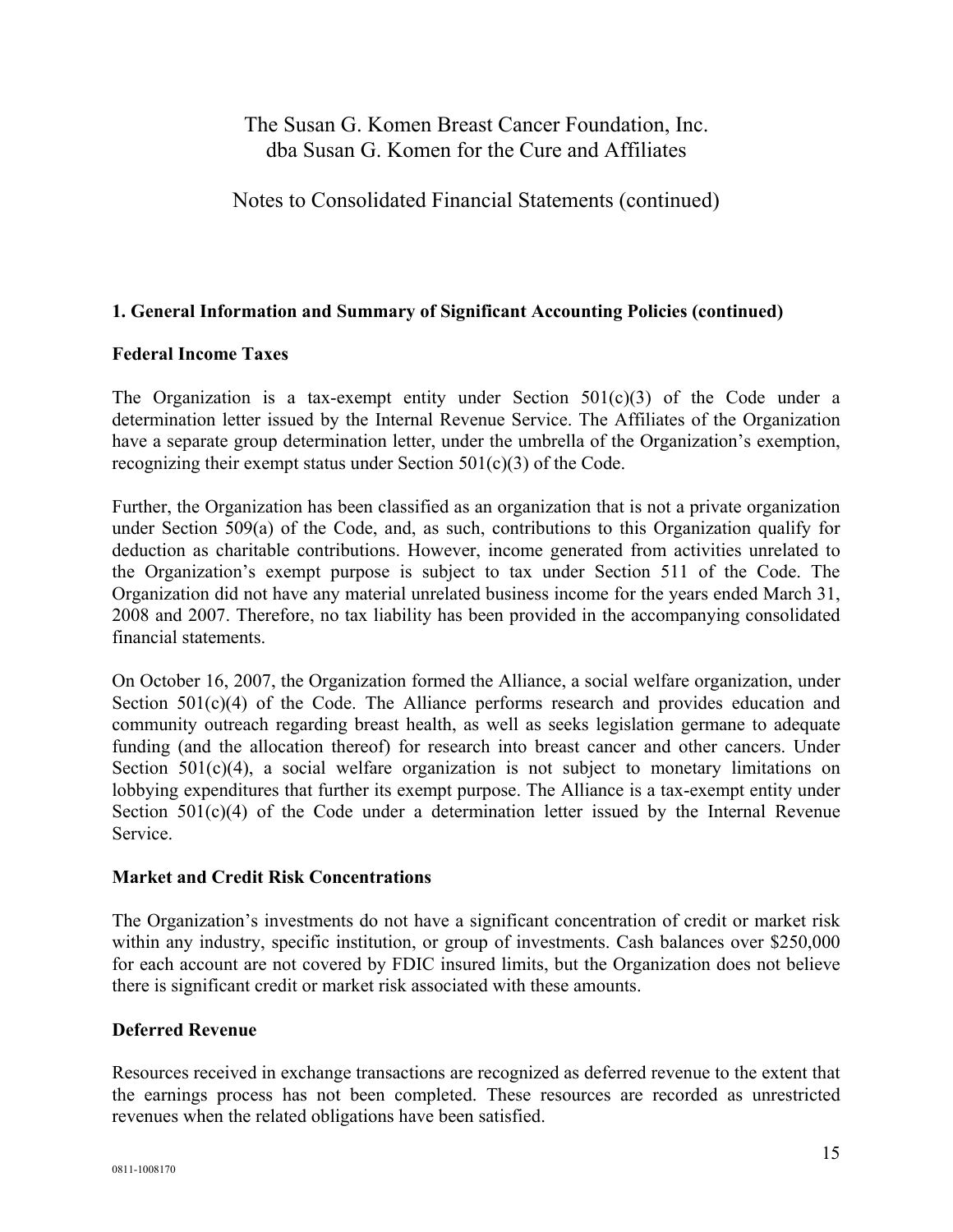Notes to Consolidated Financial Statements (continued)

### **1. General Information and Summary of Significant Accounting Policies (continued)**

#### **Functional Allocation of Expenses**

The costs of providing the Organization's various programs and other activities have been summarized on a functional basis. Accordingly, certain costs have been allocated among the programs and supporting services benefited. The categories of expenses in the fiscal year 2007 consolidated statement of functional expenses (the Statement) were expanded in order to be comparable with the 2008 Statement.

#### **Advertising Expenses**

The Organization incurred advertising expense of approximately \$44.1 million and \$41.8 million for the years ended March 31, 2008 and 2007, respectively. The majority of advertising has been contributed and is included in marketing and communications in the consolidated statements of functional expenses. Advertising is expensed upon first showing.

#### **Estimates**

The preparation of financial statements in conformity with accounting principles generally accepted in the United States (U.S. GAAP) requires management to make estimates and assumptions that affect certain reported amounts and disclosures. Accordingly, actual results could differ from those estimates.

#### **Retirement Plan**

The Organization has a defined contribution retirement plan under the provisions of Section 403(b) (the 403(b) Plan) of the Code. The Organization matches employee contributions to the extent of 6% of employees' annual salary. All employees are eligible to make deferrals immediately. However, participants are not eligible to receive the employer matching contribution until after one year of continuous employment. The 403(b) Plan expense was approximately \$439,000 and \$449,000 for the years ended March 31, 2008 and 2007, respectively.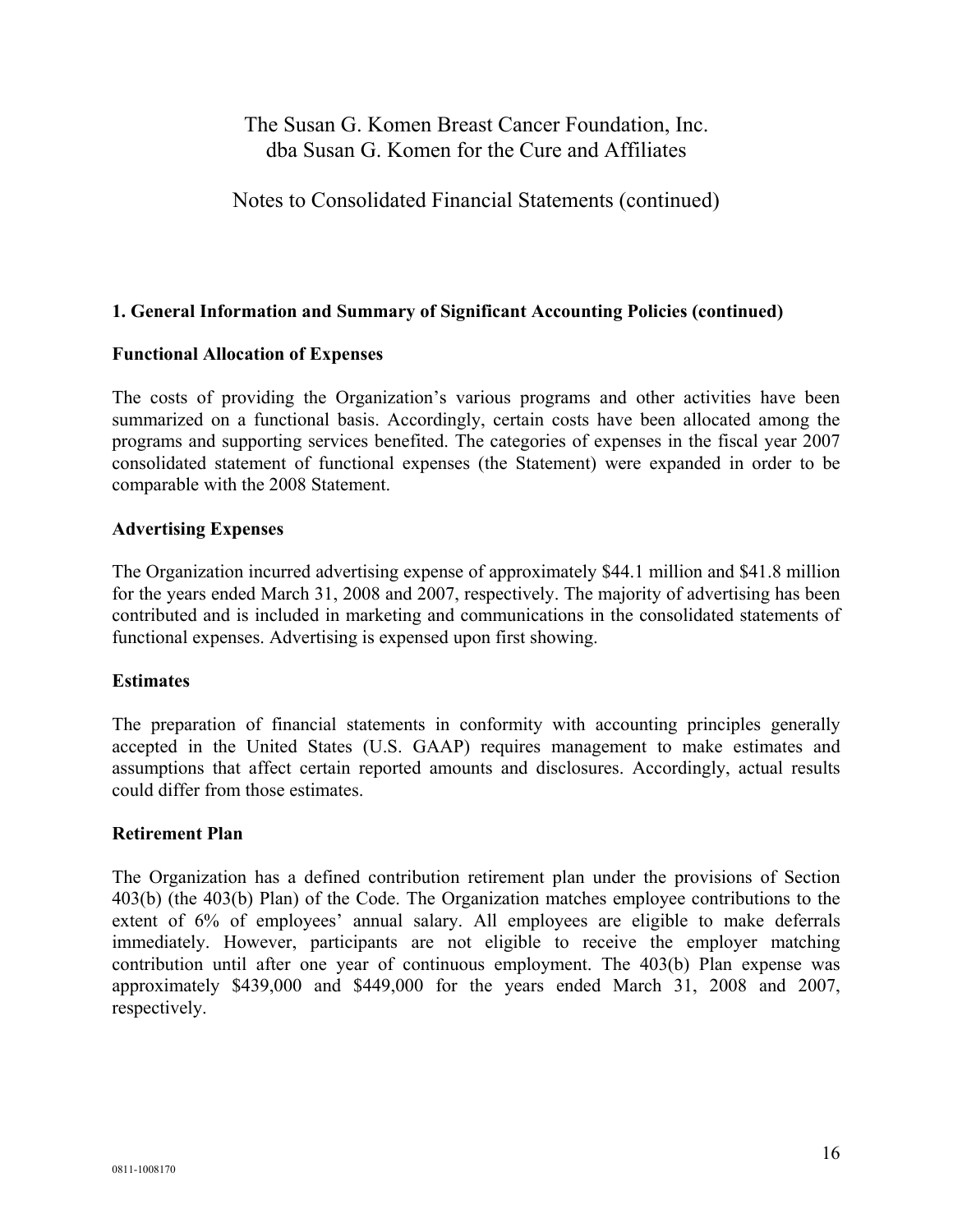Notes to Consolidated Financial Statements (continued)

#### **1. General Information and Summary of Significant Accounting Policies (continued)**

The Organization has a nonqualified deferred compensation plan subject to the provisions of Section 457 of the Code (the 457 Plan). The 457 Plan is maintained primarily for a select group of management. Funding is at the discretion of the Board of Directors. In fiscal years 2008 and 2007, approximately \$8,000 and \$96,000, respectively, was funded. In addition, \$53,000 was forfeited in fiscal year 2008.

#### **Recent Accounting Pronouncements**

In July 2006, Financial Accounting Standards Board (FASB) Interpretation No. 48 (FIN 48), *Accounting for Uncertainty in Income Taxes, an interpretation of FASB Statement No. 109, Accounting for Income Taxes*, was issued. Prior to FIN 48, the determination of when to record a liability for tax exposure was based on whether a liability was considered probable and reasonably estimable in accordance with FASB Statement No. 5, *Accounting for Contingencies*. The effective date of FIN 48 was delayed for a nonpublic not-for-profit organizations to fiscal years beginning after December 15, 2007, by FASB Staff Position FIN 48-b, effective December 19, 2007. The Susan G. Komen for the Cure Organization fits this FASB definition of a nonpublic not-for-profit and will formally adopt FIN 48 with the issuance of financials for the fiscal year ending March 31, 2009.

In September 2006, the FASB issued Statement of Financial Accounting Standards (SFAS) No. 157, *Fair Value Measurements*, which provides guidance on how to measure assets and liabilities that use fair value. SFAS 157 will apply whenever another U.S. GAAP standard requires or permits assets or liabilities to be measured at fair value. SFAS 157 does not expand the use of fair value to any new circumstances. This standard will also require additional financial statement disclosures. SFAS 157 will be effective for financial assets and liabilities in financial statements issued for fiscal years beginning after November 15, 2007, and will be effective for nonfinancial assets and liabilities in financial statements issued for fiscal years beginning after November 15, 2008. The Organization has not evaluated the potential impact of this standard but anticipates that although it will have no material impact on its financial position and results of operations, additional disclosure of the Organization's investment activities will be required..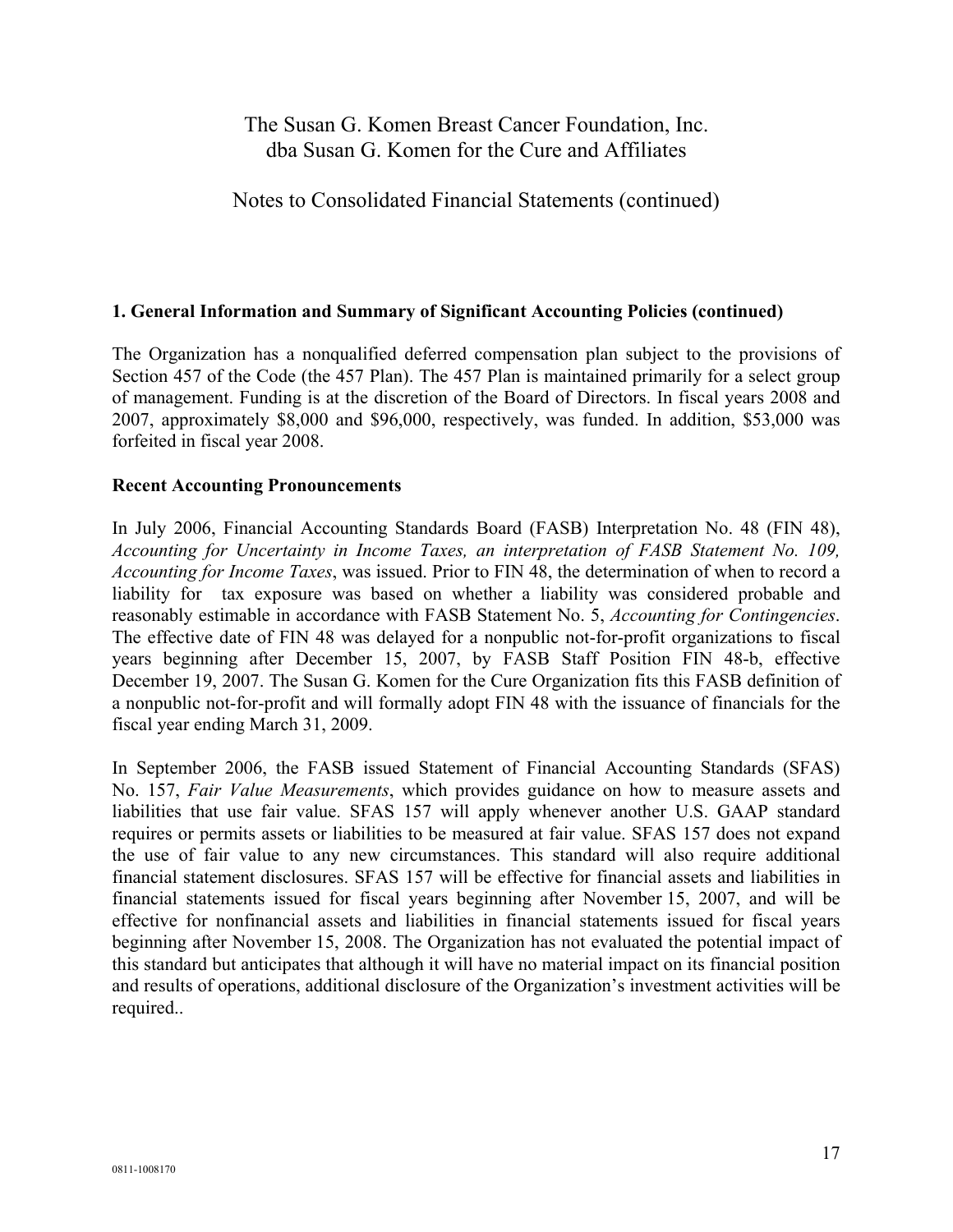Notes to Consolidated Financial Statements (continued)

### **1. General Information and Summary of Significant Accounting Policies (continued)**

In February 2007, the FASB issued SFAS No. 159, *The Fair Value Option for Financial Assets and Financial Liabilities–Including an Amendment of FASB Statement No. 115*. SFAS 159 permits companies to choose to measure at fair value many financial instruments and certain other items that are not currently required to be measured at fair value. Entities choosing the fair value measurement would be required to recognize subsequent changes in the fair value of those instruments and other items directly in earnings. This standard also establishes presentation and disclosure requirements designed to facilitate comparisons between companies that choose different measurement attributes for similar types of assets and liabilities. SFAS 159 is effective beginning the first fiscal year that begins after November 15, 2007. At this time, the Organization does not anticipate electing to use the fair value measurements permitted by this standard.

#### **2. Investments**

The Organization incurred investment expenses of approximately \$183,000 and \$172,000 in fiscal years 2008 and 2007, respectively. Investments at March 31, 2008 and 2007, were comprised of the following:

|                         |            | 2008 |                   |              | 2007              |
|-------------------------|------------|------|-------------------|--------------|-------------------|
|                         | Cost       |      | <b>Fair Value</b> | Cost         | <b>Fair Value</b> |
| Corporate stocks        | 25,846,757 |      | \$24,445,833      | \$21,416,341 | \$24,035,447      |
| <b>Bonds</b>            | 41,396,286 |      | 42, 433, 533      | 39,658,557   | 39,082,511        |
| Certificates of deposit | 10,417,597 |      | 10,414,185        | 8,827,428    | 8,828,254         |
| Total                   | 77,660,640 |      | \$77,293,551      | \$69,902,326 | 71,946,212        |

#### **3. Receivables**

Net receivables were \$65,089,674 and \$56,758,646 at March 31, 2008 and 2007, respectively. Receivables that are expected to be collected within one year are recorded at net realizable value. Receivables that are expected to be collected in future years are recorded at the present value of their estimated future cash flows. The discounts on those amounts are computed using risk-free interest rates applicable to the years in which the agreements are expected to be satisfied (1.3% to 3.31% at March 31, 2008). The discount reserves for fiscal years 2008 and 2007 were approximately \$1,021,000 and \$1,094,000, respectively.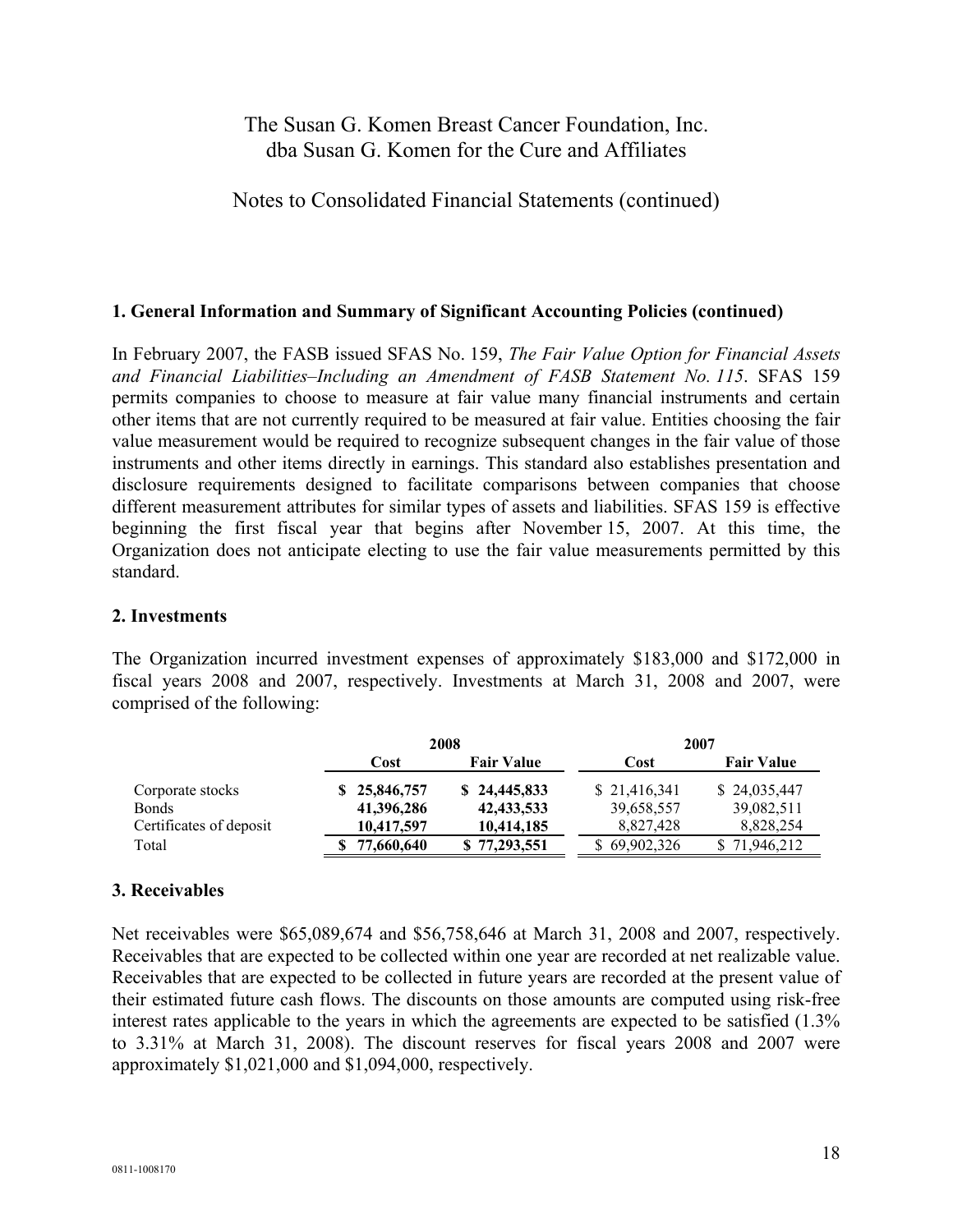Notes to Consolidated Financial Statements (continued)

#### **3. Receivables (continued)**

Future annual receivables, net as of March 31, 2008, are as follows:

| 2009       | \$47,195,549 |
|------------|--------------|
| 2010       | 8,780,649    |
| 2011       | 2,952,294    |
| 2012       | 2,545,384    |
| 2013       | 1,115,180    |
| Thereafter | 2,500,618    |
| Total      | \$65,089,674 |

The Race Series receivables were \$23,847,747 and \$26,638,462 at March 31, 2008 and 2007, respectively. These receivables primarily represent promises to give from national and local race sponsors who committed support prior to March 31. The majority of the receivable balances were received by the Organization during the subsequent fiscal year.

Other unconditional promises to give by donors of \$26,181,081 and \$16,042,302 at March 31, 2008 and 2007, respectively, are expected to be received by the Organization over periods ranging from one to six years, with the majority of the balances due within one year.

In fiscal year 2008, the Organization loaned \$10,625,000 to the NPT Breast Cancer 3-Day to fund start-up costs for the 2008 3-Day Race series. The note was fully paid subsequent to the fiscal year-end.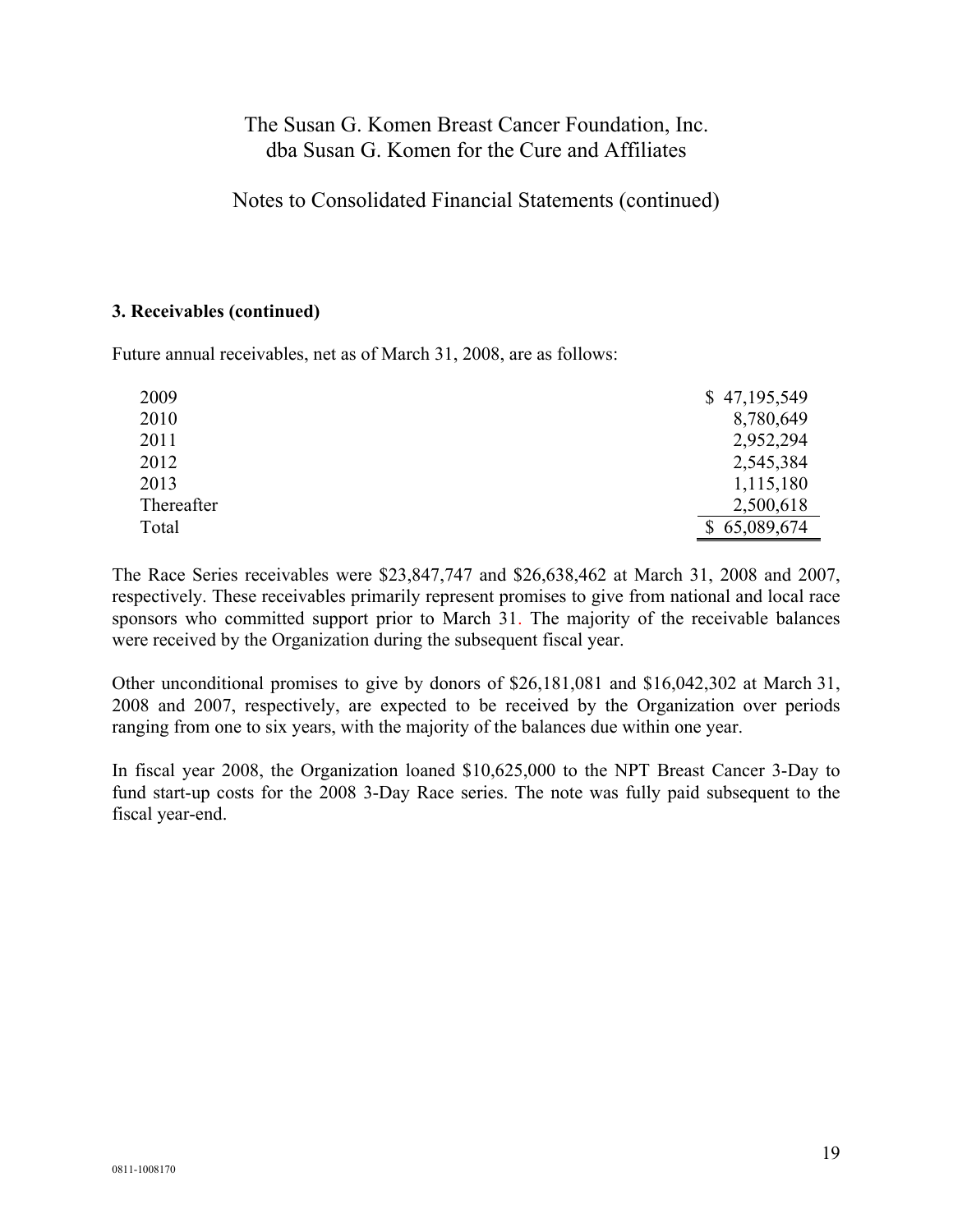Notes to Consolidated Financial Statements (continued)

### **4. Grants Payable**

As of March 31, 2008 and 2007, the Organization has made grants to various medical and cancer centers for research, education, screening and treatment. These agreements are subject to periodic reporting and compliance requirements and could be rescinded by the Organization for breach. Grants payable greater than one year were discounted to their present value as of March 31, 2008, at rates ranging from 1.62% to 2.46%. The grants payable at March 31, 2008, are scheduled for payment in the following fiscal years:

| Year ending March 31:     |               |
|---------------------------|---------------|
| 2009                      | \$160,623,943 |
| 2010                      | 43,547,416    |
| 2011                      | 29,836,741    |
| 2012                      | 8,418,856     |
| 2013                      | 7,007,468     |
| Total grants payable      | 249,434,424   |
| Less unamortized discount | (3,979,295)   |
| Grants payable, net       | \$245,455,129 |
|                           |               |

#### **5. Net Assets**

Temporarily restricted net assets for fiscal years 2008 and 2007 are categorized as follows:

|                       | 2008             | 2007                    |
|-----------------------|------------------|-------------------------|
| Restricted for grants | 3,068,054<br>SS. | $\frac{1}{2}$ 3,375,329 |
| Time restrictions     | 71,613,249       | 54,876,549              |
|                       | \$74,681,303     | \$58,251,878            |

Permanently restricted net assets represent endowed gifts to be held in perpetuity with the investment income to be used for breast cancer research fellowships, breast cancer educational programs, and research awards. During fiscal year 2008, \$296,810 in permanently restricted funds was returned to the donor with their consent. During fiscal year 2007, with consent of the donor, \$922,000 in permanently restricted funds and \$294,064 in temporarily restricted funds were transferred to another organization.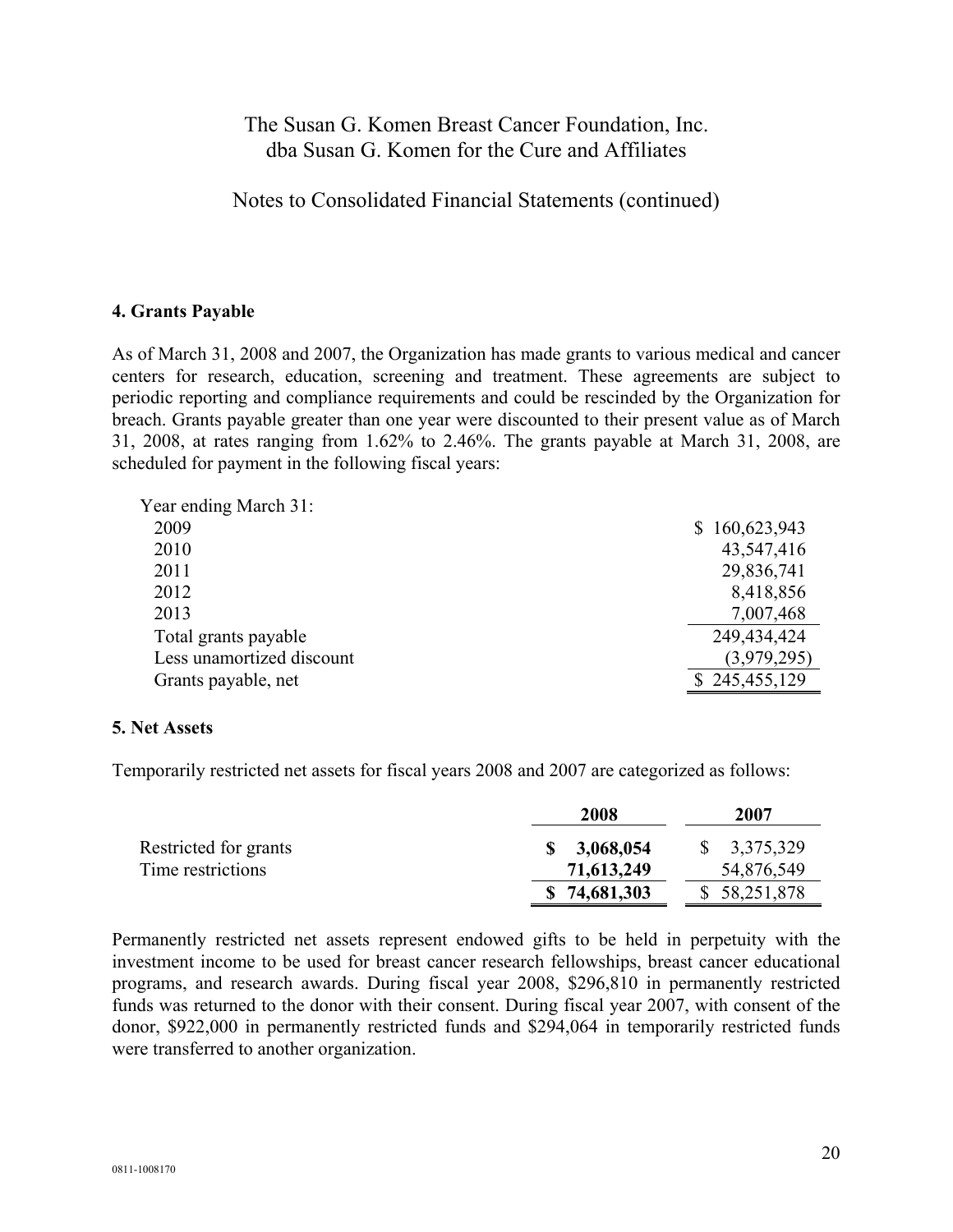Notes to Consolidated Financial Statements (continued)

#### **6. Joint Costs**

The accompanying consolidated financial statements include joint activities (activities benefiting multiple programs and/or supporting services) that include fund-raising. The joint costs were primarily for The Race Series, informational materials, an internet website that included fund-raising, and direct mail campaigns. The cost of conducting those joint activities was allocated as follows in fiscal 2008 and 2007:

|                            | 2008         |   | 2007       |
|----------------------------|--------------|---|------------|
| Research                   | 385,805      | S | 161,409    |
| Public health education    | 49,520,554   |   | 28,611,614 |
| General and administrative | 4,186,885    |   | 3,004,081  |
| Fund-raising               | 22,943,490   |   | 26,939,730 |
|                            | \$77,036,734 |   | 58,716,834 |

#### **7. Leases**

The Organization's headquarters and various Affiliates have operating lease agreements for office space and electrical costs. Total rent expense was approximately \$3,447,000 and \$3,323,000 for fiscal years 2008 and 2007, respectively. Future annual minimum lease payments due under noncancelable leases as of March 31, 2008, are as follows:

| 2009       | \$2,198,373 |
|------------|-------------|
| 2010       | 1,993,199   |
| 2011       | 1,630,265   |
| 2012       | 1,411,756   |
| 2013       | 1,339,042   |
| Thereafter | 843,192     |
| Total      | \$9,415,827 |
|            |             |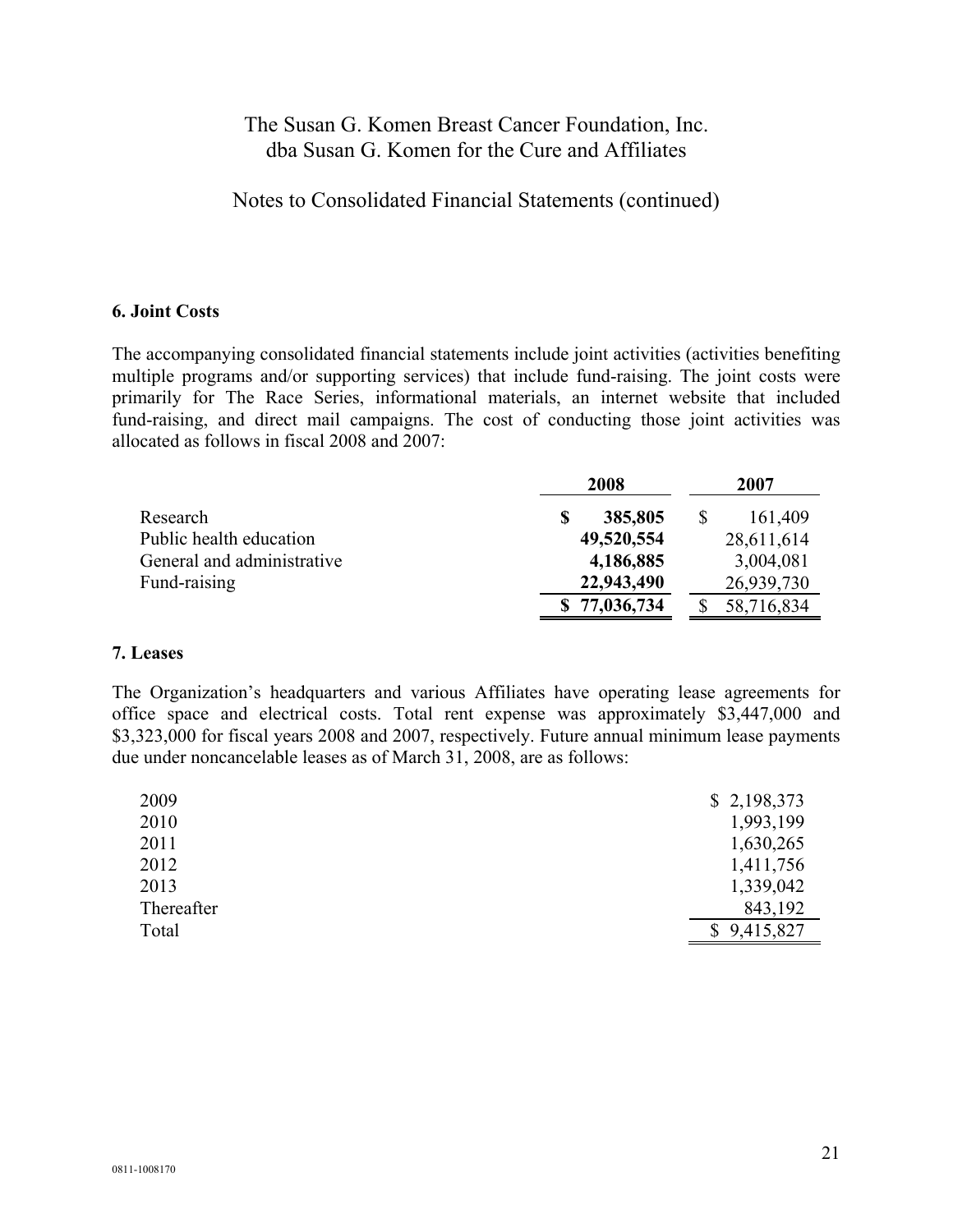Supplemental Schedules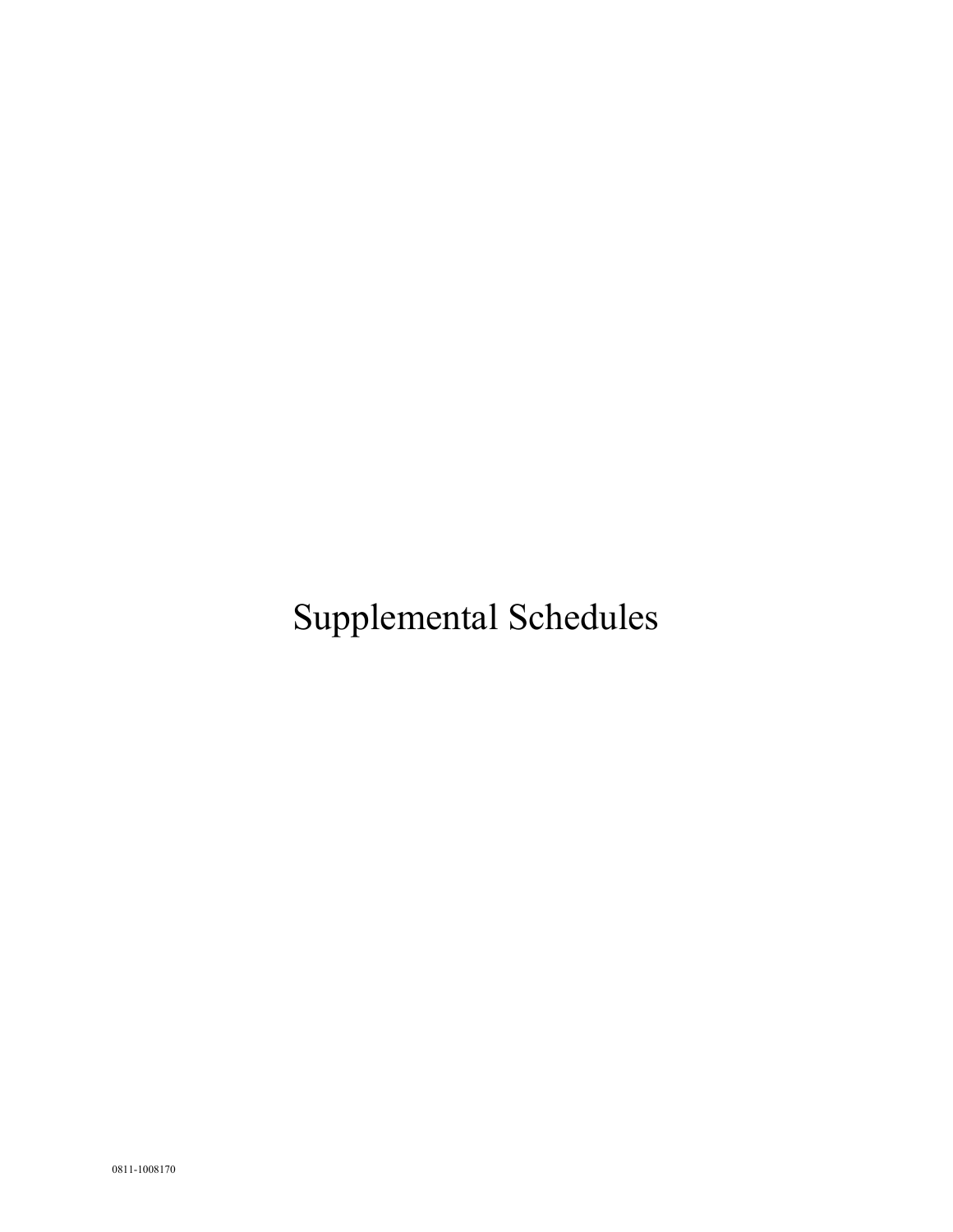# Consolidating Statement of Financial Position by Affiliate

| <b>Cash and Cash</b>       |    |                    |                    |                         | <b>Prepaid Expenses</b> |                           | <b>Property and</b>   |   |                     |
|----------------------------|----|--------------------|--------------------|-------------------------|-------------------------|---------------------------|-----------------------|---|---------------------|
| <b>Affiliate</b>           |    | <b>Equivalents</b> | <b>Investments</b> | <b>Receivables, Net</b> | and Other Assets        |                           | <b>Equipment, Net</b> |   | <b>Total Assets</b> |
| Acadiana                   | \$ | 410,731 \$         |                    | \$<br>13,547            | 1,177<br>\$             | $\boldsymbol{\mathsf{S}}$ |                       | S | 425,455             |
| Arkansas                   |    | 289,152            | 1,227,950          | 34,427                  | 8,267                   |                           | 10,877                |   | 1,570,673           |
| Aspen                      |    | 112,931            | 360,441            | 82,387                  | 2,483                   |                           |                       |   | 558,242             |
| Austin                     |    | 1,547,764          |                    | 26,919                  | 678                     |                           | 4,493                 |   | 1,579,854           |
| <b>Baton Rouge</b>         |    | 335,861            | 50,000             | 32,068                  |                         |                           |                       |   | 417,929             |
| Bayou Region               |    | 178,491            |                    | 69,892                  | 200                     |                           |                       |   | 248,583             |
| <b>Boise</b>               |    | 218,361            | 219,433            | 179,515                 | 6,114                   |                           | 2,157                 |   | 625,580             |
| <b>Brainerd Lakes</b>      |    | 173,832            |                    | 5,963                   | 1,750                   |                           | 3,731                 |   | 185,276             |
| Central & South Jersey     |    | 2,628,764          |                    | 127,654                 | 34,597                  |                           | 42,295                |   | 2,833,310           |
| Central Florida            |    | 732,114            |                    | 71,058                  | 6,973                   |                           |                       |   | 810,145             |
| Central Georgia            |    | 201,518            |                    | 28,187                  | 434                     |                           |                       |   | 230,139             |
| Central MS Steel Magnolias |    | 328,940            |                    | 37,891                  | 4,952                   |                           |                       |   | 371,783             |
| Central New Mexico         |    | 380,390            |                    | 110,756                 |                         |                           | 2,083                 |   | 493,229             |
| Central New York           |    | 588,261            |                    | 161,648                 | 3,159                   |                           | 6,550                 |   | 759,618             |
| Central Oklahoma           |    | 1,018,187          |                    | 36,977                  | 7,292                   |                           | 7,063                 |   | 1,069,519           |
| Central Texas              |    | 155,871            |                    | 126,842                 | 19,002                  |                           |                       |   | 301,715             |
| Central Valley             |    | 457,434            |                    | 16,361                  | 14,273                  |                           |                       |   | 488,068             |
| Central Wisconsin          |    | 137,887            |                    | 9,268                   |                         |                           |                       |   | 147,155             |
| Charlotte                  |    | 1,231,404          | 252,641            | 24,971                  | 4,507                   |                           | 7,348                 |   | 1,520,871           |
| Chattanooga                |    | 335,408            |                    | 11,013                  | 10,969                  |                           |                       |   | 357,390             |
| Chicagoland Area           |    | 1,573,589          |                    | 209,105                 | 6,000                   |                           | 1,220                 |   | 1,789,914           |
| Coastal Georgia            |    | 14,746             | 138,141            | 16,900                  |                         |                           |                       |   | 169,787             |
| Coeur d'Alene              |    | 206,282            |                    | 11,775                  | 838                     |                           |                       |   | 218,895             |
| Colorado Springs           |    | 791,711            |                    | 18,844                  | 8,012                   |                           |                       |   | 818,567             |
| Columbus                   |    | 2,118,141          |                    | 603,270                 | 13,647                  |                           | 11,112                |   | 2,746,170           |
| Connecticut                |    | 1,248,776          |                    | 210,251                 | 3,982                   |                           | 679                   |   | 1,463,688           |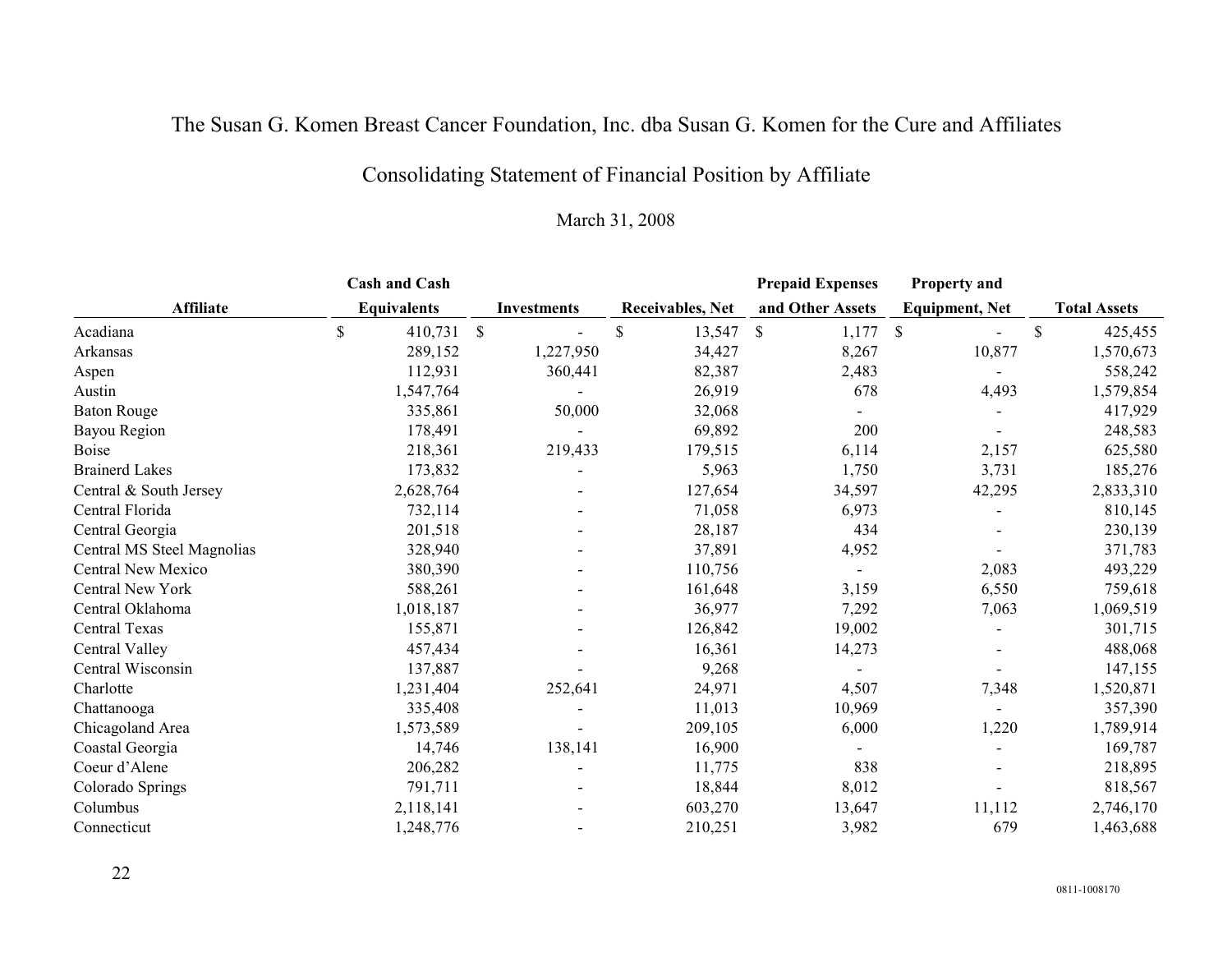# Consolidating Statement of Financial Position by Affiliate (continued)

| <b>Cash and Cash</b>  |             |                    |              |                    |              |                         | <b>Prepaid Expenses</b> | <b>Property and</b>   |               |                     |
|-----------------------|-------------|--------------------|--------------|--------------------|--------------|-------------------------|-------------------------|-----------------------|---------------|---------------------|
| <b>Affiliate</b>      |             | <b>Equivalents</b> |              | <b>Investments</b> |              | <b>Receivables, Net</b> | and Other Assets        | <b>Equipment, Net</b> |               | <b>Total Assets</b> |
| Dallas County         | $\mathbb S$ | 2,320,027          | $\mathbb{S}$ | 95,562             | $\mathbb{S}$ | 96,369                  | \$                      | 8,068<br>\$           | $\mathcal{S}$ | 2,520,026           |
| Denver Metropolitan   |             | 4,136,740          |              |                    |              | 308,435                 | 19,616                  | 25,387                |               | 4,490,178           |
| Des Moines            |             | 744,656            |              |                    |              | 130,970                 |                         | 21,456                |               | 897,082             |
| Eastern Washington    |             | 439,887            |              |                    |              | 127,905                 | 1,216                   |                       |               | 569,008             |
| El Paso               |             | 654,417            |              |                    |              | 68,124                  | 79                      | 3,103                 |               | 725,723             |
| Elmira                |             | 148,223            |              |                    |              | 12,789                  | 628                     | 1,490                 |               | 163,130             |
| Florida Suncoast      |             | 1,263,927          |              |                    |              | 123,367                 | 4,610                   |                       |               | 1,391,904           |
| Grand Rapids          |             | 435,572            |              | 107,026            |              | 17,257                  | 3,404                   | 2,613                 |               | 565,872             |
| Greater Amarillo      |             | 290,970            |              |                    |              | 9,607                   | 5,988                   | 1,240                 |               | 307,805             |
| Greater Atlanta       |             | 3,606,105          |              |                    |              | 444,384                 |                         | 18,681                |               | 4,069,170           |
| Greater Cincinnati    |             | 1,040,578          |              |                    |              | 47,780                  |                         | 4,960                 |               | 1,093,318           |
| Greater Evansville    |             | 521,908            |              |                    |              | 73,949                  |                         | 4,160                 |               | 600,017             |
| Greater Kansas City   |             | 1,038,346          |              |                    |              | 177,000                 |                         | 1,180                 |               | 1,216,526           |
| Greater Lansing       |             | 324,434            |              | 110,706            |              | 76,381                  | 999                     | 3,842                 |               | 516,362             |
| Greater Nashville     |             | 783,076            |              |                    |              | 22,069                  | 4,992                   | 8,282                 |               | 818,419             |
| Greater New York City |             | 3,599,179          |              |                    |              | 148,026                 | 24,315                  | 79,982                |               | 3,851,502           |
| Greater Richmond      |             | 489,360            |              | 164,468            |              | 79,000                  | 6,533                   | 6,047                 |               | 745,408             |
| Greater Roanoke       |             | 200,931            |              |                    |              | 9,141                   |                         |                       |               | 210,072             |
| Hawaii                |             | 391,006            |              |                    |              | 13,315                  | 4,414                   |                       |               | 408,735             |
| Houston               |             | 4,053,251          |              |                    |              | 194,390                 | 10,648                  | 21,034                |               | 4,279,323           |
| Indianapolis          |             | 2,489,734          |              |                    |              | 102,479                 | 25,279                  | 4,779                 |               | 2,622,271           |
| <b>Inland Empire</b>  |             | 587,337            |              | 110,593            |              | 38,945                  | 3,988                   | 4,407                 |               | 745,270             |
| Knoxville             |             | 768,067            |              |                    |              | 59,823                  | 9,500                   | 7,244                 |               | 844,634             |
| Las Vegas             |             | 1,792,661          |              | 33,485             |              | 804,181                 | 3,907                   | 2,371                 |               | 2,636,605           |
| Lexington             |             | 696,833            |              |                    |              | 12,452                  | 6,598                   | 2,621                 |               | 718,504             |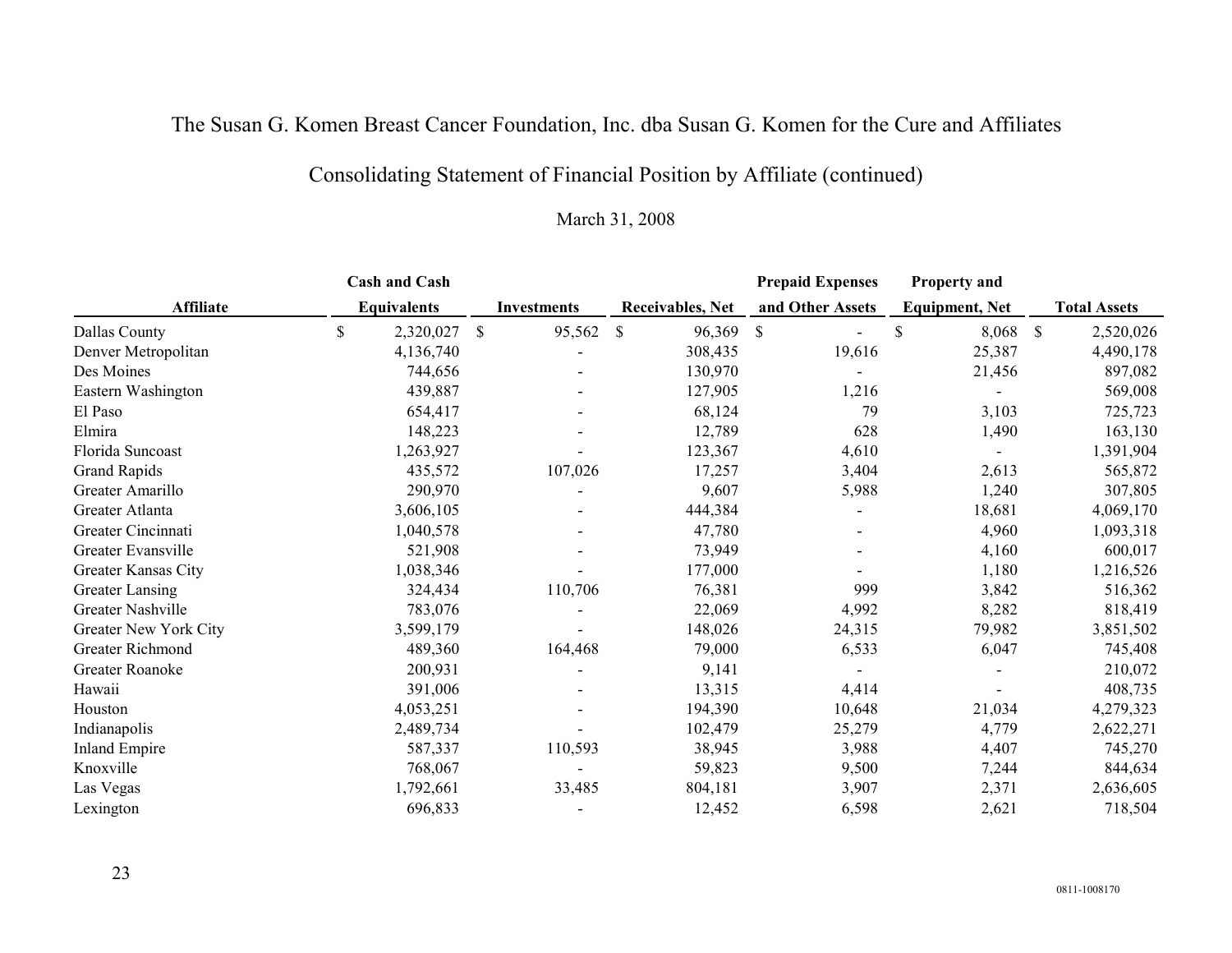# Consolidating Statement of Financial Position by Affiliate (continued)

|                         | <b>Cash and Cash</b> |                    |                         | <b>Prepaid Expenses</b> | <b>Property and</b>    |              |                     |
|-------------------------|----------------------|--------------------|-------------------------|-------------------------|------------------------|--------------|---------------------|
| <b>Affiliate</b>        | <b>Equivalents</b>   | <b>Investments</b> | <b>Receivables, Net</b> | and Other Assets        | <b>Equipment, Net</b>  |              | <b>Total Assets</b> |
| Los Angeles County      | \$<br>1,122,288 \$   |                    | \$<br>177,685           | $\mathbb{S}$<br>7,608   | 3,329<br>$\mathcal{S}$ | $\mathbb{S}$ | 1,310,910           |
| Louisville              | 716,330              |                    | 14,186                  | 13,936                  | 2,894                  |              | 747,346             |
| Lowcountry (Charleston) | 695,306              |                    | 26,040                  | 6,002                   | 1,689                  |              | 729,037             |
| Lubbock Area            | 426,667              |                    | 12,602                  | 1,846                   | 9,483                  |              | 450,598             |
| Madison                 | 659,222              |                    | 268,401                 | 3,044                   |                        |              | 930,667             |
| Maine                   | 207,130              |                    | 12,335                  | 3,811                   |                        |              | 223,276             |
| Maryland                | 669,531              | 1,307,415          | 143,421                 | 1,557                   | 14,284                 |              | 2,136,208           |
| Massachusetts           | 1,451,391            |                    | 210,872                 | 21,916                  | 4,388                  |              | 1,688,567           |
| McLean County           | 115,586              | 50,000             | 8,203                   |                         |                        |              | 173,789             |
| Memphis Mid-South       | 1,016,828            |                    | 35,066                  |                         | 134                    |              | 1,052,028           |
| Miami-Ft. Lauderdale    | 1,157,325            |                    | 81,009                  | 4,000                   | 18,142                 |              | 1,260,476           |
| Mid-Kansas              | 556,354              |                    | 125,470                 | 8,882                   | 4,920                  |              | 695,626             |
| Mid-Missouri            | 196,346              |                    | 13,405                  |                         | 5,111                  |              | 214,862             |
| Milwaukee               | 1,257,156            |                    | 423,220                 | 5,309                   | 2,436                  |              | 1,688,121           |
| Minnesota               | 1,568,727            |                    | 973,663                 | 9,016                   | 3,450                  |              | 2,554,856           |
| Montana                 | 148,204              | 46,693             | 49,822                  | 2,190                   | 538                    |              | 247,447             |
| NC Foothills            | 175,221              | 64,496             | 9,311                   |                         | 3,781                  |              | 252,809             |
| NC Triad                | 661,399              |                    | 233,991                 | 7,410                   | 28,192                 |              | 930,992             |
| NC Triangle             | 1,146,555            | 1,261              | 221,172                 | 11,312                  | 19,891                 |              | 1,400,191           |
| Nebraska                | 601,708              |                    | 41,652                  | 2,338                   | 13,303                 |              | 659,001             |
| New Orleans             | 602,294              |                    | 20,266                  | 450                     | 4,012                  |              | 627,022             |
| North Central Alabama   | 736,668              | 309                | 26,830                  |                         | 500                    |              | 764,307             |
| North Colorado          | 115,012              |                    | 5,086                   |                         |                        |              | 120,098             |
| North Florida           | 343,326              |                    | 22,518                  |                         |                        |              | 365,844             |
| North Jersey            | 2,091,040            |                    | 349,937                 | 21,508                  | 53,030                 |              | 2,515,515           |
| North Mississippi       | 139,792              |                    | 10,072                  |                         | 2,428                  |              | 152,292             |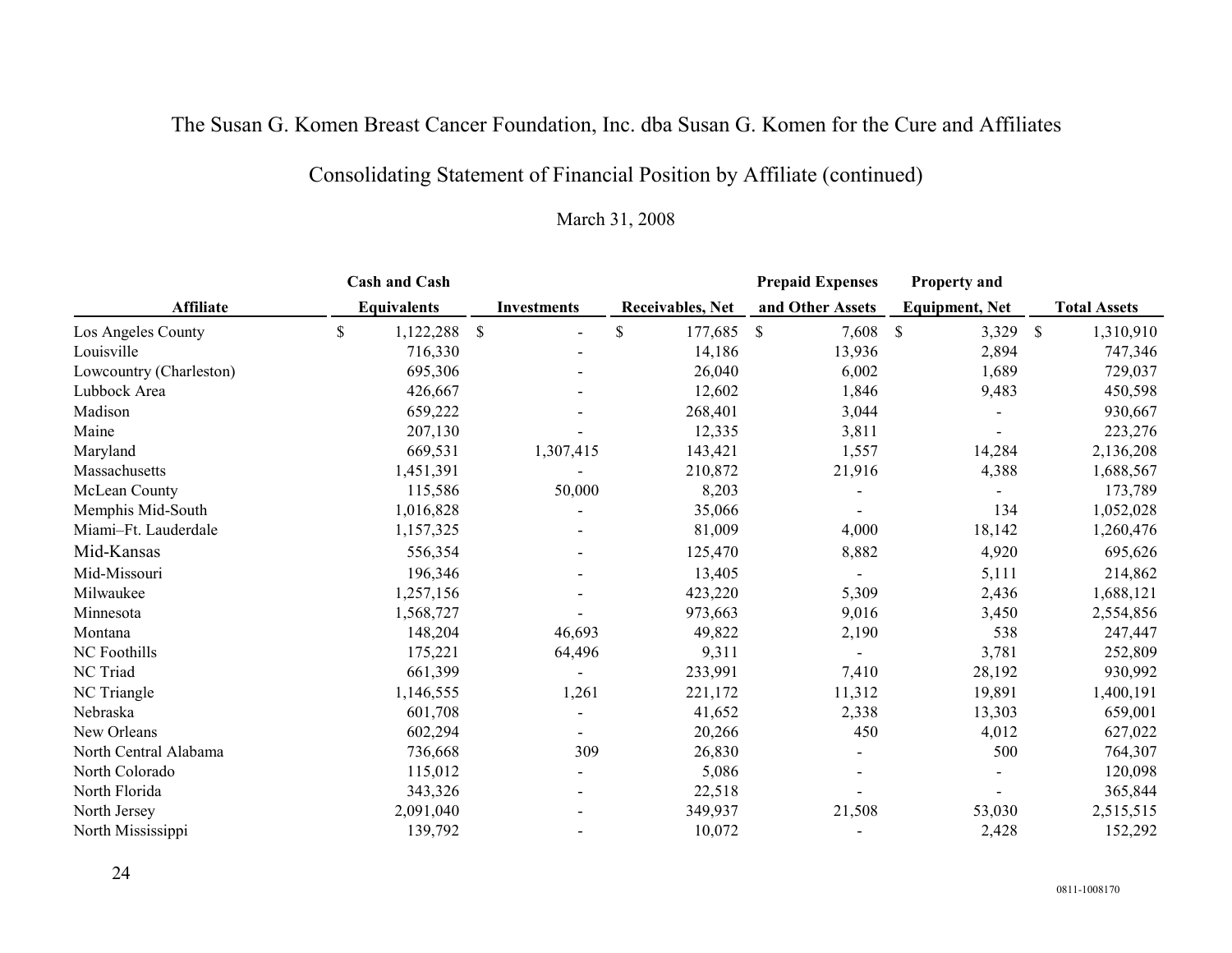# Consolidating Statement of Financial Position by Affiliate (continued)

|                         | <b>Cash and Cash</b> |               |                    |                         |                           | <b>Prepaid Expenses</b> |               | <b>Property and</b>   |              |                     |
|-------------------------|----------------------|---------------|--------------------|-------------------------|---------------------------|-------------------------|---------------|-----------------------|--------------|---------------------|
| <b>Affiliate</b>        | <b>Equivalents</b>   |               | <b>Investments</b> | <b>Receivables, Net</b> |                           | and Other Assets        |               | <b>Equipment, Net</b> |              | <b>Total Assets</b> |
| North Texas             | \$<br>1,040,565      | $\mathcal{S}$ |                    | \$<br>182,882           | $\boldsymbol{\mathsf{S}}$ | 8,372                   | <sup>\$</sup> | 10,223                | $\mathbb{S}$ | 1,242,042           |
| Northeast Louisiana     | 174,092              |               |                    | 7,890                   |                           |                         |               |                       |              | 181,982             |
| Northeast Ohio          | 1,240,725            |               | 1,518,702          | 107,447                 |                           | 2,100                   |               | 30,303                |              | 2,899,277           |
| Northeast Pennsylvania  | 252,013              |               | 51,891             | 25,835                  |                           | 908                     |               | 723                   |              | 331,370             |
| Northeastern New York   | 284,973              |               |                    | 19,782                  |                           | 4,121                   |               | 1,750                 |              | 310,626             |
| Northern Indiana        | 115,427              |               |                    | 30,107                  |                           | 500                     |               | 2,064                 |              | 148,098             |
| Northern Nevada         | 449,087              |               |                    | 12,972                  |                           | 12,991                  |               | 147                   |              | 475,197             |
| Northwest Ohio          | 630,885              |               |                    | 20,171                  |                           | 10,030                  |               |                       |              | 661,086             |
| Orange County           | 2,677,681            |               |                    | 407,447                 |                           | 65,223                  |               | 9,398                 |              | 3,159,749           |
| Oregon & SW Washington  | 2,754,754            |               |                    | 78,648                  |                           | 45,426                  |               | 57,667                |              | 2,936,495           |
| Ozark                   | 766,988              |               | 300,223            | 377,813                 |                           | 4,860                   |               | 8,679                 |              | 1,458,563           |
| Peoria Memorial         | 520,427              |               | 664,922            | 368,335                 |                           | 4,643                   |               | 7,587                 |              | 1,565,914           |
| Philadelphia            | 4,651,234            |               |                    | 855,023                 |                           | 91,963                  |               | 82,857                |              | 5,681,077           |
| Phoenix                 | 2,423,083            |               |                    | 150,593                 |                           | 17,545                  |               | 8,780                 |              | 2,600,001           |
| Pittsburgh              | 1,316,147            |               |                    | 689,542                 |                           | 37,305                  |               | 3,277                 |              | 2,046,271           |
| <b>Puget Sound</b>      | 890,262              |               | 2,306,553          | 742,100                 |                           | 15,721                  |               | 72,729                |              | 4,027,365           |
| Quad Cities             | 266,646              |               |                    | 258,310                 |                           | 17,358                  |               |                       |              | 542,314             |
| Sacramento Valley       | 1,002,751            |               |                    | 240,703                 |                           | 3,094                   |               | 3,775                 |              | 1,250,323           |
| Salt Lake City          | 229,371              |               | 300,593            | 318,726                 |                           | 3,425                   |               | 2,431                 |              | 854,546             |
| San Antonio             | 1,837,211            |               |                    | 55,993                  |                           |                         |               | 7,514                 |              | 1,900,718           |
| San Diego               | 1,397,981            |               |                    | 26,045                  |                           | 8,150                   |               | 30,157                |              | 1,462,333           |
| San Francisco Bay Area  | 1,364,794            |               | 529,425            | 60,513                  |                           | 14,160                  |               | 536                   |              | 1,969,428           |
| Shreveport-Bossier City | 241,846              |               |                    | 6,990                   |                           | 2,678                   |               | 139                   |              | 251,653             |
| Siouxland               | 184,532              |               |                    | 5,870                   |                           | 1,942                   |               | 652                   |              | 192,996             |
| South Dakota            | 142,339              |               | 20,357             | 10,774                  |                           | 515                     |               |                       |              | 173,985             |
| South Florida           | 2,577,699            |               | 2,501              | 244,539                 |                           | 18,677                  |               | 64,694                |              | 2,908,110           |
| Southeast Iowa          | 116,494              |               | 39,514             | 158,466                 |                           |                         |               |                       |              | 314,474             |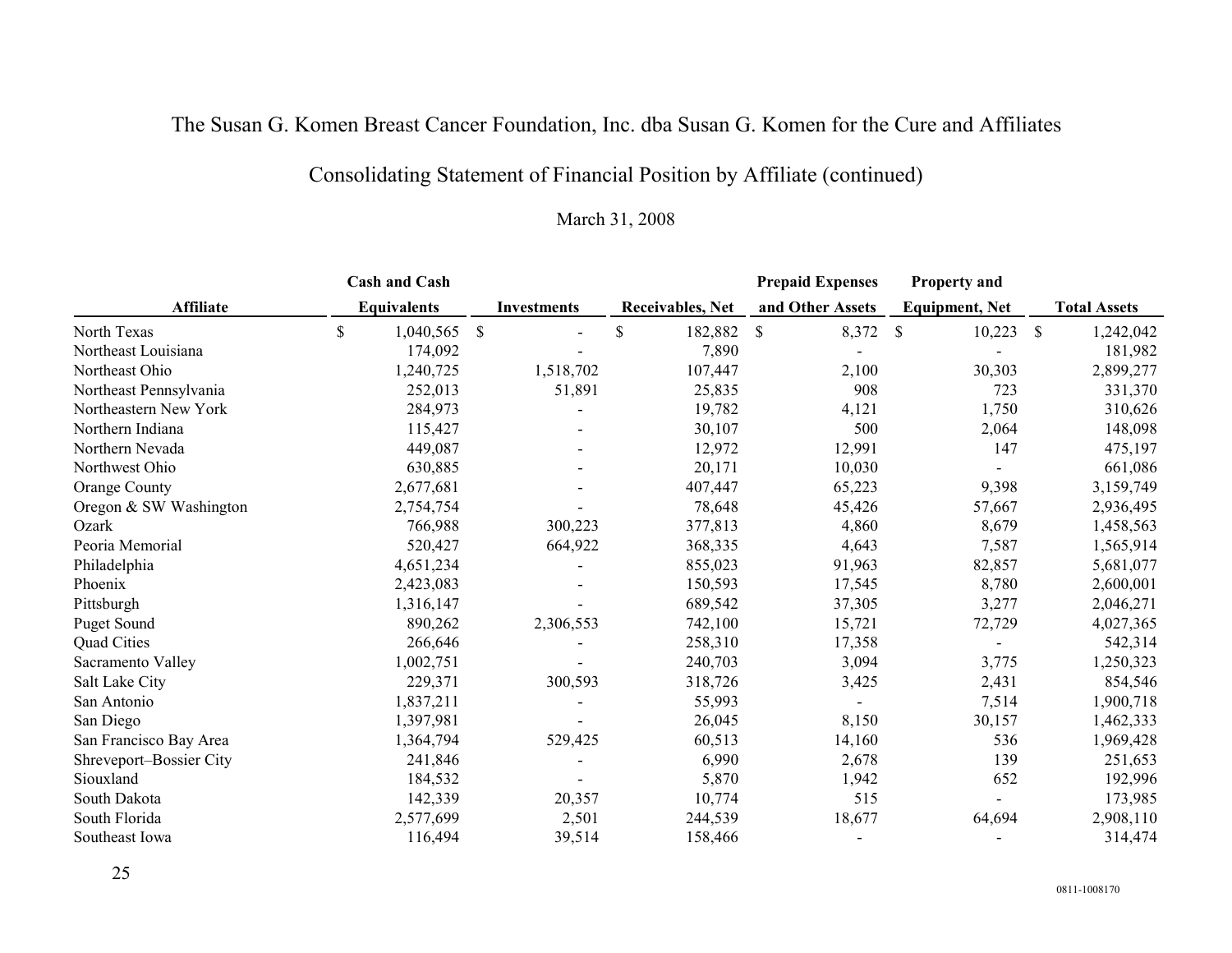# Consolidating Statement of Financial Position by Affiliate (continued)

|                                   | <b>Cash and Cash</b> |               |                    |              |                         | <b>Prepaid Expenses</b> |               | Property and          |               |                     |
|-----------------------------------|----------------------|---------------|--------------------|--------------|-------------------------|-------------------------|---------------|-----------------------|---------------|---------------------|
| <b>Affiliate</b>                  | <b>Equivalents</b>   |               | <b>Investments</b> |              | <b>Receivables, Net</b> | and Other Assets        |               | <b>Equipment, Net</b> |               | <b>Total Assets</b> |
| Southern Arizona                  | \$<br>1,381,236      | $\mathcal{S}$ |                    | \$           | 272,009                 | \$<br>13,919            | <sup>\$</sup> | 41,484                | $\mathcal{S}$ | 1,708,648           |
| Southwest Florida                 | 935,174              |               | 526,214            |              | 44,040                  |                         |               | 2,253                 |               | 1,507,681           |
| Southwest Michigan                | 162,564              |               |                    |              | 23,287                  | 18,943                  |               | 1,854                 |               | 206,648             |
| St. Louis                         | 1,665,975            |               |                    |              | 1,004,958               | 44,516                  |               | 1,921                 |               | 2,717,370           |
| <b>Tarrant County</b>             | 1,933,133            |               |                    |              | 378,849                 | 7,996                   |               | 12,157                |               | 2,332,135           |
| Texarkana                         | 308,514              |               | 124,272            |              | 6,275                   | 500                     |               |                       |               | 439,561             |
| Tidewater                         | 688,473              |               | 955                |              | 34,064                  | 27,443                  |               | 5,489                 |               | 756,424             |
| Tri Cities                        | 381,650              |               |                    |              | 7,003                   |                         |               | 5,242                 |               | 393,895             |
| Tulsa                             | 324,716              |               | 50,658             |              | 19,305                  | 1,444                   |               | 1,902                 |               | 398,025             |
| Tyler                             | 344,997              |               |                    |              | 64,918                  |                         |               |                       |               | 409,915             |
| <b>Upper Cumberland</b>           | 133,993              |               |                    |              | 12,765                  |                         |               |                       |               | 146,758             |
| <b>Upstate South Carolina</b>     | 287,836              |               |                    |              | 17,518                  |                         |               | 3,365                 |               | 308,719             |
| Vermont-New Hampshire             | 621,832              |               |                    |              | 25,256                  |                         |               | 140                   |               | 647,228             |
| Wabash Valley                     | 160,222              |               |                    |              | 6,864                   | 2,570                   |               |                       |               | 169,656             |
| West Virginia                     | 374,688              |               |                    |              | 24,339                  | 18,572                  |               | 3,219                 |               | 420,818             |
| <b>Western New York</b>           | 412,989              |               |                    |              | 174,726                 | 3,947                   |               |                       |               | 591,662             |
| Wichita Falls                     | 66,865               |               |                    |              | 4,688                   | 1,684                   |               |                       |               | 73,237              |
| Wyoming                           | 500,768              |               |                    |              | 50,890                  | 209                     |               | 1,468                 |               | 553,335             |
| <b>Total Affiliates</b>           | 109,046,809          |               | 10,777,400         |              | 16,627,132              | 961,605                 |               | 1,015,066             |               | 138,428,012         |
| <b>International Headquarters</b> | 132,888,240          |               | 66,516,151         |              | 63,811,012              | 2,087,738               |               | 1,784,767             |               | 267,087,908         |
| Intercompany receivables          |                      |               |                    |              | (15,348,470)            |                         |               |                       |               | (15,348,470)        |
| Total                             | \$<br>241,935,049    | S             | 77,293,551         | <sup>S</sup> | 65,089,674              | \$<br>3,049,343         | S             | 2,799,833             | S             | 390,167,450         |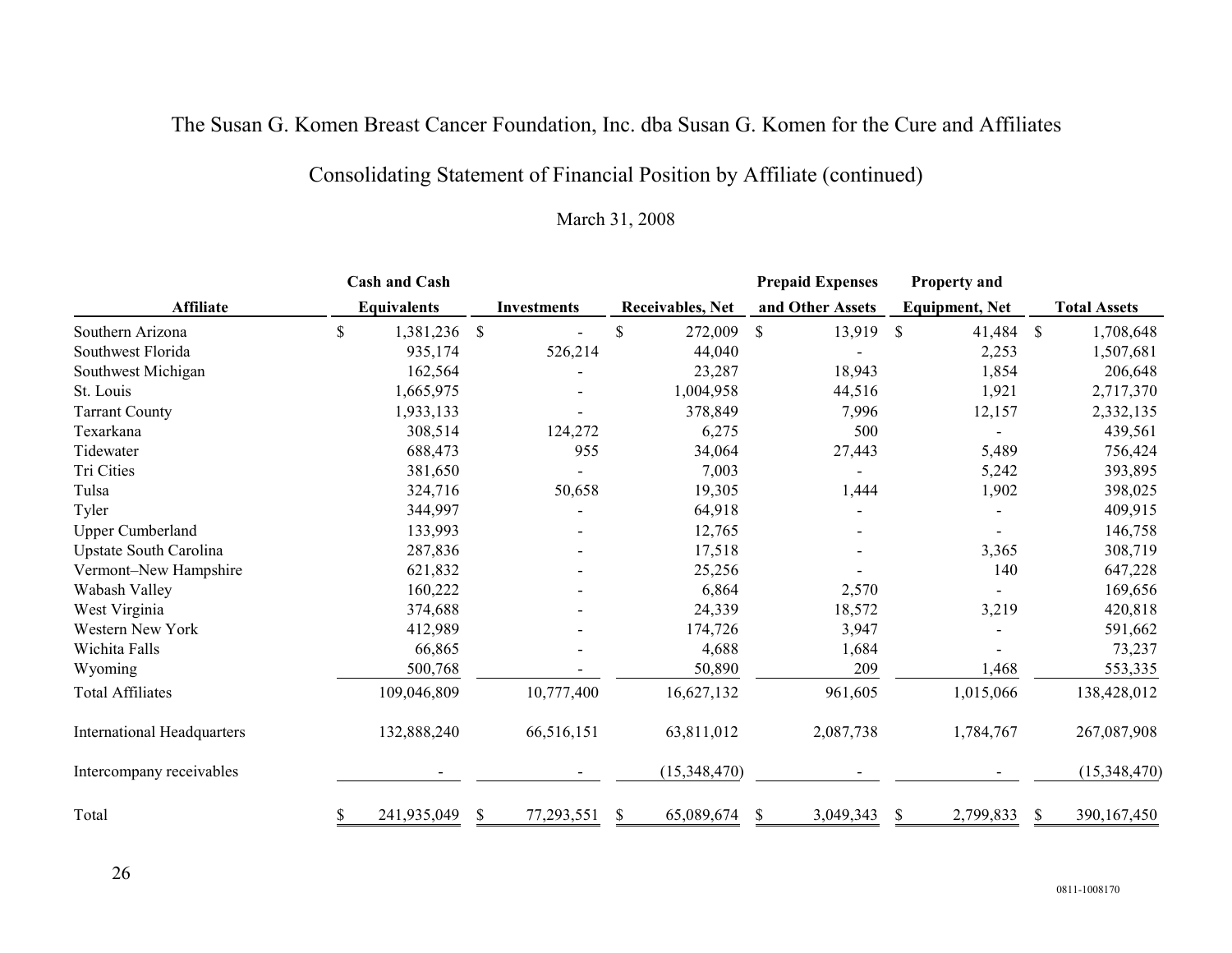# Consolidating Statement of Financial Position by Affiliate (continued)

|                            |             | <b>Accounts Payable</b> |                 |           |              |           |                    |  |                   |               |                              |
|----------------------------|-------------|-------------------------|-----------------|-----------|--------------|-----------|--------------------|--|-------------------|---------------|------------------------------|
|                            |             | and Accrued             | <b>Deferred</b> | Grants    |              | Komen     | <b>Total</b>       |  | <b>Total</b>      |               | <b>Total Liabilities and</b> |
| <b>Affiliate</b>           |             | <b>Expenses</b>         | Revenue         | Pavable   |              |           | <b>Liabilities</b> |  | <b>Net Assets</b> |               | <b>Net Assets</b>            |
| Acadiana                   | $\mathbf S$ | 1,131S                  | $\mathbb{S}$    | 227,190   | $\mathbb{S}$ | 86,954 \$ | 315,275 \$         |  | 110,180           | <sup>\$</sup> | 425,455                      |
| Arkansas                   |             | 2,495                   |                 | 1,205,222 |              | 11,578    | 1,219,295          |  | 351,378           |               | 1,570,673                    |
| Aspen                      |             |                         |                 | 300,712   |              | 40,932    | 341,644            |  | 216,598           |               | 558,242                      |
| Austin                     |             | 1,110                   |                 | 987,024   |              | 15,845    | 1,003,979          |  | 575,875           |               | 1,579,854                    |
| <b>Baton Rouge</b>         |             | 567                     |                 | 241,740   |              | 69,447    | 311,754            |  | 106,175           |               | 417,929                      |
| Bayou Region               |             | 1,309                   |                 | 203,467   |              | 9,469     | 214,245            |  | 34,338            |               | 248,583                      |
| <b>Boise</b>               |             | 1,587                   | 13,705          | 214,701   |              | 43,817    | 273,810            |  | 351,770           |               | 625,580                      |
| <b>Brainerd Lakes</b>      |             |                         |                 | 16,315    |              | 1,444     | 17,759             |  | 167,517           |               | 185,276                      |
| Central & South Jersey     |             | 7,871                   |                 | 881,080   |              | 81,991    | 970,942            |  | 1,862,368         |               | 2,833,310                    |
| Central Florida            |             | 340                     |                 | 469,746   |              | 87,785    | 557,871            |  | 252,274           |               | 810,145                      |
| Central Georgia            |             | 33                      |                 | 80,388    |              | 7,578     | 87,999             |  | 142,140           |               | 230,139                      |
| Central MS Steel Magnolias |             | 112                     | 21,900          | 181,587   |              | 44,091    | 247,690            |  | 124,093           |               | 371,783                      |
| Central New Mexico         |             |                         |                 | 76,212    |              | 54,612    | 130,824            |  | 362,405           |               | 493,229                      |
| <b>Central New York</b>    |             |                         |                 | 452,466   |              | 56,023    | 508,489            |  | 251,129           |               | 759,618                      |
| Central Oklahoma           |             | 881                     |                 | 725,553   |              | 11,016    | 737,450            |  | 332,069           |               | 1,069,519                    |
| Central Texas              |             | 1,399                   | 30,383          | 158,001   |              | 11,669    | 201,452            |  | 100,263           |               | 301,715                      |
| Central Valley             |             | 1,290                   |                 | 321,450   |              | 4,396     | 327,136            |  | 160,932           |               | 488,068                      |
| Central Wisconsin          |             | 2,703                   |                 | 69,990    |              | 5,287     | 77,980             |  | 69,175            |               | 147,155                      |
| Charlotte                  |             |                         |                 | 1,119,857 |              | 90,891    | 1,210,748          |  | 310,123           |               | 1,520,871                    |
| Chattanooga                |             | 1,785                   |                 | 230,274   |              | 7,294     | 239,353            |  | 118,037           |               | 357,390                      |
| Chicagoland Area           |             |                         |                 | 1,484,495 |              | 90,749    | 1,575,244          |  | 214,670           |               | 1,789,914                    |
| Coastal Georgia            |             | 948                     |                 | 35,000    |              | 18,488    | 54,436             |  | 115,351           |               | 169,787                      |
| Coeur d'Alene              |             | 266                     |                 | 117,972   |              | 5,468     | 123,706            |  | 95,189            |               | 218,895                      |
| Colorado Springs           |             | (755)                   |                 | 640,650   |              | 47,114    | 687,009            |  | 131,558           |               | 818,567                      |
| Columbus                   |             | 10,120                  | 7,700           | 1,396,959 |              | 224,826   | 1,639,605          |  | 1,106,565         |               | 2,746,170                    |
| Connecticut                |             | 6,738                   |                 | 716,359   |              | 106,096   | 829,193            |  | 634,495           |               | 1,463,688                    |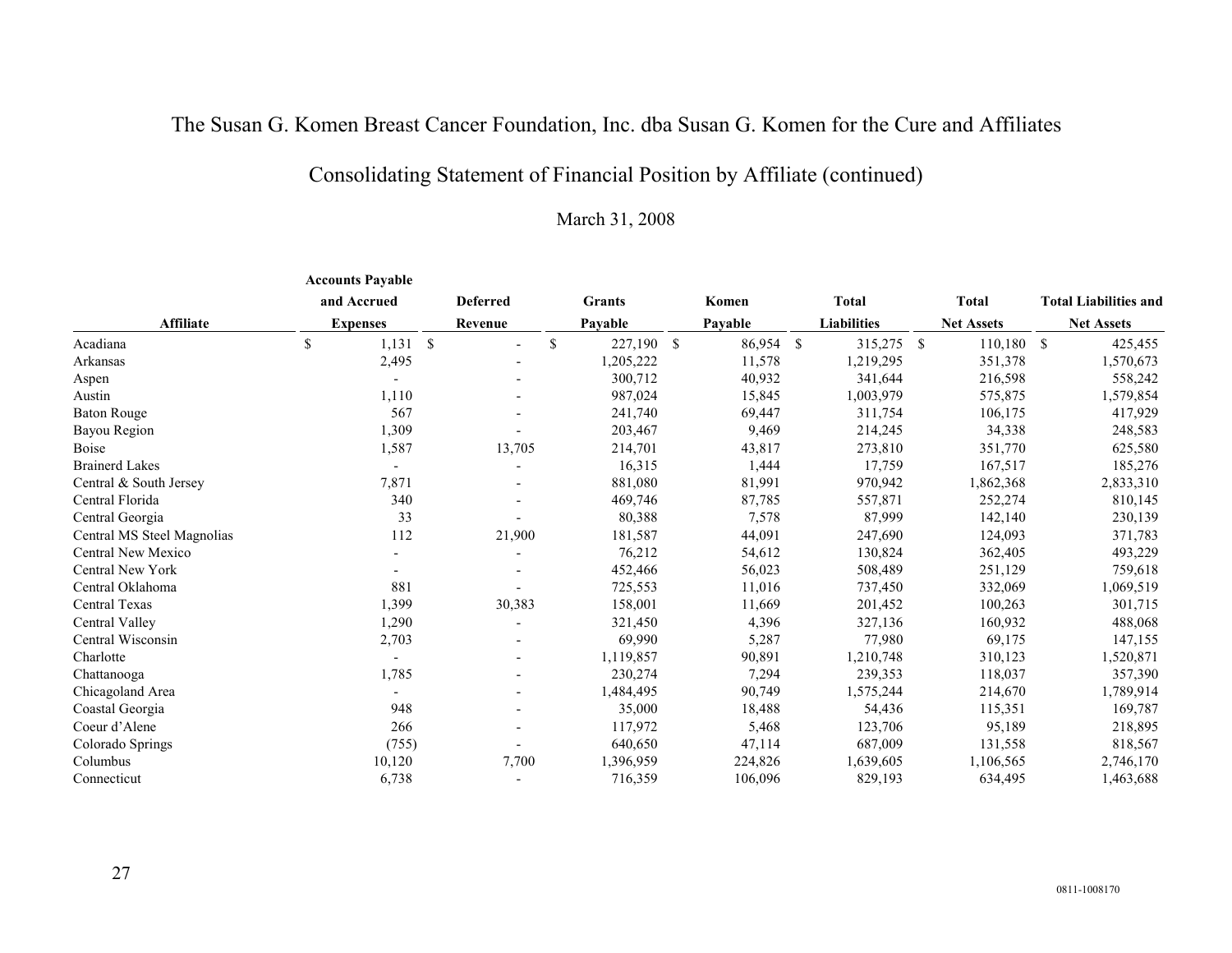# Consolidating Statement of Financial Position by Affiliate (continued)

|                          | <b>Accounts Payable</b> |                                 |                 |                            |                    |                   |                              |
|--------------------------|-------------------------|---------------------------------|-----------------|----------------------------|--------------------|-------------------|------------------------------|
|                          | and Accrued             | <b>Deferred</b>                 | <b>Grants</b>   | Komen                      | <b>Total</b>       | <b>Total</b>      | <b>Total Liabilities and</b> |
| <b>Affiliate</b>         | <b>Expenses</b>         | Revenue                         | Pavable         | Pavable                    | <b>Liabilities</b> | <b>Net Assets</b> | <b>Net Assets</b>            |
| Dallas County            | \$                      | <sup>\$</sup><br>$\blacksquare$ | \$<br>1,850,000 | <sup>\$</sup><br>41,940 \$ | 1,891,940 \$       | 628,086           | -S<br>2,520,026              |
| Denver Metropolitan      | 51,578                  |                                 | 2,904,000       | 112,852                    | 3,068,430          | 1,421,748         | 4,490,178                    |
| Des Moines               |                         |                                 | 537,402         | 115,122                    | 652,524            | 244,558           | 897,082                      |
| Eastern Washington       |                         | 45,162                          | 157,055         | 61,593                     | 263,810            | 305,198           | 569,008                      |
| El Paso                  | 17,103                  |                                 | 415,089         | 141,014                    | 573,206            | 152,517           | 725,723                      |
| Elmira                   |                         |                                 | 50,510          | 4,779                      | 55,289             | 107,841           | 163,130                      |
| Florida Suncoast         | 13,360                  |                                 | 549,919         | 86,151                     | 649,430            | 742,474           | 1,391,904                    |
| Grand Rapids             | 11,247                  |                                 | 338,122         | 9,587                      | 358,956            | 206,916           | 565,872                      |
| Greater Amarillo         | 1,301                   |                                 | 190,000         | 1,150                      | 192,451            | 115,354           | 307,805                      |
| Greater Atlanta          | 46,943                  | 50,955                          | 2,234,138       | 306,302                    | 2,638,338          | 1,430,832         | 4,069,170                    |
| Greater Cincinnati       |                         |                                 | 538,679         | 193,649                    | 732,328            | 360,990           | 1,093,318                    |
| Greater Evansville       | 11,500                  |                                 | 295,146         | 18,126                     | 324,772            | 275,245           | 600,017                      |
| Greater Kansas City      |                         | 11,380                          | 872,926         | 63,811                     | 948,117            | 268,409           | 1,216,526                    |
| Greater Lansing          | 430                     | 29,899                          | 157,730         | 113,091                    | 301,150            | 215,212           | 516,362                      |
| <b>Greater Nashville</b> | 14,723                  | 6,106                           |                 | 54,294                     | 75,123             | 743,296           | 818,419                      |
| Greater New York City    | 64,204                  | 122,950                         | 1,431,490       | 120,269                    | 1,738,913          | 2,112,589         | 3,851,502                    |
| Greater Richmond         | (4, 535)                | 47,061                          | 244,357         | 50,703                     | 337,586            | 407,822           | 745,408                      |
| Greater Roanoke          |                         |                                 | 60,000          | 10,328                     | 70,328             | 139,744           | 210,072                      |
| Hawaii                   |                         |                                 | 253,991         | 4,304                      | 258,295            | 150,440           | 408,735                      |
| Houston                  | 8,121                   |                                 | 2,943,011       | 196,277                    | 3,147,409          | 1,131,914         | 4,279,323                    |
| Indianapolis             |                         | 786,257                         | 808,421         | 441,386                    | 2,036,064          | 586,207           | 2,622,271                    |
| <b>Inland Empire</b>     | 5,936                   |                                 | 515,265         | 12,193                     | 533,394            | 211,876           | 745,270                      |
| Knoxville                | 862                     |                                 | 565,051         | 41,415                     | 607,328            | 237,306           | 844,634                      |
| Las Vegas                | 5,957                   | 281,079                         | 716,628         | 85,470                     | 1,089,134          | 1,547,471         | 2,636,605                    |
| Lexington                |                         |                                 | 462,928         | 23,726                     | 486,654            | 231,850           | 718,504                      |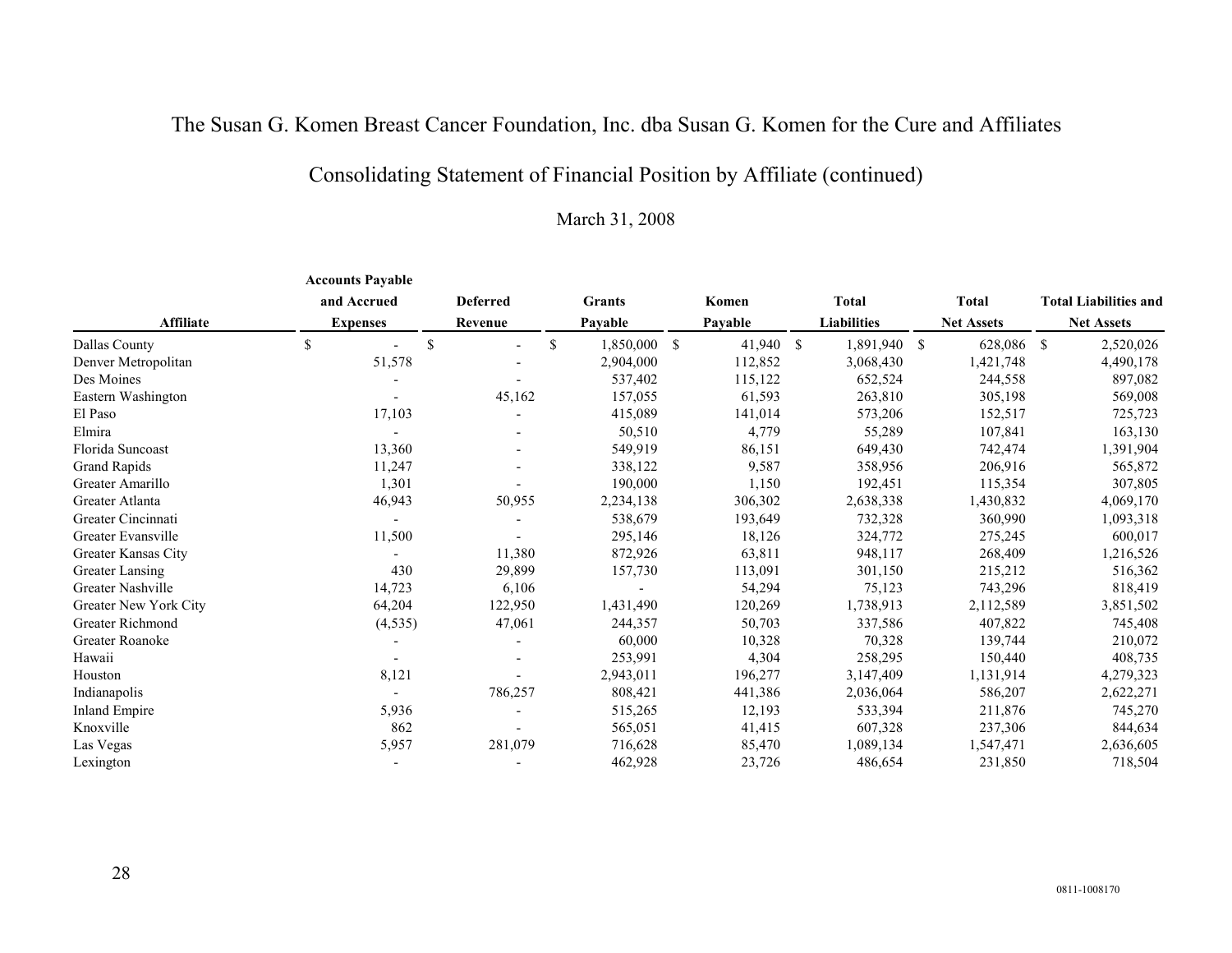# Consolidating Statement of Financial Position by Affiliate (continued)

|                         | <b>Accounts Payable</b> |                 |               |               |    |            |                    |                   |               |                              |
|-------------------------|-------------------------|-----------------|---------------|---------------|----|------------|--------------------|-------------------|---------------|------------------------------|
|                         | and Accrued             | <b>Deferred</b> |               | <b>Grants</b> |    | Komen      | <b>Total</b>       | Total             |               | <b>Total Liabilities and</b> |
| Affiliate               | <b>Expenses</b>         | Revenue         |               | Pavable       |    | Payable    | <b>Liabilities</b> | <b>Net Assets</b> |               | <b>Net Assets</b>            |
| Los Angeles County      | \$<br>37,660 \$         | $\blacksquare$  | $\mathcal{S}$ | 667,674       | -S | 228,521 \$ | 933,855 \$         | 377,055           | <sup>\$</sup> | 1,310,910                    |
| Louisville              | 8,239                   |                 |               | 501,484       |    | 31,673     | 541,396            | 205,950           |               | 747,346                      |
| Lowcountry (Charleston) | 1,897                   |                 |               | 303,486       |    | 39,685     | 345,068            | 383,969           |               | 729,037                      |
| Lubbock Area            | 7,338                   |                 |               | 255,391       |    | 7,942      | 270,671            | 179,927           |               | 450,598                      |
| Madison                 |                         | 5,153           |               | 298,728       |    | 42,781     | 346,662            | 584,005           |               | 930,667                      |
| Maine                   |                         |                 |               | 138,262       |    | 24,129     | 162,391            | 60,885            |               | 223,276                      |
| Maryland                |                         |                 |               | 1,067,000     |    | 167,095    | 1,234,095          | 902,113           |               | 2,136,208                    |
| Massachusetts           | 11,250                  | 16,157          |               | 950,000       |    | 110,264    | 1,087,671          | 600,896           |               | 1,688,567                    |
| McLean County           | 3,339                   |                 |               | 62,600        |    | 15,059     | 80,998             | 92,791            |               | 173,789                      |
| Memphis Mid-South       | 1,150                   |                 |               | 868,000       |    | 21,534     | 890,684            | 161,344           |               | 1,052,028                    |
| Miami-Ft. Lauderdale    | 17,086                  |                 |               | 911,318       |    | 204,874    | 1,133,278          | 127,198           |               | 1,260,476                    |
| Mid-Kansas              | 1,097                   |                 |               | 352,795       |    | 27,711     | 381,603            | 314,023           |               | 695,626                      |
| Mid-Missouri            |                         |                 |               | 63,243        |    | 22,224     | 85,467             | 129,395           |               | 214,862                      |
| Milwaukee               | 35,263                  |                 |               | 883,379       |    | 51,140     | 969,782            | 718,339           |               | 1,688,121                    |
| Minnesota               | 24,335                  | 91,522          |               | 1,198,765     |    | 159,952    | 1,474,574          | 1,080,282         |               | 2,554,856                    |
| Montana                 | 15,868                  | 2,973           |               | 124,370       |    | (21, 425)  | 121,786            | 125,661           |               | 247,447                      |
| <b>NC</b> Foothills     | 2,812                   |                 |               | 170,000       |    | 102        | 172,914            | 79,895            |               | 252,809                      |
| NC Triad                | 2,006                   | 48,200          |               | 287,573       |    | 73,961     | 411,740            | 519,252           |               | 930,992                      |
| NC Triangle             | 2,559                   | 16,660          |               | 634,351       |    | 102,275    | 755,845            | 644,346           |               | 1,400,191                    |
| Nebraska                | 8,039                   |                 |               | 346,107       |    | 74,405     | 428,551            | 230,450           |               | 659,001                      |
| New Orleans             | 1,231                   |                 |               | 425,109       |    | 2,170      | 428,510            | 198,512           |               | 627,022                      |
| North Central Alabama   |                         |                 |               | 522,517       |    | 11,466     | 533,983            | 230,324           |               | 764,307                      |
| North Colorado          |                         |                 |               |               |    | 4,884      | 4,884              | 115,214           |               | 120,098                      |
| North Florida           |                         |                 |               | 270,020       |    | 22,741     | 292,761            | 73,083            |               | 365,844                      |
| North Jersey            | 1,800                   | 65,570          |               | 1,145,800     |    | 160,985    | 1,374,155          | 1,141,360         |               | 2,515,515                    |
| North Mississippi       |                         |                 |               | 136,200       |    | 6,519      | 142,719            | 9,573             |               | 152,292                      |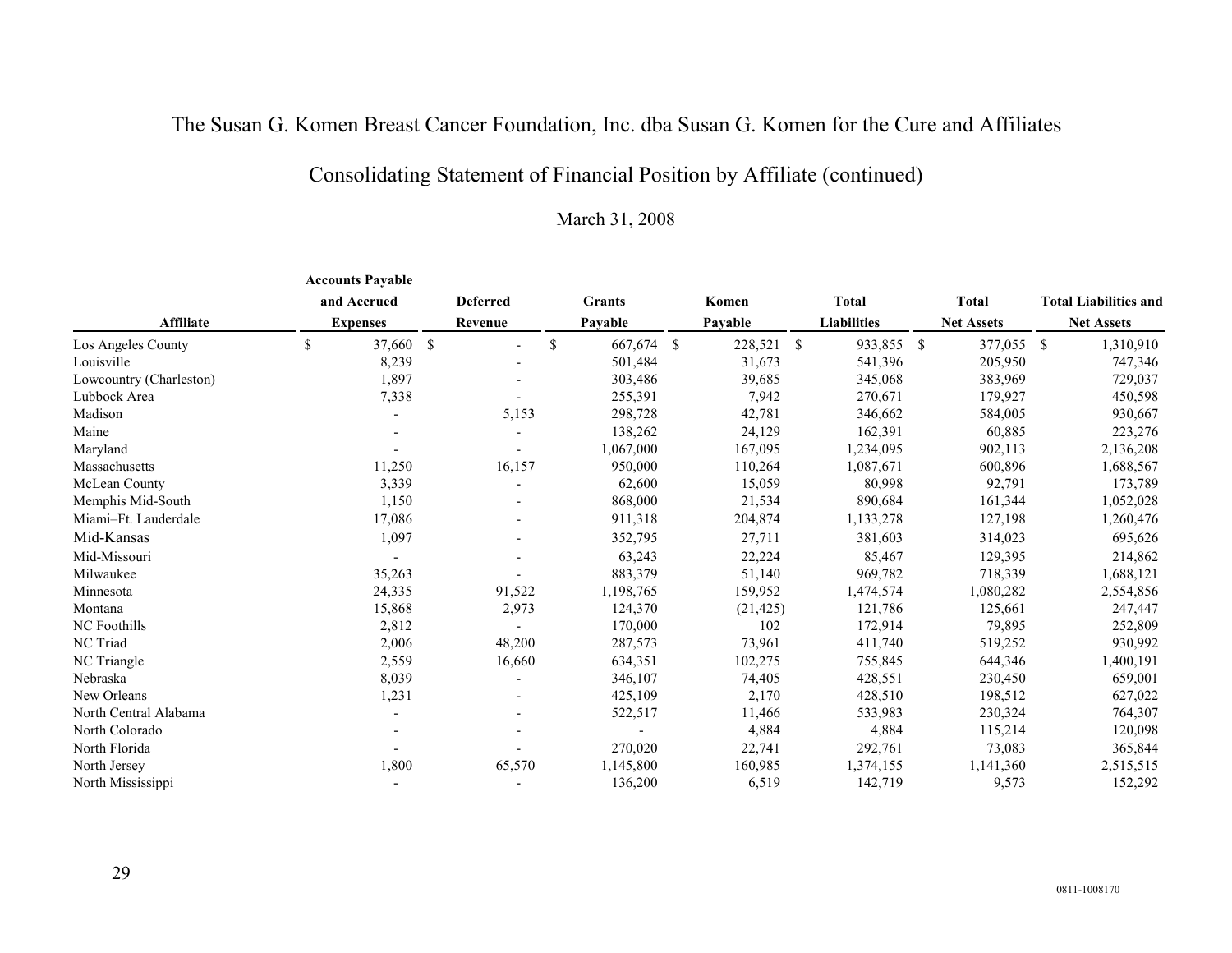# Consolidating Statement of Financial Position by Affiliate (continued)

|                         | <b>Accounts Payable</b> |                          |               |               |               |         |      |                    |      |                   |               |                              |
|-------------------------|-------------------------|--------------------------|---------------|---------------|---------------|---------|------|--------------------|------|-------------------|---------------|------------------------------|
|                         | and Accrued             | <b>Deferred</b>          |               | <b>Grants</b> |               | Komen   |      | <b>Total</b>       |      | <b>Total</b>      |               | <b>Total Liabilities and</b> |
| <b>Affiliate</b>        | <b>Expenses</b>         | Revenue                  |               | Pavable       |               | Pavable |      | <b>Liabilities</b> |      | <b>Net Assets</b> |               | <b>Net Assets</b>            |
| North Texas             | \$<br>1,438<br>- \$     | 18,848                   | <sup>\$</sup> | 1,000,000     | <sup>\$</sup> | 27,175  | - \$ | 1,047,461          | - \$ | 194,581           | <sup>\$</sup> | 1,242,042                    |
| Northeast Louisiana     |                         |                          |               | 52,475        |               | 5,769   |      | 58,244             |      | 123,738           |               | 181,982                      |
| Northeast Ohio          | 32,103                  |                          |               | 1,250,544     |               | 571,536 |      | 1,854,183          |      | 1,045,094         |               | 2,899,277                    |
| Northeast Pennsylvania  | 4,453                   |                          |               | 135,650       |               | 27,713  |      | 167,816            |      | 163,554           |               | 331,370                      |
| Northeastern New York   |                         |                          |               | 267,200       |               | 5,450   |      | 272,650            |      | 37,976            |               | 310,626                      |
| Northern Indiana        | 480                     |                          |               | 37,995        |               | 20,266  |      | 58,741             |      | 89,357            |               | 148,098                      |
| Northern Nevada         | (50)                    |                          |               | 375,001       |               | 5,927   |      | 380,878            |      | 94,319            |               | 475,197                      |
| Northwest Ohio          | 2,825                   |                          |               | 414,757       |               | 11,259  |      | 428,841            |      | 232,245           |               | 661,086                      |
| Orange County           | 81,554                  | 63,350                   |               | 979,363       |               | 78,228  |      | 1,202,495          |      | 1,957,254         |               | 3,159,749                    |
| Oregon & SW Washington  | 86,561                  |                          |               | 1,430,019     |               | 101,980 |      | 1,618,560          |      | 1,317,935         |               | 2,936,495                    |
| Ozark                   | 463                     | 92,617                   |               | 327,438       |               | 171,622 |      | 592,140            |      | 866,423           |               | 1,458,563                    |
| Peoria Memorial         | 4,752                   | 123,230                  |               | 739,501       |               | 108,773 |      | 976,256            |      | 589,658           |               | 1,565,914                    |
| Philadelphia            | 68,666                  | 210,918                  |               | 2,581,066     |               | 260,743 |      | 3,121,393          |      | 2,559,684         |               | 5,681,077                    |
| Phoenix                 | 8,777                   |                          |               | 1,853,114     |               | 18,838  |      | 1,880,729          |      | 719,272           |               | 2,600,001                    |
| Pittsburgh              | 6,785                   | 137,790                  |               | 125,000       |               | 196,384 |      | 465,959            |      | 1,580,312         |               | 2,046,271                    |
| <b>Puget Sound</b>      | 17,566                  | 32,040                   |               | 1,295,767     |               | 345,184 |      | 1,690,557          |      | 2,336,808         |               | 4,027,365                    |
| Quad Cities             | 1,768                   | 325                      |               | 137,500       |               | 23,105  |      | 162,698            |      | 379,616           |               | 542,314                      |
| Sacramento Valley       | 1,387                   | 44,340                   |               | 1,143,597     |               | 53,730  |      | 1,243,054          |      | 7,269             |               | 1,250,323                    |
| Salt Lake City          | 5,002                   | 42,050                   |               | 445,041       |               | 75,438  |      | 567,531            |      | 287,015           |               | 854,546                      |
| San Antonio             | (343)                   |                          |               | 599,790       |               | 353,781 |      | 953,228            |      | 947,490           |               | 1,900,718                    |
| San Diego               | 2,888                   |                          |               | 898,464       |               | 13,882  |      | 915,234            |      | 547,099           |               | 1,462,333                    |
| San Francisco Bay Area  | 3,407                   |                          |               | 1,300,167     |               | 158,313 |      | 1,461,887          |      | 507,541           |               | 1,969,428                    |
| Shreveport-Bossier City | 543                     | $\overline{\phantom{a}}$ |               | 103,063       |               | 1,983   |      | 105,589            |      | 146,064           |               | 251,653                      |
| Siouxland               | 433                     |                          |               | 148,656       |               | 1,710   |      | 150,799            |      | 42,197            |               | 192,996                      |
| South Dakota            |                         |                          |               | 64,072        |               | 20,172  |      | 84,244             |      | 89,741            |               | 173,985                      |
| South Florida           | 43,790                  |                          |               | 1,610,228     |               | 558,846 |      | 2,212,864          |      | 695,246           |               | 2,908,110                    |
| Southeast Iowa          |                         | 36,910                   |               | 43,758        |               | 20,936  |      | 101,604            |      | 212,870           |               | 314,474                      |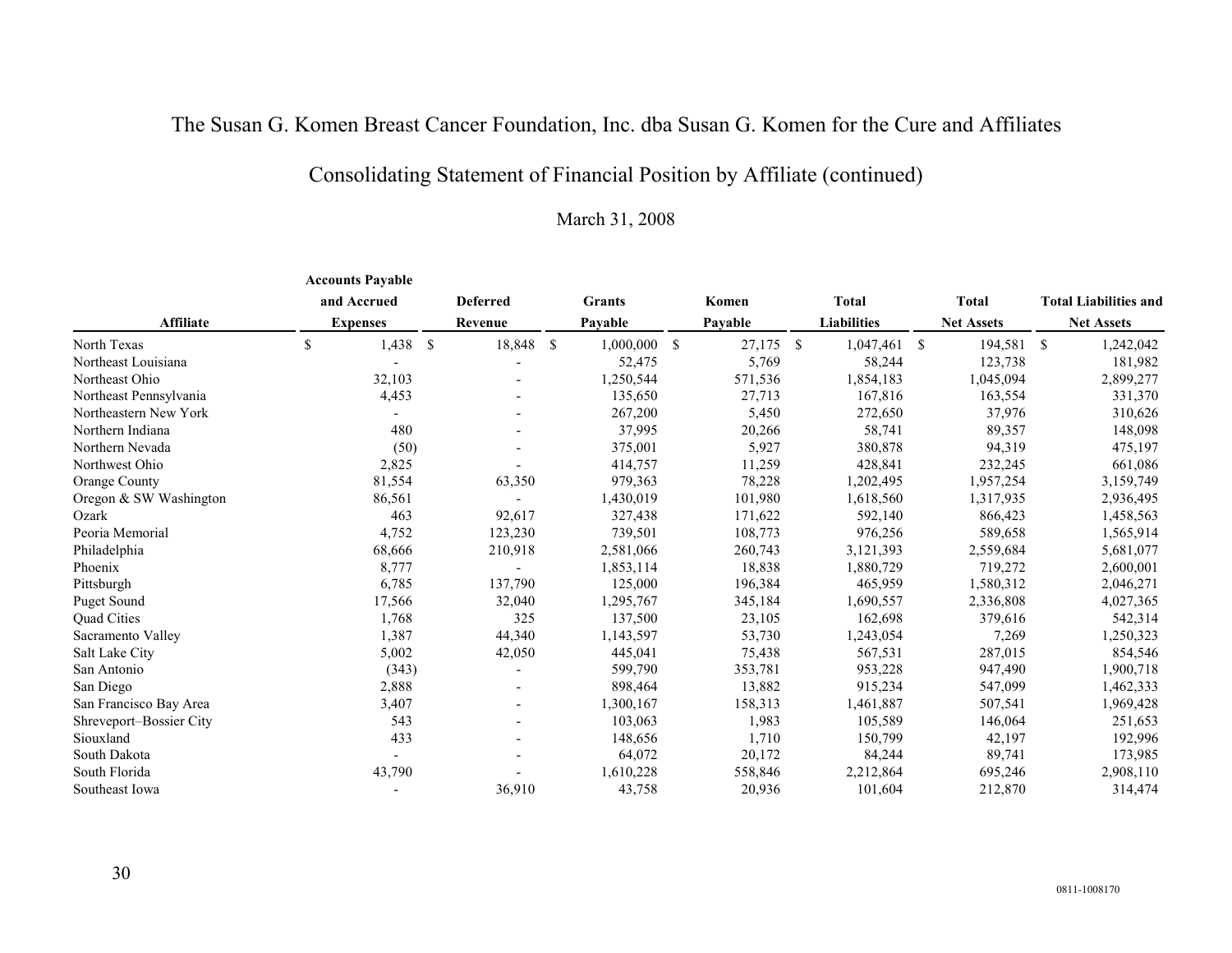# Consolidating Statement of Financial Position by Affiliate (continued)

|                                   | <b>Accounts Payable</b> |    |                 |               |               |     |              |                    |               |                   |    |                              |
|-----------------------------------|-------------------------|----|-----------------|---------------|---------------|-----|--------------|--------------------|---------------|-------------------|----|------------------------------|
|                                   | and Accrued             |    | <b>Deferred</b> |               | <b>Grants</b> |     | Komen        | <b>Total</b>       |               | <b>Total</b>      |    | <b>Total Liabilities and</b> |
| <b>Affiliate</b>                  | <b>Expenses</b>         |    | Revenue         |               | Payable       |     | Payable      | <b>Liabilities</b> |               | <b>Net Assets</b> |    | <b>Net Assets</b>            |
| Southern Arizona                  | \$<br>17,450 \$         |    | 197,938         | <sup>\$</sup> | 455,165       | -\$ | 128,755 \$   | 799,308            | <sup>\$</sup> | 909,340           | -S | 1,708,648                    |
| Southwest Florida                 | 24,276                  |    |                 |               | 821,640       |     | 302,626      | 1,148,542          |               | 359,139           |    | 1,507,681                    |
| Southwest Michigan                |                         |    |                 |               | 50,120        |     | 25,914       | 76,035             |               | 130,613           |    | 206,648                      |
| St. Louis                         |                         |    | 40,685          |               | 926,130       |     | 232,815      | 1,199,630          |               | 1,517,740         |    | 2,717,370                    |
| <b>Tarrant County</b>             | 12                      |    | 141,780         |               | 683,145       |     | 225,991      | 1,050,928          |               | 1,281,207         |    | 2,332,135                    |
| Texarkana                         | 6,454                   |    |                 |               | 357,514       |     | 7,646        | 371,614            |               | 67,947            |    | 439,561                      |
| Tidewater                         | 3,687                   |    |                 |               | 330,470       |     | 26,824       | 360,981            |               | 395,443           |    | 756,424                      |
| Tri Cities                        | 2,792                   |    |                 |               | 325,635       |     | 3,067        | 331,494            |               | 62,401            |    | 393,895                      |
| Tulsa                             |                         |    |                 |               | 198,499       |     | 4,221        | 202,720            |               | 195,305           |    | 398,025                      |
| Tyler                             | 26                      |    | 95,850          |               | 225,000       |     | (3,784)      | 317,092            |               | 92,823            |    | 409,915                      |
| <b>Upper Cumberland</b>           |                         |    |                 |               | 81,338        |     | 18,777       | 100,115            |               | 46,643            |    | 146,758                      |
| Upstate South Carolina            |                         |    |                 |               | 181,370       |     | 11,725       | 193,095            |               | 115,624           |    | 308,719                      |
| Vermont-New Hampshire             | 14,233                  |    | 600             |               | 433,205       |     | 45,453       | 493,491            |               | 153,737           |    | 647,228                      |
| Wabash Valley                     |                         |    |                 |               | 160,324       |     | 4,942        | 165,266            |               | 4,390             |    | 169,656                      |
| West Virginia                     |                         |    |                 |               | 311,345       |     | 6,742        | 318,087            |               | 102,731           |    | 420,818                      |
| Western New York                  | 1,238                   |    | 3,728           |               | 185,049       |     | 55,843       | 245,858            |               | 345,804           |    | 591,662                      |
| Wichita Falls                     |                         |    |                 |               | 59,033        |     | 1,583        | 60,616             |               | 12,621            |    | 73,237                       |
| Wyoming                           | 181                     |    | 1,590           |               | 257,486       |     | 33,954       | 293,211            |               | 260,124           |    | 553,335                      |
| <b>Total Affiliates</b>           | 919,227                 |    | 2,985,361       |               | 69,632,134    |     | 9,508,896    | 83,045,618         |               | 55,382,394        |    | 138,428,012                  |
| <b>International Headquarters</b> | 15,057,127              |    |                 |               | 176,522,995   |     | 1,182,154    | 192,762,276        |               | 74,325,632        |    | 267,087,908                  |
| Intercompany receivables          | (3,957,420)             |    |                 |               | (700,000)     |     | (10,691,050) | (15,348,470)       |               |                   |    | (15,348,470)                 |
| Total                             | 12,018,934              | -S | 2,985,361       | S             | 245, 455, 129 | -S  |              | 260,459,424        |               | 129,708,026       | -S | 390, 167, 450                |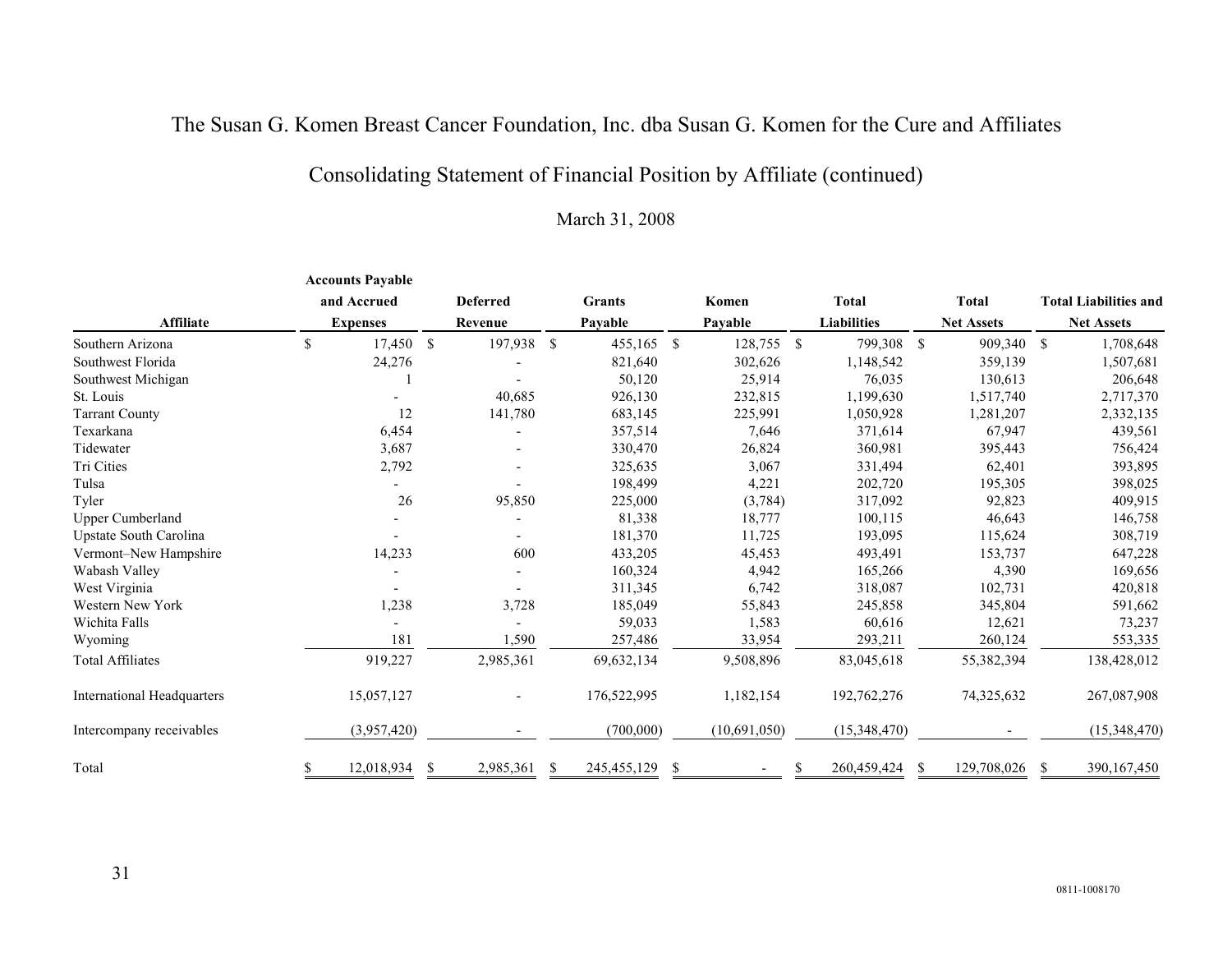# Consolidating Schedule of Revenue by Affiliate

|                            |                               |            |                           |                     | Interest,               |            |                    |
|----------------------------|-------------------------------|------------|---------------------------|---------------------|-------------------------|------------|--------------------|
|                            |                               |            | <b>Direct Costs</b>       |                     | Dividends,              |            |                    |
|                            |                               | Race for   | <b>Benefitting Donors</b> | Other               | <b>Realized and</b>     |            | <b>Total</b>       |
| <b>Affiliate</b>           | <b>Contributions</b>          | the Cure   | and Sponsors              | <b>Fund-Raising</b> | <b>Unrealized Gains</b> | Other      | <b>Net Revenue</b> |
| Acadiana                   | \$<br>138,859<br>$\mathbb{S}$ | 343,009 \$ | 25,832 \$                 |                     | \$<br>7,018 \$          | $3,575$ \$ | 466,629            |
| Arkansas                   | 334,834                       | 2,049,417  | 257,078                   | 17,113              | 57,433                  | 76,429     | 2,278,148          |
| Aspen                      | 895,311                       | 292,391    | 120,513                   | 25,030              | 17,499                  | 7,619      | 1,117,337          |
| Austin                     | 347,000                       | 2,806,689  | 303,057                   |                     | 31,664                  | 13,488     | 2,895,784          |
| <b>Baton Rouge</b>         | 122,142                       | 380,005    | 29,142                    |                     |                         | 370        | 473,375            |
| Bayou Region               | 131,805                       | 136,097    | 32,270                    |                     | 150                     | 519        | 236,301            |
| <b>Boise</b>               | 181,729                       | 941,845    | 102,547                   | 34,246              | 20,482                  | 11,671     | 1,087,426          |
| <b>Brainerd Lakes</b>      | 81,345                        | 90,316     | 5,555                     |                     | 2,388                   | 3,915      | 172,409            |
| Central & South Jersey     | 986,229                       | 1,831,647  | 155,481                   | 78,035              | 85,106                  | 12,777     | 2,838,313          |
| Central Florida            | 286,523                       | 567,316    | 79,592                    |                     | 30,553                  | 2,206      | 807,006            |
| Central Georgia            | 33,432                        | 386,246    | 25,863                    |                     |                         | 6,144      | 399,959            |
| Central MS Steel Magnolias | 185,537                       | 190,846    | 15,652                    |                     | 13,182                  | 26,758     | 400,671            |
| Central New Mexico         | 191,687                       | 698,952    | 7,309                     |                     | 8,889                   | 795        | 893,014            |
| Central New York           | 257,572                       | 983,899    | 97,503                    |                     | 17,514                  | 15,355     | 1,176,837          |
| Central Oklahoma           | 305,175                       | 957,063    | 133,929                   | 99,256              | 6,548                   | 14,203     | 1,248,316          |
| Central Texas              | 101,378                       | 337,908    | 3,579                     |                     | 3,255                   | 5,681      | 444,643            |
| Central Valley             | 164,814                       | 487,511    | 38,334                    |                     | 4,449                   | 17,741     | 636,181            |
| Central Wisconsin          | 89,262                        |            |                           |                     | 1,980                   | 10         | 91,252             |
| Charlotte                  | 806,254                       | 1,610,204  | 170,965                   |                     | 50,143                  | 4,932      | 2,300,568          |
| Chattanooga                | 76,290                        | 475,290    | 49,816                    |                     | 1,061                   | 10,811     | 513,636            |
| Chicagoland Area           | 900,994                       | 830,255    | 91,606                    |                     | 38,194                  | 15,877     | 1,693,714          |
| Coastal Georgia            | 136,987                       |            |                           |                     | 4,193                   | 305        | 141,485            |
| Coeur d'Alene              | 110,487                       | 101,723    | 17,034                    |                     | 4,607                   | 6,139      | 205,922            |
| Colorado Springs           | 311,172                       | 963,411    | 84,700                    |                     | 15,256                  | 26,266     | 1,231,405          |
| Columbus                   | 565,444                       | 2,216,806  | 195,776                   |                     | 79,860                  | 2,063      | 2,668,397          |
| Connecticut                | 788,388                       | 965,684    | 39,637                    |                     | 15,337                  | 18,587     | 1,748,359          |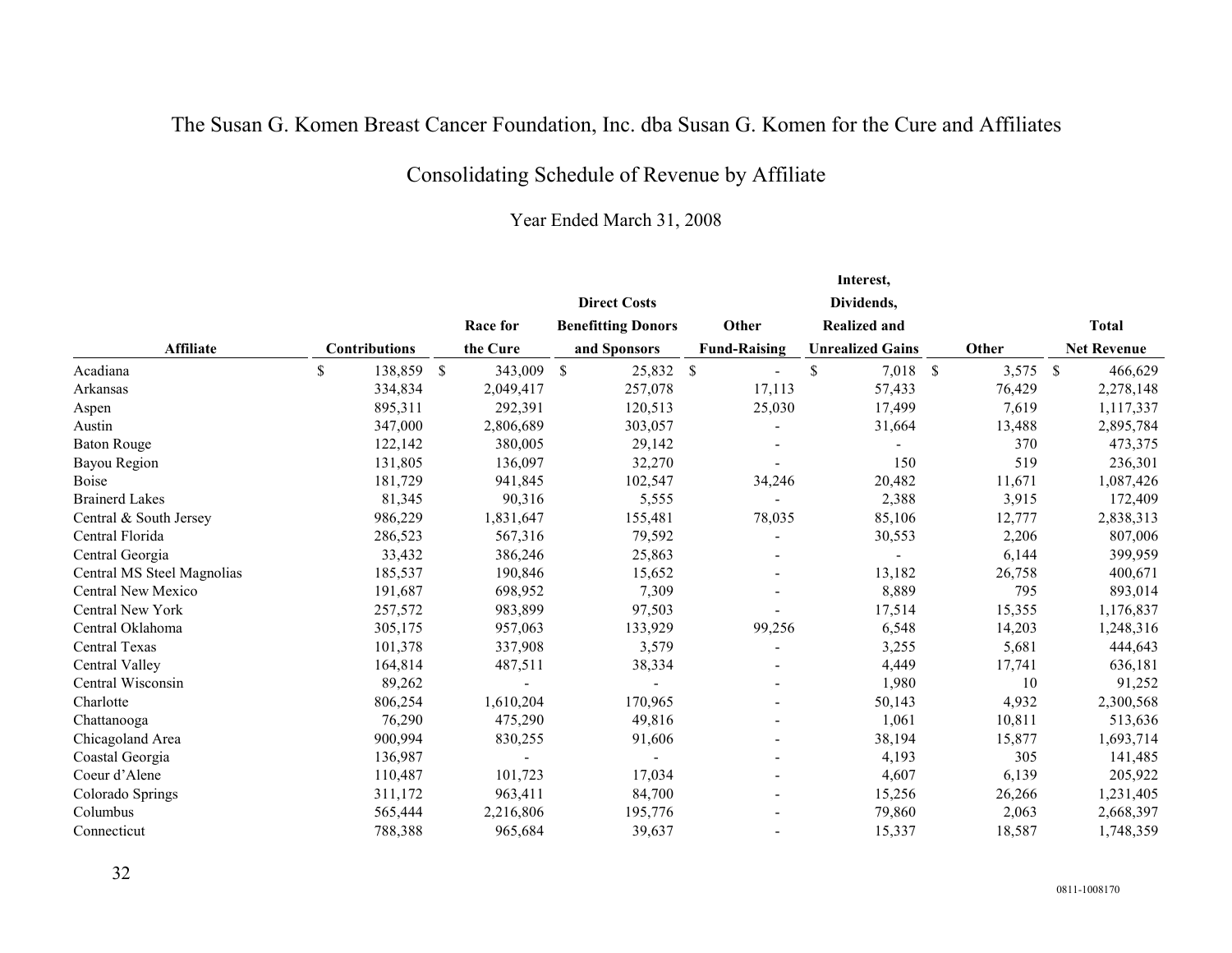# Consolidating Schedule of Revenue by Affiliate (continued)

|                       |                      |                 |     |                           |              |                              |               | Interest,               |               |         |                    |
|-----------------------|----------------------|-----------------|-----|---------------------------|--------------|------------------------------|---------------|-------------------------|---------------|---------|--------------------|
|                       |                      |                 |     | <b>Direct Costs</b>       |              |                              |               | Dividends,              |               |         |                    |
|                       |                      | Race for        |     | <b>Benefitting Donors</b> |              | Other                        |               | <b>Realized and</b>     |               |         | <b>Total</b>       |
| <b>Affiliate</b>      | <b>Contributions</b> | the Cure        |     | and Sponsors              |              | <b>Fund-Raising</b>          |               | <b>Unrealized Gains</b> |               | Other   | <b>Net Revenue</b> |
| Dallas County         | \$<br>683,137        | \$<br>3,732,361 | -\$ | 333,173                   | $\mathbb{S}$ |                              | <sup>\$</sup> | 88,964                  | $\mathcal{S}$ | 18,467  | \$<br>4,189,756    |
| Denver Metropolitan   | 1,575,096            | 7,656,861       |     | 1,019,413                 |              | 50,446                       |               | 161,537                 |               | 55,149  | 8,479,676          |
| Des Moines            | 248,719              | 1,073,221       |     | 91,756                    |              |                              |               | 19,384                  |               | 10,520  | 1,260,088          |
| Eastern Washington    | 181,667              | 598,705         |     | 67,430                    |              | 1,297                        |               | 8,197                   |               | 1,101   | 723,537            |
| El Paso               | 259,276              | 869,711         |     | 42,161                    |              |                              |               | 14,709                  |               | 16,859  | 1,118,394          |
| Elmira                | 103,398              | 61,352          |     | 5,348                     |              |                              |               | 4,836                   |               | 7,596   | 171,834            |
| Florida Suncoast      | 862,318              | 1,318,132       |     | 148,785                   |              | 26,981                       |               | 50,174                  |               | 3,973   | 2,112,793          |
| <b>Grand Rapids</b>   | 191,250              | 527,392         |     | 67,747                    |              | 7,584                        |               | 15,292                  |               | 12,637  | 686,408            |
| Greater Amarillo      | 139,718              | 384,887         |     | 109,738                   |              |                              |               | 9,936                   |               | 15,028  | 439,831            |
| Greater Atlanta       | 2,557,887            | 1,893,245       |     | 390,307                   |              |                              |               | 41,182                  |               | 270     | 4,102,277          |
| Greater Cincinnati    | 596,264              | 1,180,987       |     | 163,342                   |              |                              |               | 7,524                   |               | 9,808   | 1,631,241          |
| Greater Evansville    | 302,872              | 1,186,352       |     | 92,372                    |              | 4,720                        |               | 6,003                   |               | 1,315   | 1,408,890          |
| Greater Kansas City   | 441,237              | 1,114,230       |     | 110,191                   |              | 345                          |               | 30,351                  |               | 142,365 | 1,618,337          |
| Greater Lansing       | 144,339              | 522,195         |     | 32,063                    |              |                              |               | 14,114                  |               | 370     | 648,955            |
| Greater Nashville     | 371,657              | 1,116,532       |     | 161,223                   |              |                              |               | 24,656                  |               | 18,320  | 1,369,942          |
| Greater New York City | 1,344,926            | 6,513,071       |     | 354,672                   |              | 7,500                        |               | 67,705                  |               | 7,660   | 7,586,190          |
| Greater Richmond      | 333,887              | 774,492         |     | 91,141                    |              | $\qquad \qquad \blacksquare$ |               | 5,337                   |               | 7,631   | 1,030,206          |
| Greater Roanoke       | 137,047              |                 |     |                           |              |                              |               | 77                      |               | 220     | 137,344            |
| Hawaii                | 190,320              | 368,277         |     | 75,003                    |              |                              |               | 6,275                   |               | 365     | 490,234            |
| Houston               | 1,493,332            | 5,721,846       |     | 852,412                   |              | 64,853                       |               | 171,109                 |               | 17,455  | 6,616,183          |
| Indianapolis          | 486,770              | 2,969,003       |     | 262,915                   |              |                              |               | 91,800                  |               | 28,321  | 3,312,979          |
| Inland Empire         | 305,617              | 1,669,868       |     | 116,223                   |              |                              |               | 25,694                  |               | 8,674   | 1,893,630          |
| Knoxville             | 323,129              | 1,095,608       |     | 95,714                    |              |                              |               | 15,152                  |               | 5,976   | 1,344,151          |
| Las Vegas             | 366,380              | 2,212,259       |     | 198,245                   |              |                              |               | 59,004                  |               | 25,994  | 2,465,392          |
| Lexington             | 336,226              | 391,351         |     | 61,284                    |              |                              |               | 19,131                  |               | 16,806  | 702,230            |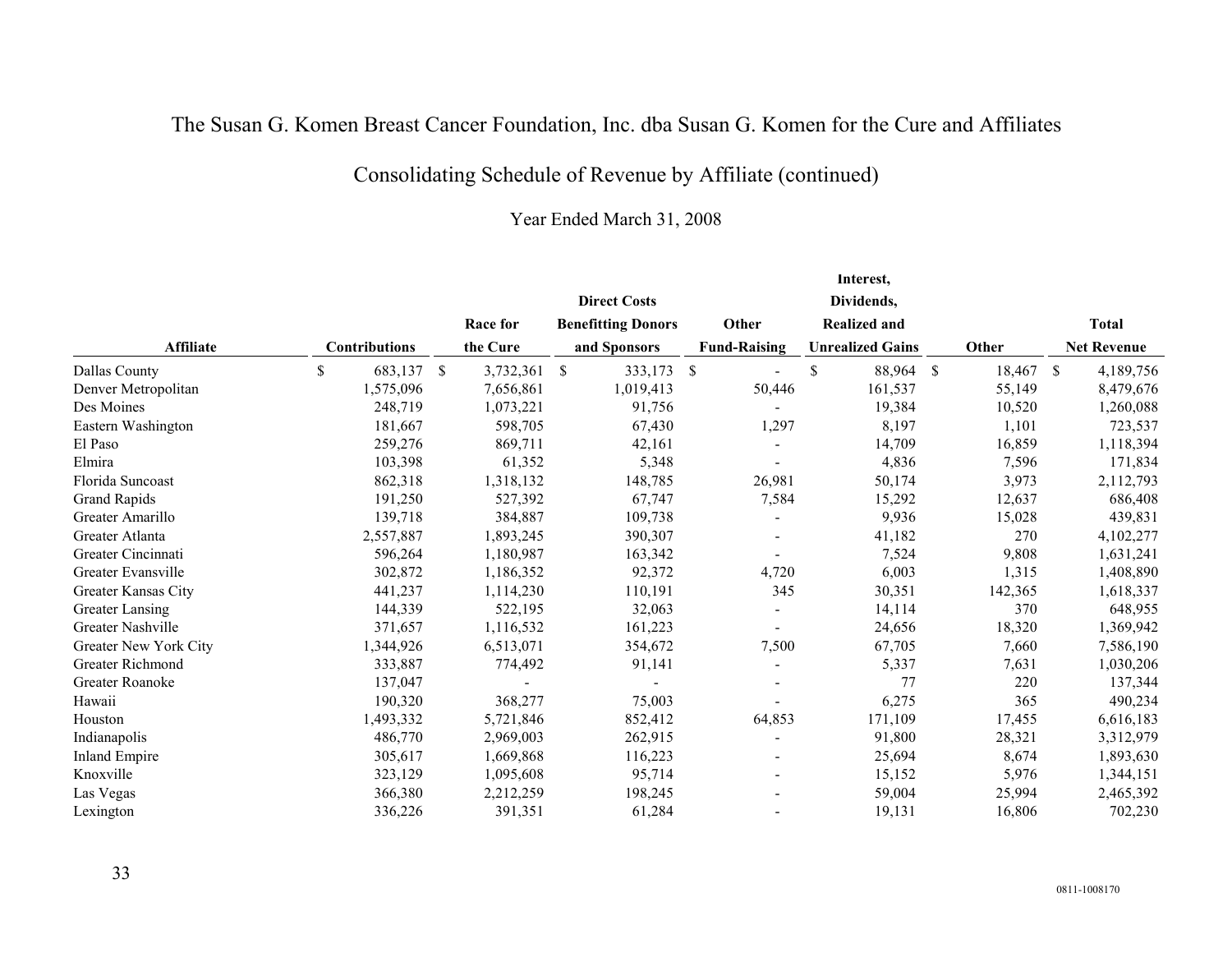# Consolidating Schedule of Revenue by Affiliate (continued)

|                         |                      |                              |                           |             |                          | Interest,               |              |        |               |                    |
|-------------------------|----------------------|------------------------------|---------------------------|-------------|--------------------------|-------------------------|--------------|--------|---------------|--------------------|
|                         |                      |                              | <b>Direct Costs</b>       |             |                          | Dividends,              |              |        |               |                    |
|                         |                      | Race for                     | <b>Benefitting Donors</b> |             | Other                    | <b>Realized and</b>     |              |        |               | <b>Total</b>       |
| <b>Affiliate</b>        | <b>Contributions</b> | the Cure                     | and Sponsors              |             | <b>Fund-Raising</b>      | <b>Unrealized Gains</b> |              | Other  |               | <b>Net Revenue</b> |
| Los Angeles County      | \$<br>648,162        | $\mathbb{S}$<br>2,089,514 \$ | 133,229                   | $\mathbb S$ | ÷                        | \$<br>11,289            | $\mathbb{S}$ | 38,237 | $\mathcal{S}$ | 2,653,973          |
| Louisville              | 476,779              | 847,534                      | 222,789                   |             |                          | 16,067                  |              | 39,313 |               | 1,156,904          |
| Lowcountry (Charleston) | 285,230              | 679,717                      | 41,861                    |             |                          | 28,884                  |              | 11,733 |               | 963,703            |
| Lubbock Area            | 151,161              | 430,142                      | 54,169                    |             | 15,181                   | 11,625                  |              | 9,512  |               | 563,452            |
| Madison                 | 229,820              | 773,678                      | 71,348                    |             | 6,038                    | 10,934                  |              | 4,046  |               | 953,168            |
| Maine                   | 237,542              | 305,672                      | 28,187                    |             |                          | 2,505                   |              | 10,550 |               | 528,082            |
| Maryland                | 948,231              | 4,068,721                    | 226,990                   |             |                          | 104,343                 |              | 12,402 |               | 4,906,707          |
| Massachusetts           | 1,083,220            | 1,191,554                    | 114,867                   |             |                          | 28,436                  |              | 2,850  |               | 2,191,193          |
| McLean County           | 156,227              |                              | 14,340                    |             | $\overline{\phantom{a}}$ | 3,972                   |              | 320    |               | 146,179            |
| Memphis Mid-South       | 229,799              | 1,424,632                    | 97,287                    |             |                          | 6,131                   |              | 355    |               | 1,563,630          |
| Miami-Ft. Lauderdale    | 717,980              | 1,608,724                    | 56,978                    |             |                          | 5,041                   |              | 1,160  |               | 2,275,927          |
| Mid-Kansas              | 239,993              | 546,380                      | 47,601                    |             |                          | 16,690                  |              | 18,867 |               | 774,329            |
| Mid-Missouri            | 142,382              |                              | 9,544                     |             |                          | 207                     |              | 43,520 |               | 176,565            |
| Milwaukee               | 422,299              | 2,044,863                    | 133,995                   |             |                          | 26,018                  |              | 16,259 |               | 2,375,444          |
| Minnesota               | 931,661              | 3,787,665                    | 331,363                   |             | 3,966                    | 20,118                  |              | 43,953 |               | 4,456,000          |
| Montana                 | 212,358              | 236,479                      | 57,717                    |             | 4,500                    | 2,408                   |              | 430    |               | 398,458            |
| NC Foothills            | 86,850               | 159,135                      | 5,255                     |             | $\overline{\phantom{a}}$ | 2,603                   |              | 27     |               | 243,360            |
| NC Triad                | 315,603              | 1,041,531                    | 53,018                    |             |                          | 33,612                  |              | 11,399 |               | 1,349,127          |
| NC Triangle             | 654,898              | 2,377,581                    | 184,481                   |             |                          | 51,171                  |              | 24,554 |               | 2,923,723          |
| Nebraska                | 307,024              | 843,207                      | 51,808                    |             |                          | 17,129                  |              | 8,032  |               | 1,123,584          |
| New Orleans             | 286,401              | 325,908                      | 76,119                    |             |                          | 5,117                   |              | 505    |               | 541,812            |
| North Central Alabama   | 266,983              | 1,127,906                    | 65,917                    |             |                          | 20,899                  |              | 5,230  |               | 1,355,101          |
| North Colorado          | 25,975               | 86,268                       | 12,035                    |             |                          | 1,191                   |              | 297    |               | 101,696            |
| North Florida           | 181,681              | 696,243                      | 41,184                    |             | (177)                    | 9,063                   |              | 50     |               | 845,676            |
| North Jersey            | 4,164,810            | 790,204                      | 999,403                   |             |                          | 80,905                  |              | 46,212 |               | 4,082,728          |
| North Mississippi       | 100.252              | 249,886                      | 16,810                    |             |                          | 673                     |              | 364    |               | 334,365            |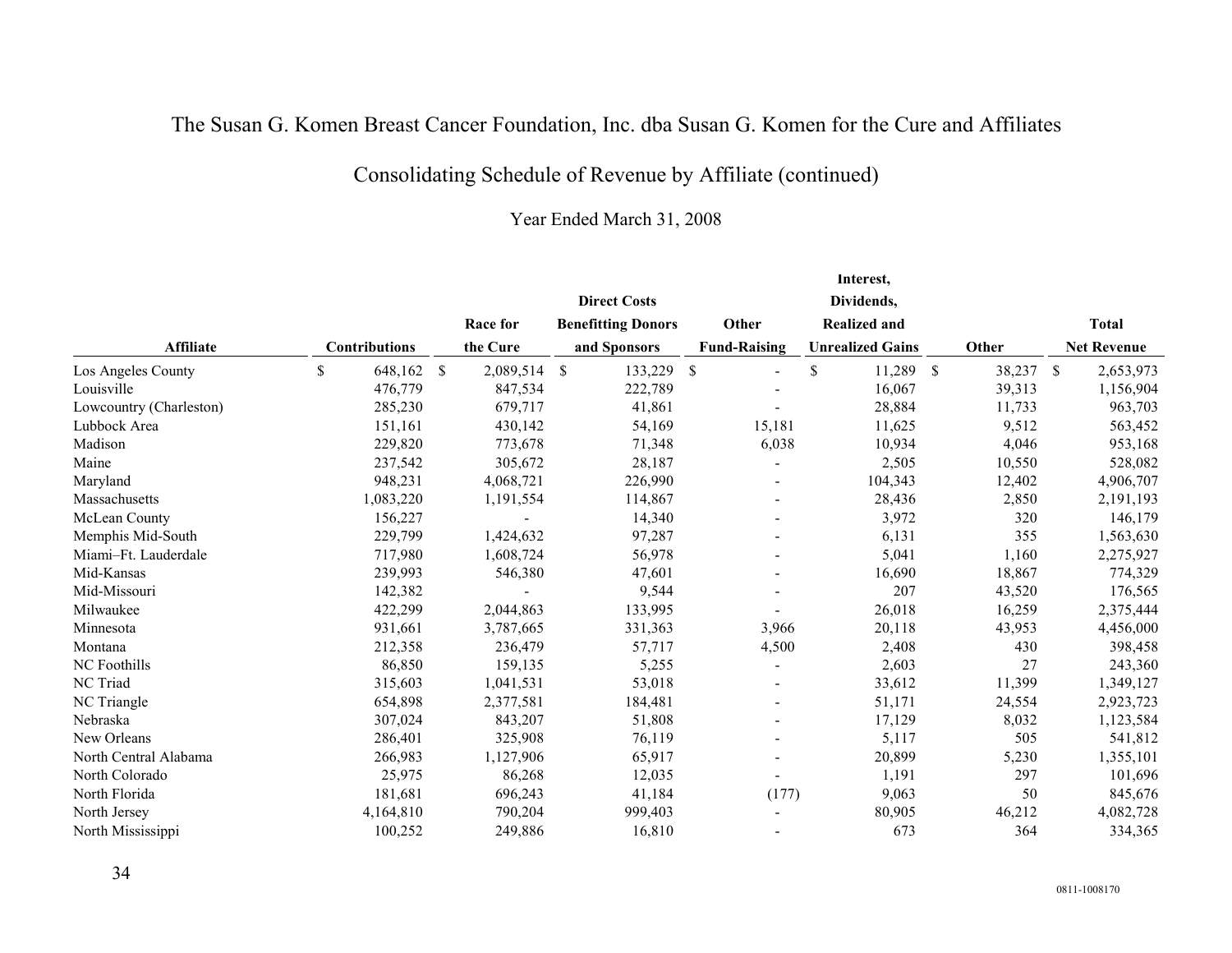# Consolidating Schedule of Revenue by Affiliate (continued)

|                         |                      |                              |                           |         |                          | Interest,               |         |                    |
|-------------------------|----------------------|------------------------------|---------------------------|---------|--------------------------|-------------------------|---------|--------------------|
|                         |                      |                              | <b>Direct Costs</b>       |         |                          | Dividends,              |         |                    |
|                         |                      | Race for                     | <b>Benefitting Donors</b> |         | Other                    | <b>Realized and</b>     |         | <b>Total</b>       |
| <b>Affiliate</b>        | <b>Contributions</b> | the Cure                     | and Sponsors              |         | <b>Fund-Raising</b>      | <b>Unrealized Gains</b> | Other   | <b>Net Revenue</b> |
| North Texas             | \$<br>325,340        | 1,442,716 \$<br><sup>S</sup> |                           | 197,367 | \$                       | \$<br>25,872 \$         | 15,670  | \$<br>1,612,231    |
| Northeast Louisiana     | 112,805              | 184,283                      |                           | 12,715  |                          |                         | 90      | 284,463            |
| Northeast Ohio          | 1,065,261            | 2,197,835                    |                           | 250,731 |                          | 94,450                  | 1,920   | 3,108,735          |
| Northeast Pennsylvania  | 255,343              | 384,909                      |                           | 30,534  |                          | 9,606                   | 4,746   | 624,070            |
| Northeastern New York   | 125,419              | 345,236                      |                           | 48,978  |                          | 5,269                   | 7,626   | 434,572            |
| Northern Indiana        | 179,779              |                              |                           | 9,256   |                          |                         | 1,505   | 172,028            |
| Northern Nevada         | 173,382              | 566,240                      |                           | 36,688  |                          | 11,719                  | 8,348   | 723,001            |
| Northwest Ohio          | 376,416              | 864,448                      |                           | 88,872  |                          | 13,605                  | 22,416  | 1,188,013          |
| Orange County           | 2,549,150            | 3,932,346                    |                           | 245,250 |                          | 93,242                  | 27,760  | 6,357,248          |
| Oregon & SW Washington  | 1,219,570            | 4,679,335                    |                           | 276,024 |                          | 120,853                 | 52,899  | 5,796,633          |
| Ozark                   | 491,287              | 1,376,609                    |                           | 142,190 | 10,579                   | 46,826                  | 19,315  | 1,802,426          |
| Peoria Memorial         | 487,357              | 1,265,801                    |                           | 228,497 | 68,376                   | 40,917                  | 54,710  | 1,688,664          |
| Philadelphia            | 2,051,891            | 6,446,562                    |                           | 646,194 | $\overline{\phantom{a}}$ | 220,014                 | 7,398   | 8,079,671          |
| Phoenix                 | 1,046,526            | 3,562,989                    |                           | 156,818 | 4,915                    | 64,607                  | 114,451 | 4,636,670          |
| Pittsburgh              | 573,472              | 3,254,171                    |                           | 176,924 | $\overline{\phantom{a}}$ | 67,757                  | 4,155   | 3,722,631          |
| <b>Puget Sound</b>      | 2,934,226            | 2,423,020                    |                           | 406,559 | $\overline{\phantom{a}}$ | 160,710                 | 3,245   | 5,114,642          |
| Quad Cities             | 144,305              | 486,944                      |                           | 56,801  | 5,979                    | 7,236                   | 27,389  | 615,052            |
| Sacramento Valley       | 475,874              | 2,431,338                    |                           | 197,794 | $\overline{\phantom{a}}$ | 5,874                   | 3,354   | 2,718,646          |
| Salt Lake City          | 277,788              | 1,323,173                    |                           | 113,528 |                          | 13,528                  | 15,814  | 1,516,775          |
| San Antonio             | 303,777              | 2,495,983                    |                           | 174,400 |                          | 24,846                  | 31,650  | 2,681,856          |
| San Diego               | 715,248              | 1,246,851                    |                           | 82,275  |                          | 35,935                  | 2,650   | 1,918,409          |
| San Francisco Bay Area  | 846,937              | 1,301,354                    |                           | 42,359  |                          | 71,568                  | 26,531  | 2,204,031          |
| Shreveport-Bossier City | 87,181               | 264,547                      |                           | 15,883  | $\blacksquare$           | 2,321                   | 2,319   | 340,485            |
| Siouxland               | 239,720              |                              |                           | 32,697  |                          | 5,862                   | 1,934   | 214,819            |
| South Dakota            | 111,139              | 50,550                       |                           |         |                          | 1,370                   | 110     | 163,169            |
| South Florida           | 1,159,829            | 2,398,404                    |                           | 209,590 |                          | 74,251                  | 30,272  | 3,453,166          |
| Southeast Iowa          | 76,601               | 182,722                      |                           | 20,821  | 3,083                    | (2, 432)                | 335     | 239,488            |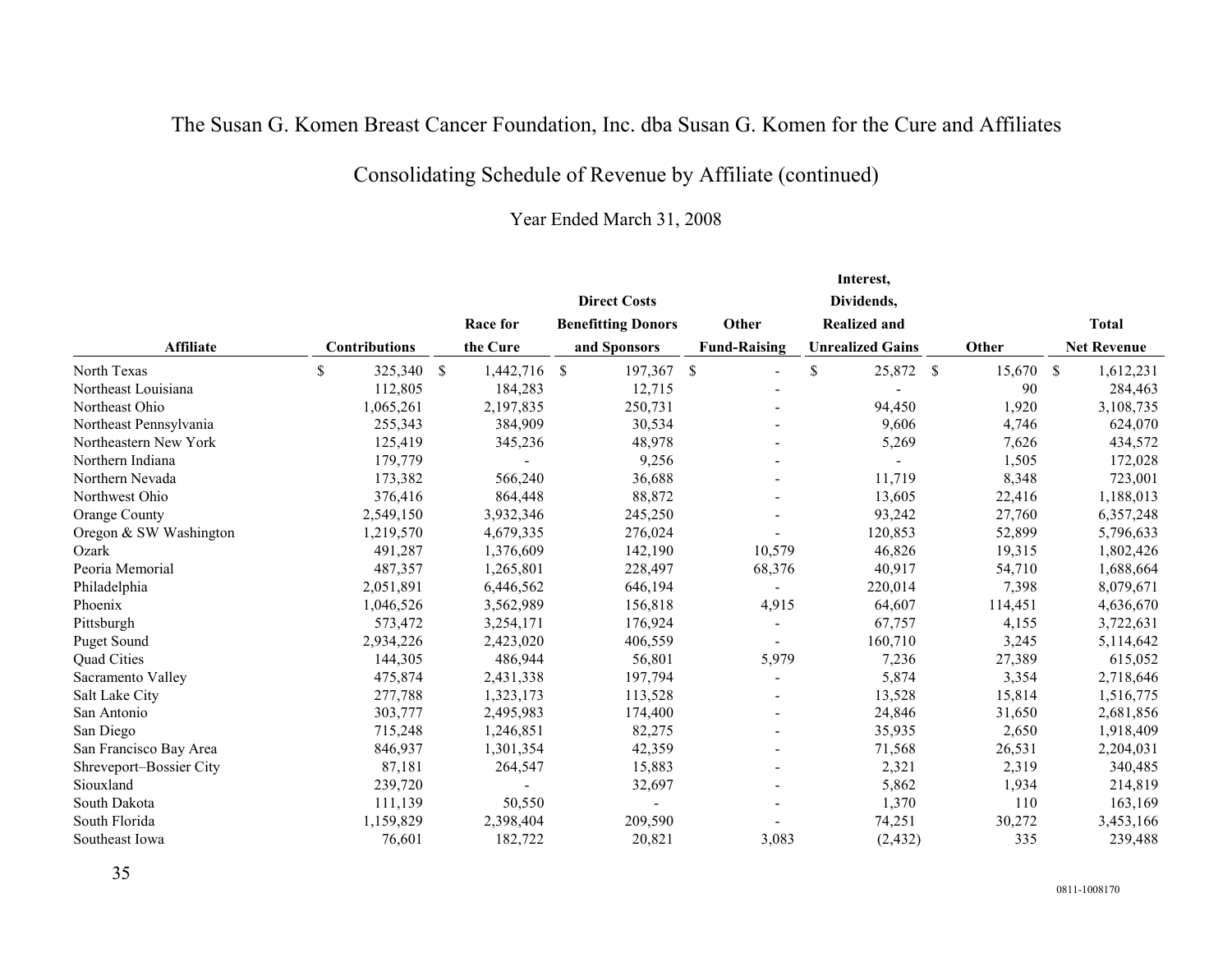# Consolidating Schedule of Revenue by Affiliate (continued)

|                                   |    |                      |                    |                            |               |                     |               | Interest,               |     |             |              |                    |
|-----------------------------------|----|----------------------|--------------------|----------------------------|---------------|---------------------|---------------|-------------------------|-----|-------------|--------------|--------------------|
|                                   |    |                      |                    | <b>Direct Costs</b>        |               |                     |               | Dividends,              |     |             |              |                    |
|                                   |    |                      | Race for           | <b>Benefitting Donors</b>  |               | Other               |               | <b>Realized and</b>     |     |             |              | <b>Total</b>       |
| <b>Affiliate</b>                  |    | <b>Contributions</b> | the Cure           | and Sponsors               |               | <b>Fund-Raising</b> |               | <b>Unrealized Gains</b> |     | Other       |              | <b>Net Revenue</b> |
| Southern Arizona                  | \$ | 648,693              | \$<br>1,572,264 \$ | 108,846                    | $\mathbb{S}$  |                     | <sup>\$</sup> | 37,323                  | \$  | 1,400       | $\mathbb{S}$ | 2,150,834          |
| Southwest Florida                 |    | 529,548              | 1,038,354          | 63,231                     |               |                     |               | 37,576                  |     | 2,334       |              | 1,544,581          |
| Southwest Michigan                |    | 196,069              | 293,695            | 38,009                     |               |                     |               | 1,547                   |     | 8,708       |              | 462,010            |
| St. Louis                         |    | 693,386              | 3,563,439          | 261,099                    |               |                     |               | 96,134                  |     | 35,068      |              | 4,126,928          |
| <b>Tarrant County</b>             |    | 546,332              | 2,119,464          | 230,057                    |               |                     |               | 72,306                  |     | 3,800       |              | 2,511,845          |
| Texarkana                         |    | 104,751              | 578,592            | 86,586                     |               | 31,030              |               | 9,118                   |     | 95          |              | 637,000            |
| Tidewater                         |    | 368,925              | 1,563,295          | 93,265                     |               |                     |               | 13,197                  |     | 19,415      |              | 1,871,567          |
| Tri-Cities                        |    | 154,368              | 369,536            | 18,535                     |               |                     |               | 2,459                   |     | 335         |              | 508,163            |
| Tulsa                             |    | 115,976              | 979,749            | 43,344                     |               | 11,775              |               | 978                     |     | 16,124      |              | 1,081,258          |
| Tyler                             |    | 110,362              | 166,053            | 17,941                     |               |                     |               | 2,768                   |     | 8,539       |              | 269,781            |
| <b>Upper Cumberland</b>           |    | 177,642              |                    | 23,002                     |               |                     |               | 2,411                   |     | 245         |              | 157,296            |
| Upstate South Carolina            |    | 192,595              | 1,057,414          | 63,932                     |               | 7,745               |               | 11,992                  |     | 304         |              | 1,206,118          |
| Vermont-New Hampshire             |    | 282,214              | 544,371            | 82,087                     |               |                     |               | 7,379                   |     | 4,171       |              | 756,048            |
| Wabash Valley                     |    | 98,919               | 152,764            | 15,265                     |               |                     |               | 1,003                   |     | 3,223       |              | 240,644            |
| West Virginia                     |    | 141,935              | 320,027            | 25,908                     |               |                     |               | 9,658                   |     | 9,933       |              | 455,645            |
| Western New York                  |    | 207,888              | 513,150            | 53,156                     |               |                     |               | 12,986                  |     | 1,380       |              | 682,248            |
| Wichita Falls                     |    | 69,559               | 121,154            | 9,816                      |               |                     |               | 1,657                   |     | 2,967       |              | 185,521            |
| Wyoming                           |    | 195,410              | 383,044            | 31,147                     |               |                     |               | 6,255                   |     | 5,040       |              | 558,602            |
| <b>Total Affiliates</b>           |    | 59,250,635           | 153,774,343        | 15,338,694                 |               | 590,396             |               | 3,534,488               |     | 1,698,986   |              | 203,510,154        |
| <b>International Headquarters</b> |    | 164,211,485          | 5,183,918          | 4,165,977                  |               |                     |               | 7,043,199               |     | 8,824,218   |              | 181,096,843        |
| Intercompany contributions        |    | (33, 430, 148)       |                    |                            |               |                     |               |                         |     | (2,041,667) |              | (35, 471, 815)     |
| Total revenue                     | S  | 190,031,972          | 158,958,261<br>SБ  | 19,504,671<br><sup>S</sup> | <sup>\$</sup> | 590,396             | <sup>\$</sup> | 10,577,687              | \$. | 8,481,537   | <sup>S</sup> | 349, 135, 182      |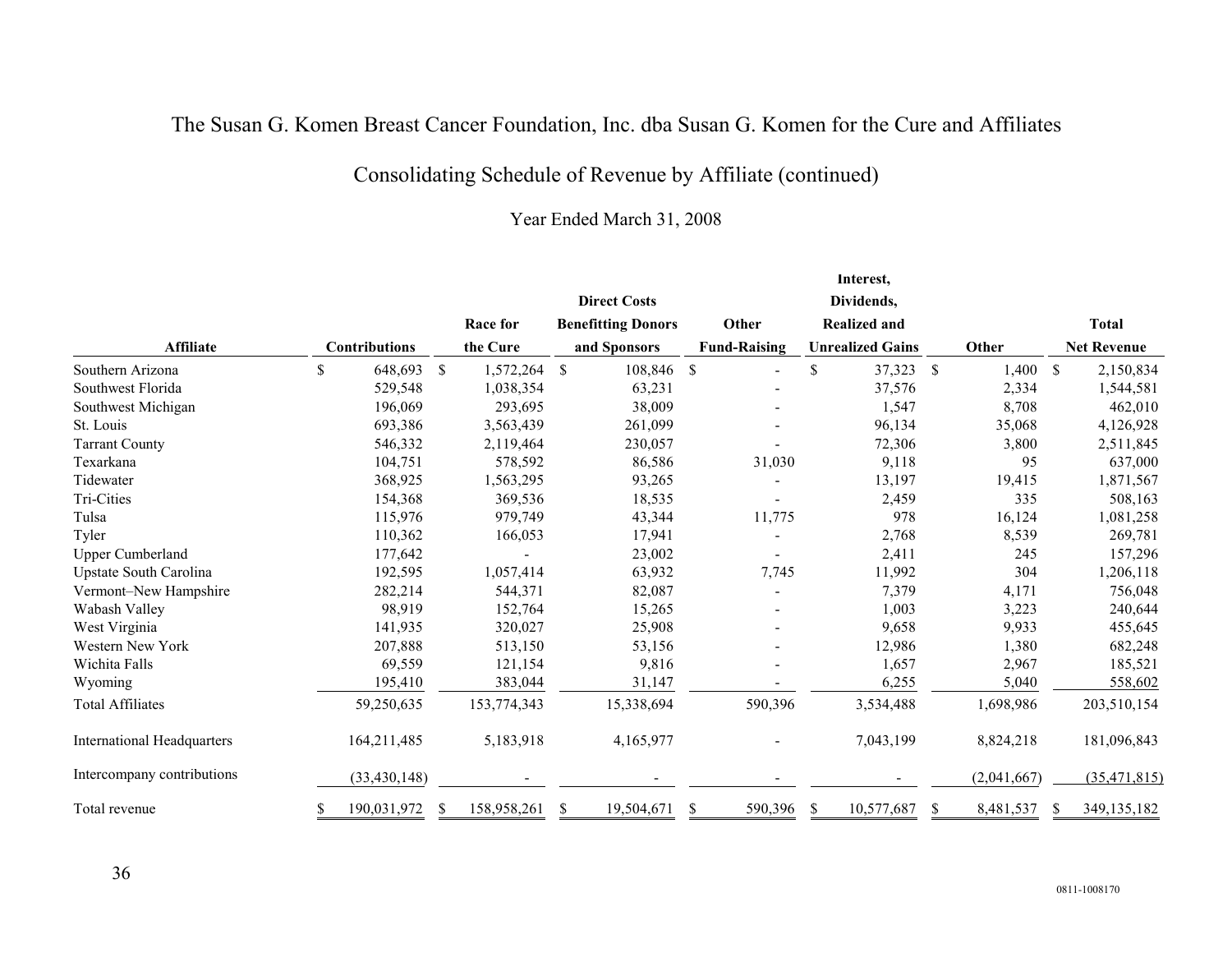# Consolidating Schedule of Functional Expenses by Affiliate

|                            |                 |                      | <b>Program Services</b> |                  |                 |                 |            | <b>Supporting Services</b>        |                     |        |                          |    |        |                 |
|----------------------------|-----------------|----------------------|-------------------------|------------------|-----------------|-----------------|------------|-----------------------------------|---------------------|--------|--------------------------|----|--------|-----------------|
|                            |                 |                      |                         |                  |                 |                 |            | <b>General and Administrative</b> |                     |        |                          |    |        |                 |
|                            |                 |                      | Health                  | Health           |                 |                 |            | Postage                           |                     |        |                          |    |        |                 |
|                            |                 | <b>Public Health</b> | Screening               | <b>Treatment</b> | Fund-           | <b>Employee</b> |            | and                               | <b>Printing and</b> |        | Professional             |    |        | Total           |
| <b>Affiliate</b>           | Research        | Education            | <b>Services</b>         | <b>Services</b>  | Raising         | Cost            | Occupancy  | <b>Shipping</b>                   | Publication         |        | Fees                     |    | Other  | <b>Expenses</b> |
| Acadiana                   | 86,878 \$<br>S. | 173,815 \$           | 123,060 \$              |                  | \$<br>34,873 \$ | $1,138$ \$      | $4,210$ \$ | 857 \$                            |                     | 902 \$ | 5 <sup>1</sup>           | -S | 1,893  | 427,631<br>-S   |
| Arkansas                   | 397,664         | 520,787              | 1,034,532               | 44,563           | 186,094         | 68,731          | 169        | 1,890                             |                     | 1,110  | 604                      |    | 7,475  | 2,263,619       |
| Aspen                      | 181,713         | 204,484              | 211,460                 | 5,521            | 185,919         | 42,932          | 6,694      | 636                               |                     | 3,079  | 19,487                   |    | 11,123 | 873,048         |
| Austin                     | 412,388         | 1,234,010            | 255,852                 | 356,948          | 282,957         | 97,538          | 40,488     | 2,281                             |                     | 1,124  | 9,408                    |    | 11,158 | 2,704,152       |
| <b>Baton Rouge</b>         | 69,448          | 141,938              | 122,904                 | 69,408           | 30,919          | 3,311           | 3,617      | 218                               |                     | 143    | 70                       |    | 4,036  | 446,012         |
| Bayou Region               | 31,385          | 63,791               | 53,629                  | 49,837           | 15,989          | 562             | 1,066      | 224                               |                     | 1,200  | 2,150                    |    | 425    | 220,258         |
| <b>Boise</b>               | 151,509         | 566,955              | 286,854                 | 32,684           | 129,573         | 8,396           | 19,306     | 493                               |                     | 618    | 1,857                    |    | 23,744 | 1,221,989       |
| <b>Brainerd Lakes</b>      | 20,801          | 45,121               | 7,759                   |                  | 6,691           | 1,422           | 1,395      | 412                               |                     |        | $\sim$                   |    | 2,756  | 86,357          |
| Central & South Jersey     | 547,385         | 1,421,103            | 64,941                  | $\blacksquare$   | 111,511         | 256,922         | 51,237     | 4,065                             |                     | 3,459  | 25,000                   |    | 19,141 | 2,504,764       |
| Central Florida            | 181,782         | 358,205              | 238,179                 | 49,079           | 64,173          | 7,621           | 9,420      | 555                               |                     | 1,371  | $\overline{\phantom{a}}$ |    | 2,500  | 912,885         |
| Central Georgia            | 66,284          | 195,093              | 59,315                  | 33,717           | 37,894          | 1,702           | 2,808      | 50                                |                     | 3,062  |                          |    | 2,955  | 402,880         |
| Central MS Steel Magnolias | 81,039          | 156,110              | 146,480                 | $\blacksquare$   | 28,628          | 4,281           | 9,471      | 90                                |                     |        | $\overline{\phantom{a}}$ |    | 2,474  | 428,573         |
| Central New Mexico         | 103,670         | 385,301              | 47,861                  | 35,177           | 105,956         | 31,088          | 7,927      | (49)                              |                     | 7,064  | $\blacksquare$           |    | 3,615  | 727,610         |
| Central New York           | 165,651         | 545,448              | 146,876                 | 135,260          | 123,105         | 36,133          | 6,644      | 1,381                             |                     | 4,636  | 1,978                    |    | 11,380 | 1,178,492       |
| Central Oklahoma           | 205,472         | 640,866              | 371,909                 |                  | 90,201          | 41,773          | 23,588     | 1,566                             |                     | 786    | 3,360                    |    | 3,662  | 1,383,183       |
| Central Texas              | 30,867          | 104,847              | 246,100                 | 63,500           | 33,015          | 16,515          | 18,371     | 753                               |                     | 3,021  | 2,221                    |    | 2,364  | 521,574         |
| Central Valley             | 93,070          | 434,548              | 15,070                  | 229,061          | 48,591          | 40,983          | 3,467      | 5,830                             |                     | 7,858  | 10                       |    | 11,329 | 889,817         |
| Central Wisconsin          | 4,912           | 6,223                | 64,990                  |                  | 653             | 1,355           |            | 188                               |                     |        | $\blacksquare$           |    | 824    | 79,145          |
| Charlotte                  | 472,949         | 499,984              | 815,145                 | 191,457          | 138,167         | 72,344          | 19,958     | 953                               |                     | 3,541  | 1,107                    |    | 13,349 | 2,228,954       |
| Chattanooga                | 78,006          | 249,457              | 43,284                  |                  | 34,775          | 1,536           |            | $\blacksquare$                    |                     |        | $\sim$                   |    | 76     | 407,134         |
| Chicagoland Area           | 298,383         | 852,632              | 602,563                 | 50,000           | 30,361          | 58,724          | 12,291     | 2,516                             |                     | 2,751  | 2,694                    |    | 3,986  | 1,916,901       |
| Coastal Georgia            | 17,948          | 34,869               | 47,095                  |                  | 1,931           | 2,688           | 313        | 352                               |                     |        | $\sim$                   |    | 1,660  | 106,856         |
| Coeur d'Alene              | 24,138          | 131,214              | (15,000)                | 2,025            | 6,062           | 7,393           | 3,035      | 135                               |                     | 584    |                          |    | 3,769  | 163,355         |
| Colorado Springs           | 188,202         | 492,360              | 242,770                 | 153,038          | 100,118         | 5,838           | 10,254     | 654                               |                     | 239    | 709                      |    | 15,665 | 1,209,847       |
| Columbus                   | 634,284         | 1,195,800            | 485,647                 | 323,291          | 175,011         | 37,441          | 12,733     | 5,038                             |                     | 12,025 | 3,747                    |    | 12,242 | 2,897,259       |
| Connecticut                | 249,668         | 1,024,355            | 87,552                  |                  | 144,547         | 73,137          | 19,578     | 5,141                             |                     | 11,035 | 23,077                   |    | 46,307 | 1,684,397       |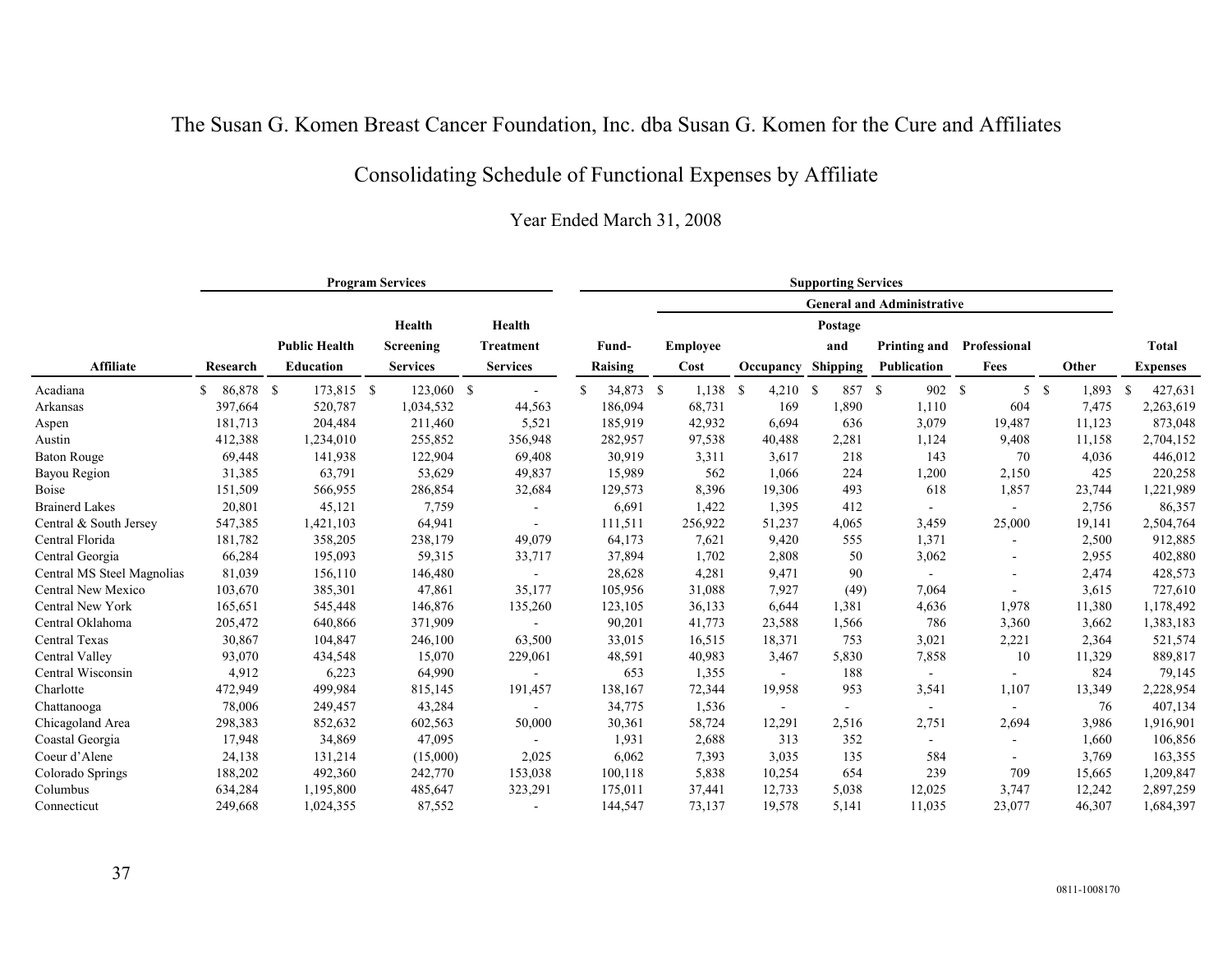## Consolidating Schedule of Functional Expenses by Affiliate (continued)

|                       |               |                      | <b>Program Services</b> |                 |                  |                 |           | <b>Supporting Services</b> |                                   |                  |        |                 |
|-----------------------|---------------|----------------------|-------------------------|-----------------|------------------|-----------------|-----------|----------------------------|-----------------------------------|------------------|--------|-----------------|
|                       |               |                      |                         |                 |                  |                 |           |                            | <b>General and Administrative</b> |                  |        |                 |
|                       |               |                      | Health                  | Health          |                  |                 |           | Postage                    |                                   |                  |        |                 |
|                       |               | <b>Public Health</b> | Screening               | Treatment       | Fund-            | <b>Employee</b> |           | and                        | <b>Printing and</b>               | Professional     |        | <b>Total</b>    |
| Affiliate             | Research      | <b>Education</b>     | <b>Services</b>         | <b>Services</b> | Raising          | Cost            | Occupancy | <b>Shipping</b>            | <b>Publication</b>                | Fees             | Other  | <b>Expenses</b> |
| Dallas County         | $$535,933$ \; | 1,854,829 \$         | 560,171 \$              | 1,037,489       | 454,161 \$<br>\$ | 21,797 \$       | 27,064    | 399<br>-S                  | -\$<br>$\overline{\phantom{a}}$   | \$<br>$3,061$ \$ | 7,198  | 4,502,102<br>-S |
| Denver Metropolitan   | 1,100,485     | 3,362,341            | 790,746                 | 1,676,750       | 1,004,959        | 285,215         | 97,057    | 30,300                     | 50,097                            | 75,699           | 29,174 | 8,502,823       |
| Des Moines            | 247,150       | 451,080              | 392,478                 | 17,257          | 108,432          | 7,537           | 47,453    | 672                        | 565                               | 3,023            | 8,894  | 1,284,541       |
| Eastern Washington    | 132,280       | 159,897              | 132,264                 | 107,794         | 35,810           | 1,638           | 849       | 1,340                      | 7,466                             | 13,270           | 460    | 593,068         |
| El Paso               | 140,480       | 442,980              | 199,075                 | 212,883         | 130,649          | 20,189          | 17,996    | 582                        | 695                               | 9,766            | 747    | 1,176,042       |
| Elmira                | 20,444        | 42,303               | 24,749                  | 43,667          | 4,904            | 4,637           | 1,152     | 264                        |                                   | 1,018            | 4,883  | 148,021         |
| Florida Suncoast      | 328,122       | 717,578              | 545,272                 | 160,317         | 135,530          | 72,414          | 22,716    | 2,172                      | 2,915                             | 69               | 17,356 | 2,004,461       |
| Grand Rapids          | 108,266       | 104,279              | 330,576                 |                 | 39,729           | 26,559          | 3,291     | 711                        | 159                               | 154              | 8,987  | 622,711         |
| Greater Amarillo      | 54,128        | 120,814              | 167,550                 | 18,380          | 50,240           | 7,119           | 18,995    | 40                         | 172                               | 150              | (3)    | 437,585         |
| Greater Atlanta       | 915,763       | 1,014,958            | 1,302,730               | 138,872         | 253,294          | 201,598         | 73,345    | 2,404                      | 1,194                             | 5,584            | 46,656 | 3,956,398       |
| Greater Cincinnati    | 463,106       | 463,648              | 346,525                 |                 | 72,636           | 104,860         | 16,856    | 1,087                      | 518                               | 2,186            | 14,073 | 1,485,495       |
| Greater Evansville    | 192,183       | 670,185              | 251,756                 | 102,882         | 170,968          | 44,667          | 49,464    | 2,105                      | 2,088                             | 985              | 3,280  | 1,490,563       |
| Greater Kansas City   | 311,102       | 544,690              | 471,420                 | 86,775          | 89,627           | 34,635          | 25,020    | 575                        | 605                               |                  | 4,064  | 1,568,513       |
| Greater Lansing       | 176,454       | 348,151              | 35,991                  | 15,330          | 70,857           | 11,325          | 4,551     | 615                        | 1,908                             | 948              | 4,059  | 670,189         |
| Greater Nashville     | 224,977       | 290,369              | 7,032                   |                 | 134,437          | 64,909          | 15,769    | 1,366                      | 1,772                             | 4,530            | 11,029 | 756,191         |
| Greater New York City | 1,207,020     | 3,814,510            | 928,464                 | 123,427         | 635,828          | 295,730         | 97,667    | 36,543                     | 29,044                            | 28,354           | 75,485 | 7,272,072       |
| Greater Richmond      | 196,314       | 401,322              | 285,538                 | 16,901          | 74,623           | 61,267          | 11,686    | 1,399                      | 436                               | 93               | 8,483  | 1,058,062       |
| Greater Roanoke       | 10,328        | 1,608                | 60,107                  |                 |                  | 12,427          | 4,907     | 8                          | 2,133                             | 75               | 892    | 92,485          |
| Hawaii                | 81,498        | 147,410              | 160,745                 |                 | 16,700           | 7,535           | 9,073     | 441                        | 331                               | 3,281            | 18,555 | 445,569         |
| Houston               | 1,247,636     | 1,139,990            | 2,250,896               | 1,125,758       | 580,359          | 149,665         | 33,004    | 4,385                      | 5,011                             | 11,500           | 6,496  | 6,554,700       |
| Indianapolis          | 805,680       | 1,491,060            | 1,249,414               | 24,890          | 440,809          | 171,843         | 55,801    | 6,975                      | 7,454                             | 28,893           | 14,593 | 4,297,412       |
| <b>Inland Empire</b>  | 219,807       | 981,330              |                         | 313,210         | 220,109          | 54,557          | 9,220     | 9                          |                                   |                  | 3,206  | 1,801,448       |
| Knoxville             | 201,734       | 358,235              | 322,363                 | 151,370         | 112,425          | 75,457          | 15,166    | 479                        | 2,836                             | 1,616            | 5,420  | 1,247,101       |
| Las Vegas             | 394,398       | 1,149,514            | 480,997                 |                 | 265,575          | 53,289          | 16,236    | 3,593                      | 8,475                             | 3,965            | 3,601  | 2,379,643       |
| Lexington             | 155,591       | 71,798               | 297,383                 | 86,030          | 12,784           | 28,489          | 2,252     | 1,498                      |                                   | 9,525            | 15,779 | 681,129         |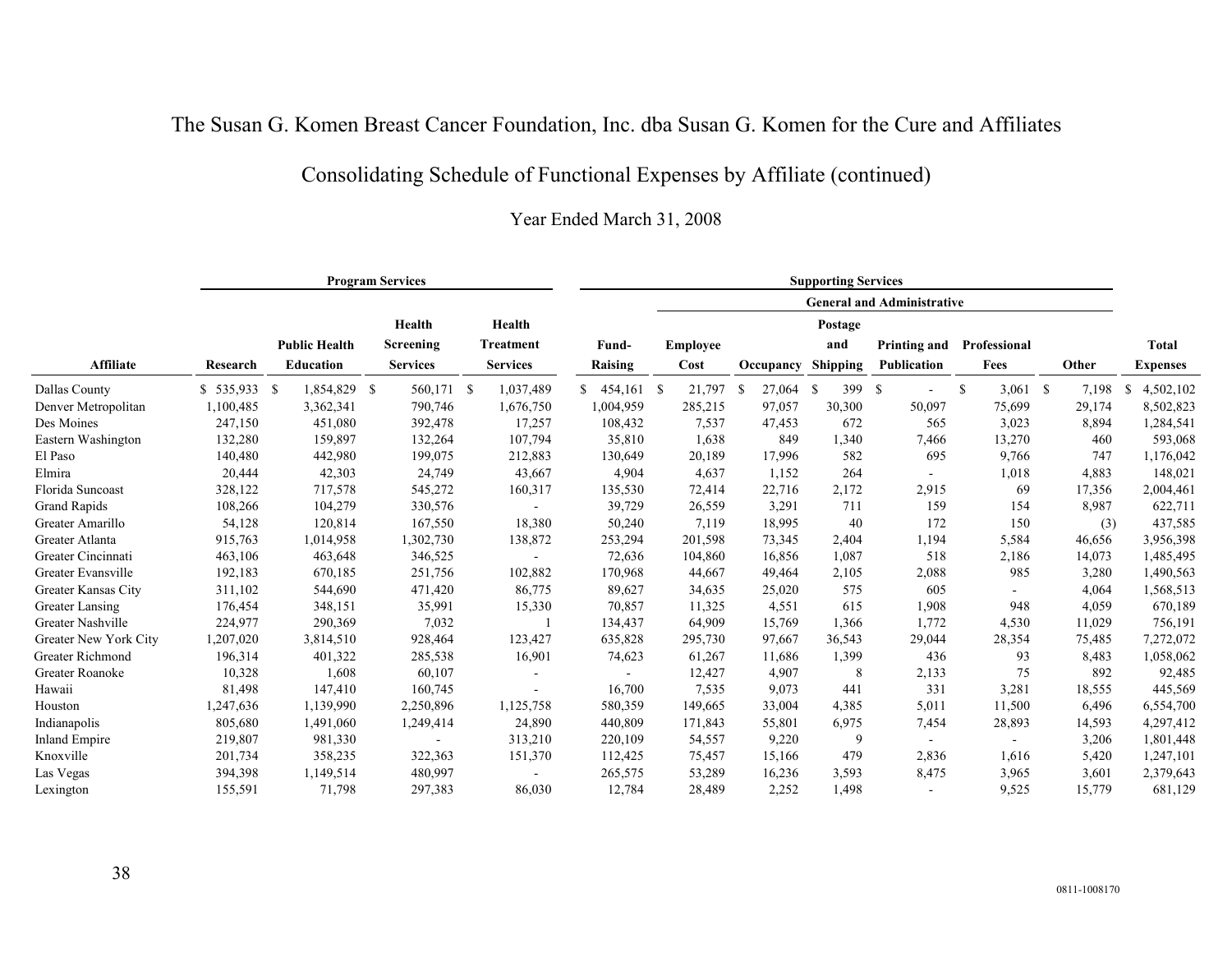## Consolidating Schedule of Functional Expenses by Affiliate (continued)

|                         |          |                      | <b>Program Services</b> |                  |                  |                 |              | <b>Supporting Services</b> |                                   |                          |        |                 |
|-------------------------|----------|----------------------|-------------------------|------------------|------------------|-----------------|--------------|----------------------------|-----------------------------------|--------------------------|--------|-----------------|
|                         |          |                      |                         |                  |                  |                 |              |                            | <b>General and Administrative</b> |                          |        |                 |
|                         |          |                      | Health                  | Health           |                  |                 |              | Postage                    |                                   |                          |        |                 |
|                         |          | <b>Public Health</b> | Screening               | <b>Treatment</b> | Fund-            | <b>Employee</b> |              | and                        | <b>Printing and</b>               | Professional             |        | <b>Total</b>    |
| <b>Affiliate</b>        | Research | <b>Education</b>     | <b>Services</b>         | <b>Services</b>  | Raising          | Cost            | Occupancy    | <b>Shipping</b>            | Publication                       | Fees                     | Other  | <b>Expenses</b> |
| Los Angeles County      |          | 1,384,277 \$         | 171,709 \$              | 211,094          | \$<br>465,657 \$ | 86,657          | 24,822<br>-S | $2,605$ \$<br>-S           | 1,990 S                           | $1,460$ \$               | 21,434 | 2,600,226<br>S  |
| Louisville              | 185,081  | 238,253              | 89,493                  | 324,236          | 135,762          | 48,738          | 13,817       | 1,126                      | 213                               | 4,640                    | 2,681  | 1,044,040       |
| Lowcountry (Charleston) | 142,811  | 271,199              | 325,289                 | 25,900           | 62,219           | 21,762          | 16,558       | 984                        | 3,682                             | 40,000                   | 9,921  | 920,325         |
| Lubbock Area            | 93,716   | 169,822              | 74,702                  | 95,504           | 26,407           | 39,532          | 6,821        | 1,739                      | 3,203                             | 3,819                    | 2,876  | 518,141         |
| Madison                 | 129,159  | 465,683              | 26,025                  | 73,486           | 101,922          | 12,943          | 2,373        | 314                        | 1,814                             | 1,500                    | 2,698  | 817,917         |
| Maine                   | 80,024   | 223,247              | 115,966                 | 34,912           | 48,353           | 11,529          | 6,596        | 475                        | 102                               | 9,517                    | 4,171  | 534,892         |
| Maryland                | 922,843  | 1,945,178            | 344,520                 | 852,165          | 335,656          | 240,672         | 29,851       | 6,665                      | 14,186                            | 8,467                    | 22,394 | 4,722,597       |
| Massachusetts           | 368,349  | 869,134              | 248,743                 | 168,644          | 109,054          | 32,461          | 16,442       | 5,241                      | 2,567                             | 69,806                   | 39,891 | 1,930,332       |
| McLean County           | 15,059   | 87,312               |                         |                  | 18,437           | 306             | 1,305        | 1,149                      | 667                               | $\blacksquare$           | 53     | 124,288         |
| Memphis Mid-South       | 258,398  | 703,322              | 417,343                 | 100,750          | 108,448          | 45,102          | 611          | 465                        | 1,645                             | 2,140                    | 11,013 | 1,649,237       |
| Miami-Ft. Lauderdale    | 361,711  | 984,117              | 454,486                 | 136,619          | 180,464          | 35,481          | 11,548       | 852                        | 6,809                             |                          | 6,994  | 2,179,081       |
| Mid-Kansas              | 149,407  | 243,425              | 240,077                 | (16,960)         | 38,780           | 2,512           | 23,389       | 1,276                      | 1,687                             | $\overline{\phantom{a}}$ | 19,081 | 702,674         |
| Mid-Missouri            | 22,224   | 30,898               | 22,080                  | 4,514            | 14,186           | 4,077           | 1,484        | 125                        | 744                               | $\sim$                   | 2,209  | 102,541         |
| Milwaukee               | 279,356  | 1,031,941            | 266,709                 | 270,979          | 200,721          | 7,097           | 7,096        | 3,163                      | 9,611                             | 2,354                    | 27,743 | 2,106,770       |
| Minnesota               | 667,928  | 1,799,911            | 1,026,882               | 292,434          | 455,397          | 31,287          | (1,896)      | 2,683                      | 1,205                             | $\sim$                   | 19,634 | 4,295,465       |
| Montana                 | 35,183   | 157,254              | 158,702                 |                  | 81,690           | 13,150          | 4,625        | 225                        | 330                               | 581                      | 987    | 452,727         |
| NC Foothills            | 33,236   | 100,293              | 47,370                  | 55,375           | 8,088            | 6,300           | 6,744        | 327                        | 177                               | 773                      | 3,635  | 262,318         |
| NC Triad                | 214,949  | 635,308              | 206,163                 | 173,228          | 129,495          | 57,189          | 36,221       | 2,502                      | 4,882                             | 955                      | 8,842  | 1,469,734       |
| NC Triangle             | 479,386  | 1,150,435            | 595,849                 | 293,025          | 258,361          | 121,855         | 51,080       | 5,473                      | 3,028                             | 7,749                    | 27,648 | 2,993,889       |
| Nebraska                | 206,901  | 400,567              | 229,028                 | 98,677           | 108,008          | 60,748          | 19,685       | 1,552                      | 946                               | $\sim$                   | 2,023  | 1,128,135       |
| New Orleans             | 77,515   | 254,519              | 184,302                 | 131,455          | 49,385           | 14,784          | 8,726        | $\blacksquare$             |                                   | 1,746                    | 1,916  | 724,348         |
| North Central Alabama   | 204,710  | 604,079              | 339,673                 | 34,589           | 117,600          | 24,039          | 1,405        | 314                        | 491                               | 1,010                    | 1,710  | 1,329,620       |
| North Colorado          | 17,209   | 16,042               |                         |                  | 4,025            | 1,216           | (58)         | 108                        | 5,838                             | 440                      | 465    | 45,285          |
| North Florida           | 108,826  | 311,344              | 281,656                 | 8,391            | 97,630           | 11,846          | 10,997       | 177                        |                                   | 234                      | 1,647  | 832,748         |
| North Jersey            | 552,368  | 1,383,757            | 426,344                 | 211,118          | 863,518          | 256,620         | 156,883      | 5,001                      | 7,410                             | 16,641                   | 39,289 | 3,918,949       |
| North Mississippi       | 58,580   | 40,415               | 224,950                 | 50,000           | 8,852            | 670             | 338          | 38                         |                                   |                          | 261    | 384,104         |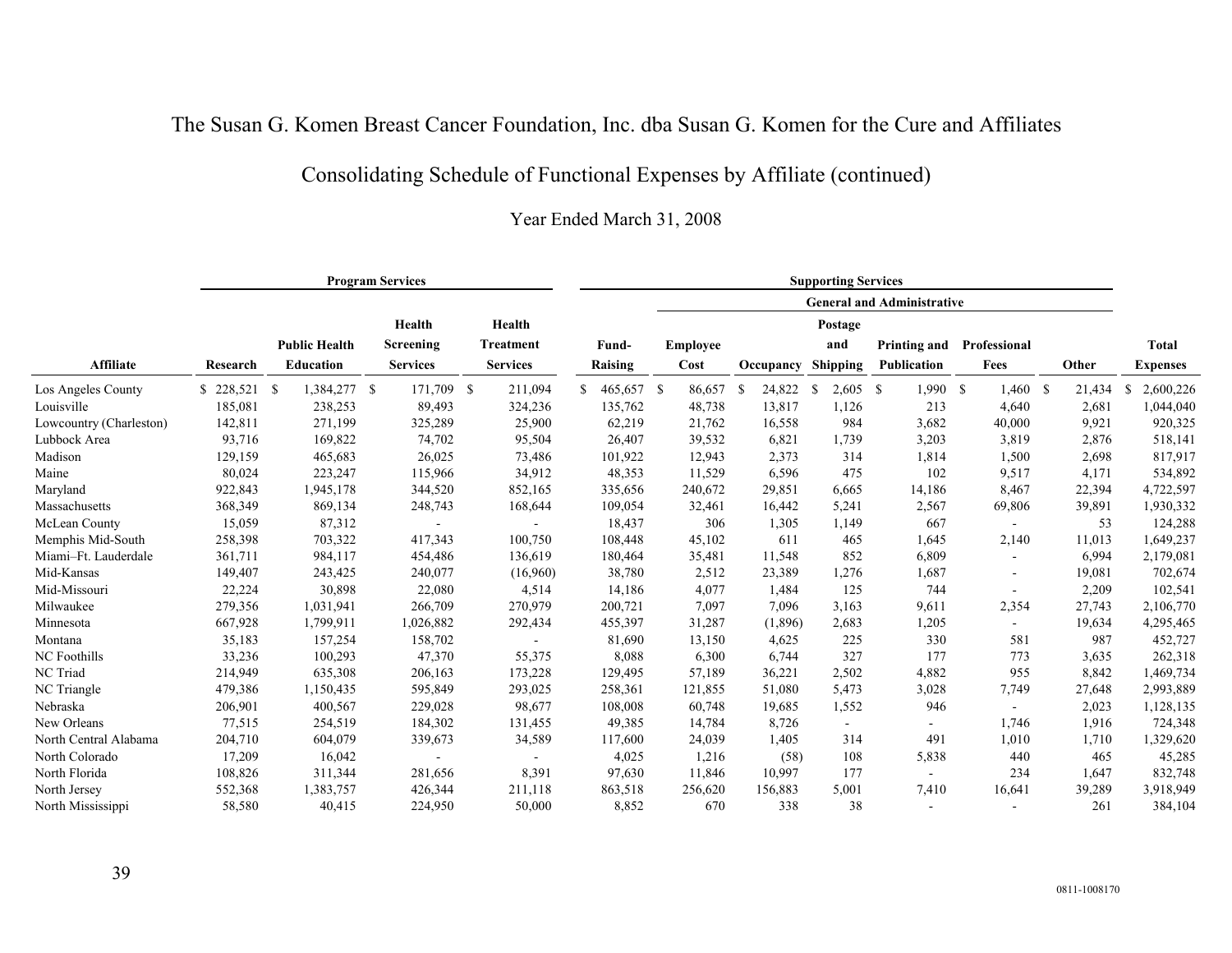## Consolidating Schedule of Functional Expenses by Affiliate (continued)

|                         |               |                      | <b>Program Services</b> |                  |                  |                 |                | <b>Supporting Services</b> |                                   |                          |        |                           |
|-------------------------|---------------|----------------------|-------------------------|------------------|------------------|-----------------|----------------|----------------------------|-----------------------------------|--------------------------|--------|---------------------------|
|                         |               |                      |                         |                  |                  |                 |                |                            | <b>General and Administrative</b> |                          |        |                           |
|                         |               |                      | Health                  | Health           |                  |                 |                | Postage                    |                                   |                          |        |                           |
|                         |               | <b>Public Health</b> | Screening               | <b>Treatment</b> | Fund-            | <b>Employee</b> |                | and                        | Printing and                      | Professional             |        | Total                     |
| <b>Affiliate</b>        | Research      | <b>Education</b>     | <b>Services</b>         | <b>Services</b>  | Raising          | Cost            | Occupancy      | <b>Shipping</b>            | <b>Publication</b>                | Fees                     | Other  | <b>Expenses</b>           |
| North Texas             | $$238,097$ \$ | 549,746 \$           | 306,296 \$              | 591,696          | 171,449 \$<br>S. | 8,883           | 15,402<br>- \$ | $1,115$ \$<br>-S           | $1,425$ \$                        | 13,200 \$                | 3,039  | 1,900,348<br><sup>S</sup> |
| Northeast Louisiana     | 38,998        | 79,932               | 67,256                  | 1,198            | 11,924           | 7,454           | 2,081          | 338                        | 140                               |                          | 1,322  | 210,643                   |
| Northeast Ohio          | 977,484       | 1,228,514            | 470,564                 | 222,486          | 204,867          | 115,194         | 26,191         | 5,298                      | 6,132                             | 14,216                   | 14,393 | 3,285,339                 |
| Northeast Pennsylvania  | 89,050        | 250,507              | 125,391                 | 71,808           | 43,035           | 11,392          | 8,710          | 1,897                      |                                   | $\blacksquare$           | 9,200  | 610,990                   |
| Northeastern New York   | 61,081        | 277,676              | 12,054                  | 61,073           | 28,175           | 3,059           | 3,155          | 2,173                      | 190                               | 280                      | 2,855  | 451,771                   |
| Northern Indiana        | 20,266        | 28,156               | 29,179                  | 28,677           | 11,993           | (881)           | 10,742         | $\sim$                     |                                   | $\sim$                   | 989    | 129,121                   |
| Northern Nevada         | 93,971        | 233,911              | 107,473                 | 206,944          | 56,993           | 37,963          | 4,124          | 878                        | 4,464                             | 2,754                    | 5,930  | 755,405                   |
| Northwest Ohio          | 199,580       | 558,160              | 156,535                 | 31,565           | 84,406           | 28,038          | 7,060          | 382                        | 724                               | 1,736                    | 8,897  | 1,077,083                 |
| Orange County           | 856,561       | 2,200,181            | 531,039                 | 795,588          | 771,833          | 104,199         | 75,420         | 5,591                      | 12,904                            | 29,116                   | 11,407 | 5,393,839                 |
| Oregon & SW Washington  | 792,323       | 2,809,413            | 919,375                 | 182,759          | 945,407          | 81,419          | (2,465)        | 1,448                      | 499                               | 2,549                    | 3,974  | 5,736,701                 |
| Ozark                   | 365,611       | 465,727              | 178,983                 | 328,747          | 172,498          | 167,238         | 33,953         | 1,376                      | 2,069                             | 2,800                    | 12,950 | 1,731,952                 |
| Peoria Memorial         | 328,972       | 1,118,111            | 159,984                 | (160)            | 184,768          | 14,989          | 78,684         | 386                        | 1,997                             | 757                      | 9,224  | 1,897,712                 |
| Philadelphia            | 1,221,504     | 3,548,516            | 584,299                 | 991,457          | 957,146          | 120,597         | 48,244         | 4,329                      | 32,181                            | 60,617                   | 24,339 | 7,593,229                 |
| Phoenix                 | 538,236       | 1,583,579            | 929,912                 | 744,104          | 458,176          | 185,726         | 45,846         | 8,806                      | 8,407                             | 41,785                   | 32,744 | 4,577,321                 |
| Pittsburgh              | 695,196       | 1,133,436            | 709,143                 | 266,214          | 234,565          | 95,199          | 33,310         | 4,482                      | 3,511                             | 40,754                   | 16,042 | 3,231,852                 |
| Puget Sound             | 887,721       | 1,264,332            | 742,098                 | 670,917          | 596,617          | 160,261         | 22,757         | 11,289                     | 16,760                            | 5,844                    | 14,369 | 4,392,965                 |
| Quad Cities             | 74,306        | 307,133              | 249,695                 |                  | 92,735           | 6,836           | 224            | 147                        | 141                               | 331                      | 2,250  | 733,798                   |
| Sacramento Valley       | 456,632       | 1,197,898            | 423,875                 | 152,007          | 201,329          | 174,452         | 17,044         | 9,072                      | 15,708                            | 21,393                   | 20,970 | 2,690,380                 |
| Salt Lake City          | 210,290       | 1,096,965            | 72,423                  | 103,321          | 224,357          | 37,458          | 1,124          | 65                         | 4,553                             | 5,557                    | 21,758 | 1,777,871                 |
| San Antonio             | 353,781       | 1,063,361            | 567,280                 | 592,276          | 317,372          | 37,196          | 24,592         | 1,351                      | 5,750                             | 3,826                    | 1,591  | 2,968,376                 |
| San Diego               | 312,530       | 584,165              | 217,039                 | 509,679          | 153,214          | 48,055          | 16,797         | 6,846                      | 2,868                             | 11,567                   | 11,639 | 1,874,399                 |
| San Francisco Bay Area  | 447,231       | 879,635              | 311,416                 | 310,744          | 130,455          | 93,137          | 12,617         | 2,167                      | 1,124                             | 4,562                    | 28,994 | 2,222,082                 |
| Shreveport-Bossier City | 50,174        | 62,274               | 167,283                 |                  | 17,169           | 13,146          | 9,067          | 100                        | 205                               | 765                      | 570    | 320,753                   |
| Siouxland               | 22,559        | 13,337               | 83,938                  | 62,718           | 31,551           | (1,608)         | 27,652         | 199                        | 1,038                             |                          | 100    | 241,484                   |
| South Dakota            | 20,172        | 12,919               | 40,132                  | 6,997            | 3,861            | 183             | 48             | 44                         | 708                               | 254                      | 5,174  | 90,492                    |
| South Florida           | 582,198       | 1,374,320            | 662,743                 | 148,445          | 318,737          | 56,278          | 133,178        | 3,280                      | 1,283                             | 1,093                    | 10,415 | 3,291,970                 |
| Southeast Iowa          | 36,682        | 82,523               | 68,495                  | 10,757           | 22,779           | 1,230           | 169            | 67                         |                                   | $\overline{\phantom{a}}$ | 474    | 223,176                   |